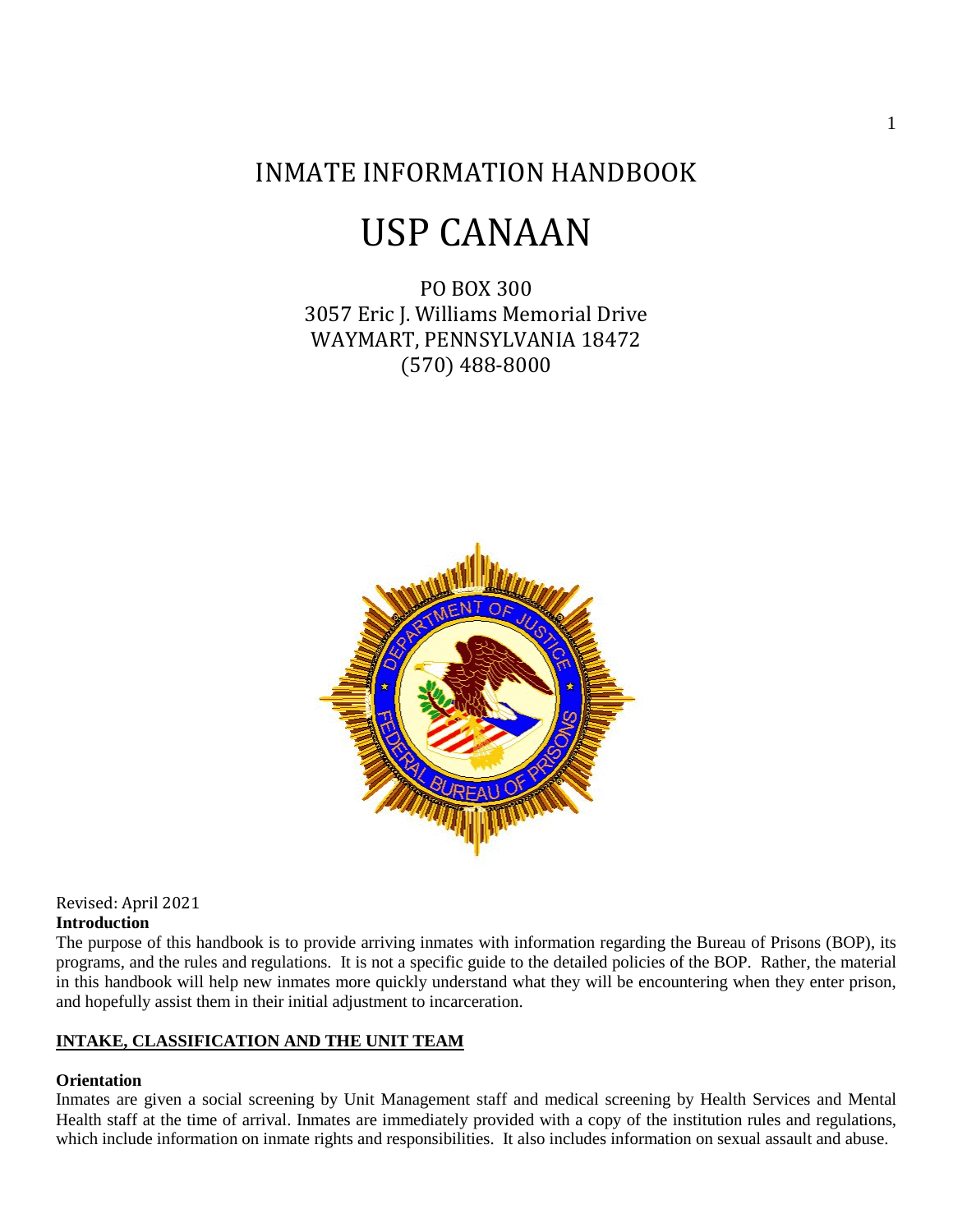Within 28 days of arrival, inmates will participate in the Admission and Orientation (A&O) Program. While in A&O, inmates are advised of the programs, services, policies and procedures regarding the facility.

#### **Classification Teams (Unit Teams)**

Each inmate is assigned to a housing unit. A unit is a self-contained inmate living area that includes both housing sections and office space for unit staff. Each unit is staffed by a Unit Team directly responsible for the inmates living in the unit. The unit offices are located in the units so staff and inmates can be accessible to each other. The unit staff typically includes a Unit Manager, Case Manager, Correctional Counselor, and Unit Secretary. The Staff Psychologist, Education Advisor and Unit Officer are considered members of the Unit Team and provide input for classification purposes.

Inmates are assigned to a specific Unit Team. Generally, the resolution of issues or matters of interest while at the institution are most appropriately initiated with the Unit Team. Unit Team members are available to assist in many areas, including parole matters, release planning, personal and family problems, counseling and assistance in setting and attaining goals while in prison. Ordinarily, a member of the unit staff will be at the institution from 7:30 am to 9:00 pm, and during the day on weekends and holidays.

# **GENERAL FUNCTIONS OF UNIT STAFF**

#### **Unit Manager**

The Unit Manager is the administrative head of the general unit and oversees all unit programs and activities. The Unit Manager is the Chairperson of the team which comprises the Case Manager, Correctional Counselor, with input from Education and Psychology staff. The Unit Manager reviews team decisions and may chair the Unit Discipline Committee (UDC), which is a body that hears disciplinary infractions. The Unit Manager is ordinarily present during initial classification and subsequent program review(s) in which RRC placement is discussed.

#### **Case Manager**

The Case Manager is responsible for all casework services and prepares classification material, progress reports, release plans, correspondence, and other materials relating to the inmate's commitment. The Case Manager serves as a liaison between the inmate, the administration, and the community.

#### **Correctional Counselor**

The Counselor provides counseling and guidance for the inmates of the unit in areas of institutional adjustment, personal difficulties, and plans for the future. The Counselor plays a leading role in segments of unit programs relating to inmate activities. The Unit Counselor may conduct counseling groups for inmates in his/her unit and/or groups open to the general population.

#### **Unit Secretary**

The Unit Secretary performs clerical and administrative duties, to include the preparation of release paperwork.

#### **\*\* Please be aware that both male and female staff routinely work and visit inmate housing areas. \*\***

### **Unit Officer**

The Unit Officers have direct responsibility for the daily supervision of inmates and the enforcement of rules and regulations. They have safety, security, and sanitation responsibilities in the unit. Unit Officers are in regular contact with inmates in units and are encouraged to establish professional relationships with them, as long as such interaction does not interfere with their primary duties. Unit Officers control movement in and out of the unit and conduct regular searches for contraband.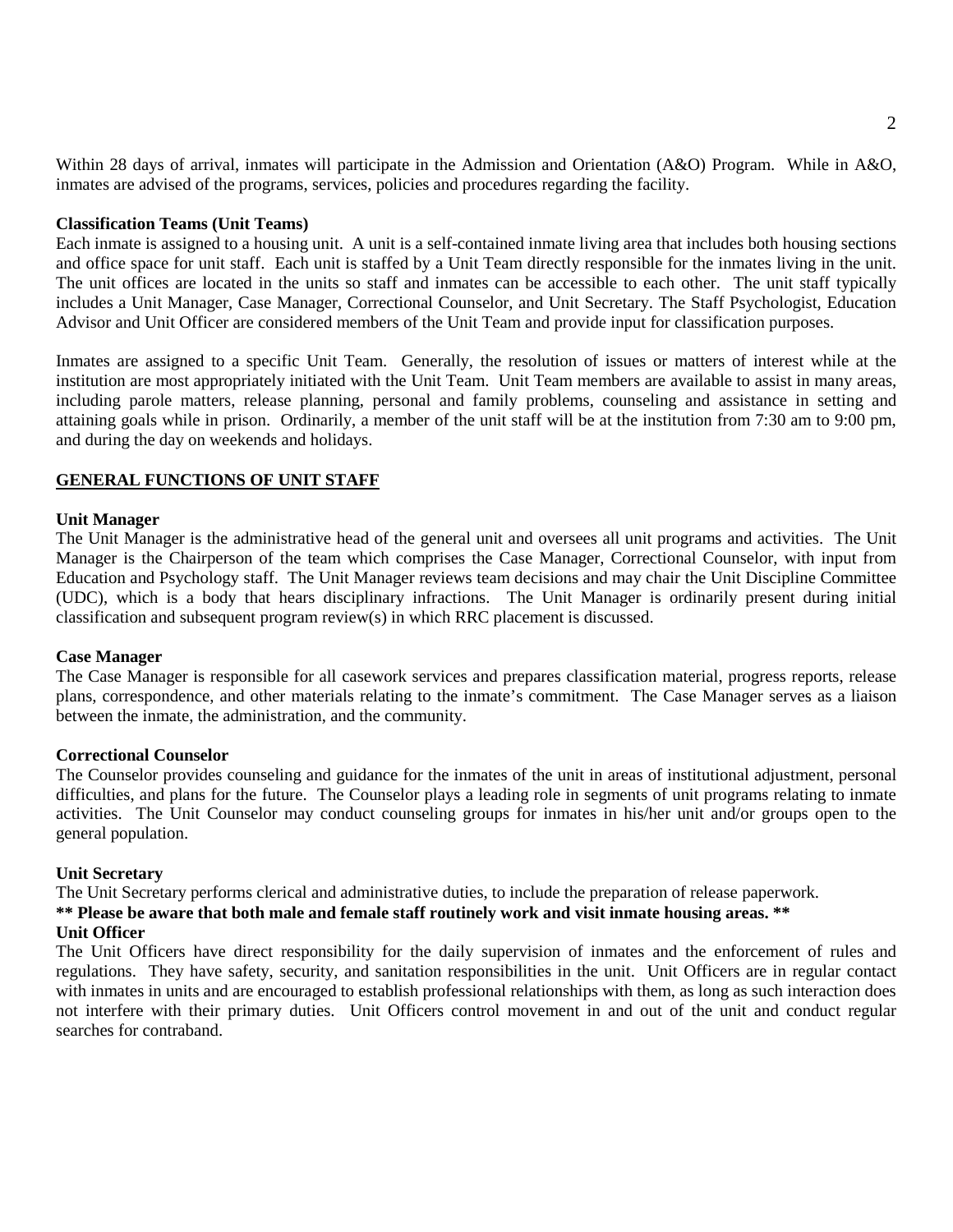#### **Communications**

Normally, a unit staff member is available each day of the week and most evenings until 9:00 pm. The unit bulletin boards and the TRULINCS system contain written communication of interest to inmates. Unit Managers may utilize monthly Town Hall meetings to dispense information and foster improved communications. Unit team members will utilize either open house hours or an open door policy to address inmate concerns. Inmates are also encouraged to use Inmate Requests to Staff to make requests in writing.

#### **Initial Classification/Program Reviews**

Inmates initially designated to the institution will receive initial classification within 28 days of arrival. Unit, Education, and Psychology staff will assess each inmate and work with them to develop an individual plan which will address skill deficits that may deter successful reentry into the community.

Subsequent program reviews will be held every 90 to 180 days, depending upon release date. These are held by the Unit Team to review progress on programming goals, work assignments, transfers, custody/security level, institutional adjustment, etc. The inmate may not waive appearance with the Unit Team. You may request a review by submitting a Inmate Request To Staff through your Unit Team.

#### **Reentry Pre-Release Programming**

Release preparation begins on the first day of incarceration. The BOP's reentry strategy provides inmates with the opportunity to gain the necessary skills and resources to succeed upon release. Through coordinated efforts among the departments in the institution and collaboration with other agencies, a wide array of programs and activities are offered to better inmates' chances of a successful reentry upon release.

It is imperative at initial classification (Team) that inmates are open and honest when answering questions to allow the team to accurately identify needs and make appropriate program recommendations to improve inmates' chances of a successful reentry. Each time an inmate goes to team, he or she will receive a progress update and new recommendations as warranted. Contributors and programming recommendations include Education, Health Services, Psychology, Unit Team, Recreation, Religious Services, the inmate's Work Detail Supervisor, and the inmate. Inmates are strongly encouraged to take advantage of the program recommendations.

Additionally, to make the transition back to the community go as smoothly as possible, inmates should obtain at least two forms of identification to include a social security card. Inmates may also be eligible for some benefits upon release (e.g., social security disability, veteran's, Medicare etc.) to make the transition easier. Staff may be able to provide you with information concerning benefits so that you may determine your eligibility and begin the application and begin the application process if applicable prior to release. Lastly, the Career Resource Center, normally located in the Education Department, can also provide you with pre and post release programming and education ideas, potential employment and housing information, as well as potential benefits information.

#### **Town Hall Meetings**

Town Hall meetings are held to make announcements and to discuss changes in the policy and procedures of the unit. Inmates are encouraged to ask pertinent questions of the staff and any guest speakers who are present. These questions should pertain to the unit as a whole, rather than personal questions or problems. Personal issues will be resolved by unit staff during the regular working hours which are posted in each unit.

#### **Treaty Transfer for Non-U.S. Inmates**

Inmates who are not U.S. citizens may be eligible for a transfer to their home country to serve the remainder of their sentence. At initial classification, the inmate will be advised if the inmate's home country has a formal exchange treaty with the United States. The Case Manager will provide additional information regarding an inmate's eligibility for participation in the program.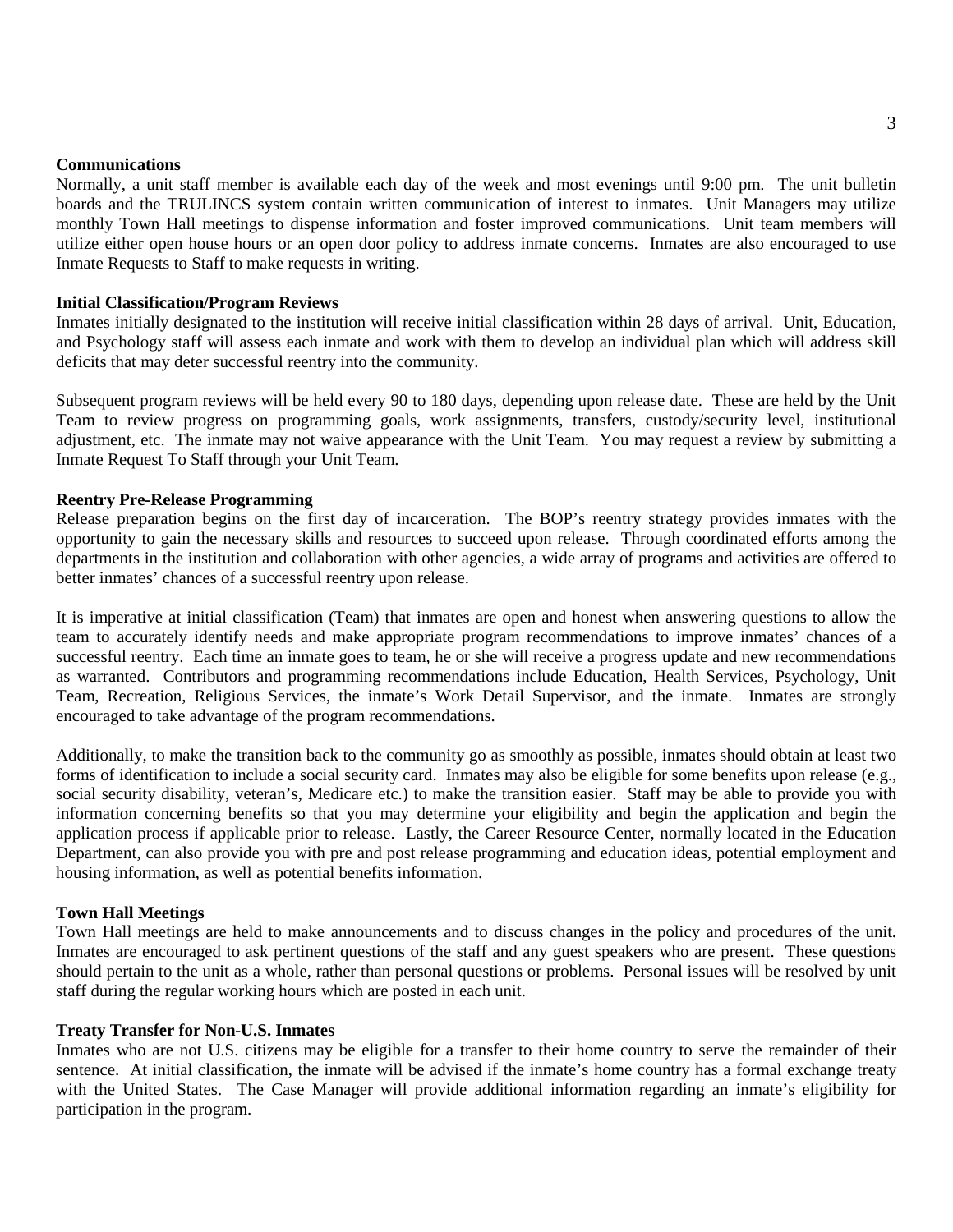#### **Foreign Consular**

The most recent publication of the Consular Notification and Access directory will be located in the Law Library and housing units.

#### **DAILY INMATE LIFE**

#### **Sanitation**

It is the inmate's responsibility to check his cell immediately after being assigned there and report all damages to the Unit Officer or Correctional Counselor. An inmate may be held financially liable for any damage to his personal living area.

Each inmate is responsible for making his bed in accordance with posted regulations before work call (including weekends and holidays when he leaves the area). Each inmate is also responsible for sweeping and mopping his cell floor, removing trash, and ensuring it is clean and sanitary. Cardboard boxes and other paper containers are not permitted for storage due to their combustible nature. Lockers must be neatly arranged inside and out, and all shelving must be neat and clean. Chairs are assigned to each cell, and will not be defaced or marked in any manner by the inmate.

Toothpaste, toothbrushes, combs, razors, and soap for personal hygiene are issued by the institution. Inmates may purchase name brand items through the Commissary.

#### **Personal Property Limits**

Items which may be retained by an inmate are limited for sanitation and security reasons, and to ensure excess personal property is not accumulated which would constitute a fire hazard or impair staff searches of the cell. Each institution is required to establish an Institution Supplement regarding Inmate Personal Property, specifically identifying personal property which the inmate may retain.

#### **Storage Space**

Staff shall set aside space within each housing area for use by an inmate. The designated area shall include a locker or other securable area in which the inmate is to store authorized personal property. The inmate shall be allowed to purchase an approved locking device for personal property storage in regular living units.Limited space may also be available under the bed for approved items. The amount of personal property allowed each inmate is limited to those items which can be neatly and safely placed in the space designated. Under no circumstance will any materials be accumulated to the point where they become a fire, sanitation, security, or housekeeping hazard.

#### **Clothing**

Civilian clothing (i.e. clothing not issued to the inmate by the Bureau or purchased by the inmate through the Commissary) ordinarily is not authorized for retention by the inmate. Prerelease civilian clothing for an inmate may be retained by staff in the Receiving and Discharge area during the last 30 days of an inmate's confinement. All inmates are prohibited from wearing any clothing not government-issued or purchased in the Commissary. No inmates may be issued, permitted to purchase, or have in their possession any blue, black, red, or camouflage clothing or cloth items. Commissary sales of clothing are limited to the following colors: Only gray and/or white clothing may be sold in institutions for males and only pastel green, gray, and/or white may be sold in institutions for females. The only exception is for religious headgear. All government clothing, except undergarments will be tagged with a label indicating the inmate's name and registration number. These items are to be neatly stored in the identified storage space provided. Individual washcloths and towels are issued to inmates. Representative authorized footwear/shoes may include: work (1 pair), shower (1 pair), athletic/specialty (1 pair – black, white, grey, or a combination thereof with a maximum value of \$100.00), slippers (1 pair), and casual (1 pair). Footwear will be placed neatly under the bed.

#### **Commissary/Special Purchase Items**

These items are authorized to the point they can be contained in the storage area provided for personal property.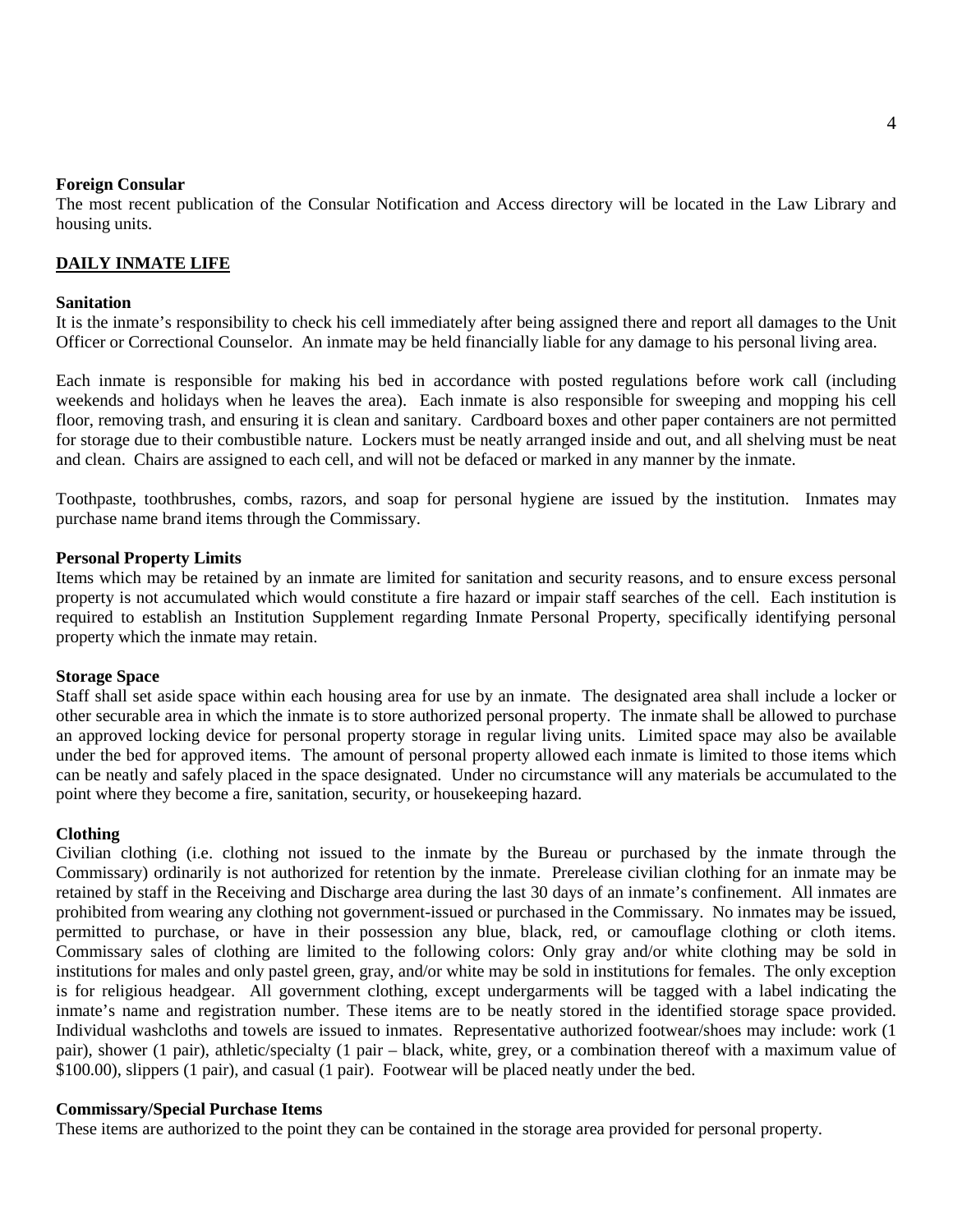#### **Letters, Books, Photographs, Newspapers, and Magazines**

An inmate will be limited in the number of letters, books, photographs, magazines, and newspapers that can be stored in their designated storage space. Nothing is to be tacked, stapled or scotch taped to any surface except to bulletin boards. Ordinarily, photographs, particularly those of family and friends, are approved, since they represent meaningful ties to the community. A personal photograph is defined as a photograph intended for individual viewing, as opposed to a photograph published for commercial use. Personal photographs may be stored or displayed in the housing units according to local sanitation and housekeeping guidelines. Inmates may not retain Polaroid photos. Nude or sexually suggestive photos (individual prints or copies as opposed to those from publications) present special concerns about personal safety, security, and good order, particularly when the subject is an inmate's relative, friend, or acquaintance or could reasonably be perceived as such. For these reasons, an inmate may not be permitted to retain, receive, or possess a personal photograph in which the subject is partially nude or nude, or when the photograph depicts sexual acts such as intercourse, fellatio, or sodomy. These materials will be returned to the sender upon receipt at the institution.

#### **Legal Materials**

Staff may allow an inmate to possess legal materials in accordance with the provisions on inmate legal activities. Inmates shall be permitted to keep no more than 12 inches of active legal work in their cells, anything more needs to be kept in a legal bin and stored in a secure area that is accessible only by the Unit Team. Inmates will be permitted to access their material on a weekly basis, by submitting an Inmate Request to Staff (cop-out) to their respective Correctional Counselor.

#### **Hobby Craft Materials**

Staff shall limit an inmate's hobby shop projects within the cell or living area to those projects which the inmate may store in designated personal property containers. Staff may make an exception for an item (for example, a painting) where size would prohibit placing the item in a locker. This exception is made with the understanding that the placement of the item is at the inmate's own risk. Staff shall require that hobby shop items be removed from the living area when completed.

#### **Jewelry**

Inmates may have a plain wedding band and an appropriate religious medallion and chain without stones. All body piercings must be removed.

#### **Radios, MP3 Players, and Watches**

An inmate may possess only one approved radio or MP3 player, and watch at a time. The inmate must be able to demonstrate proof of ownership. An inmate who purchases a radio, MP3 player, or watch through a BOP commissary is ordinarily permitted the use of that item at any BOP institution if the inmate is later transferred. If the inmate is not allowed to use the radio, MP3 player, or watch at the new institution, the inmate shall be permitted to mail, at the receiving institution's expense, the item to a destination of the inmate's choice. Where the inmate refuses to provide a mailing address, the radio, MP3 player, and/or watch may be disposed of through approved methods, including destruction of the property. The MP3 player can be managed through TRU-Units. This service allows inmates to manage the player and to purchase non-explicit music. MP3 players are not authorized or transferrable to contract facilities.

#### **Jewelry**

Inmates may have a plain wedding band and an appropriate religious medallion and chain without stones.

#### **Smoking**

Inmate smoking is prohibited in all BOP facilities.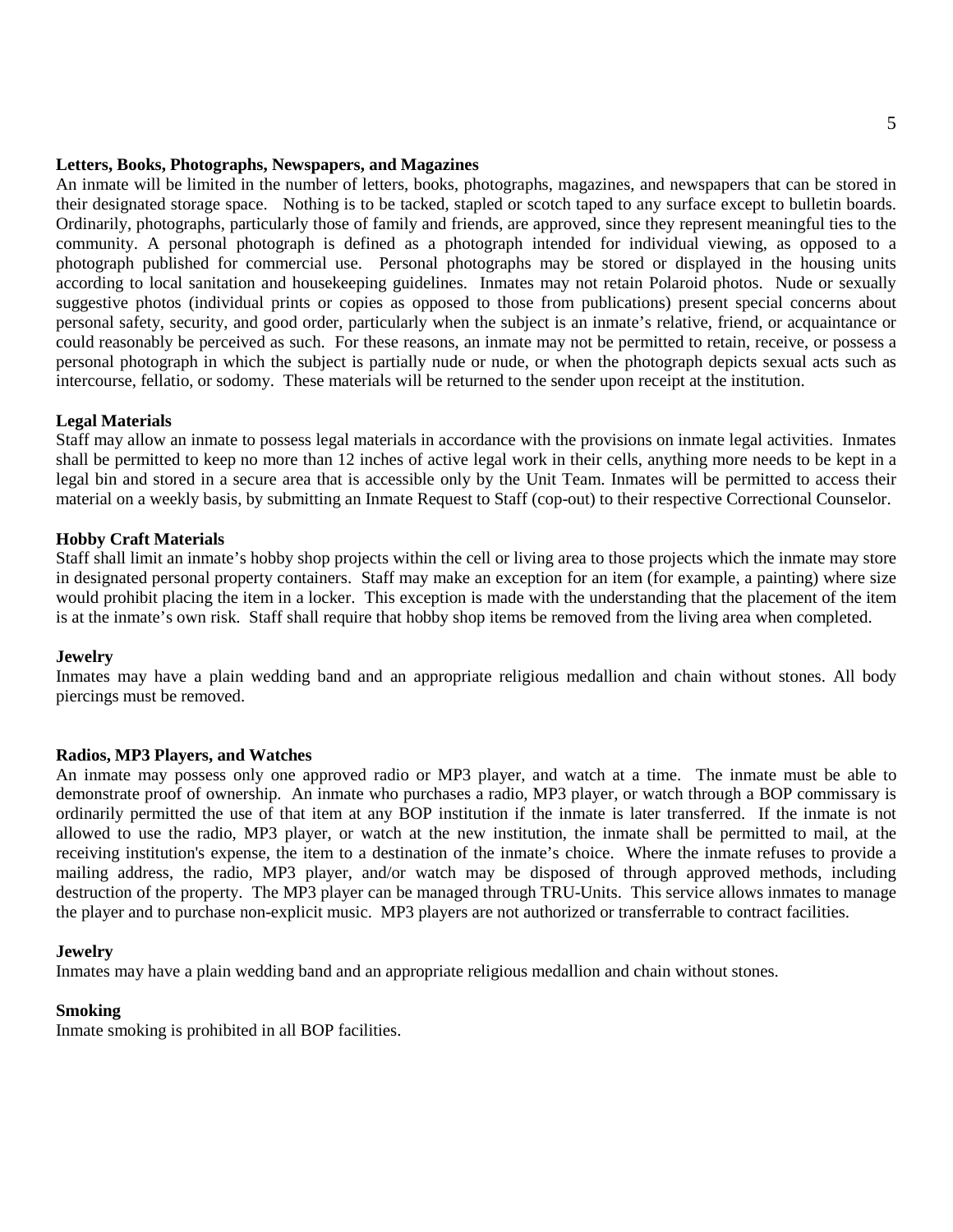#### **Quarters Rules**

In order to minimize maintenance costs, permit uniform inspection, search procedures, and maintain orderly congregate living, the institution has imposed reasonable regulations on inmate conduct and furnishings in housing units. Unit Officers and Counselors inspect cells daily and publish individual ratings of appearance.

The rules include items such as:

-All beds are to be made daily in the prescribed manner. If a cell or room is not acceptable, disciplinary action will be taken.

-Room or cell doors are closed when inmates are not in them.

-Each inmate is responsible for the cleaning and sanitation of his or her room or cell.

-Everyone is responsible for cleaning up after themselves.

-Sexually suggestive photographs are **NOT** authorized for display outside of the individual locker or cabinet. Provocative pictures, posters, cartoons, and any items cut out of magazines may not be displayed on the bulletin boards or in any cell or dorm.

-Showers are available every day, but inmates may not be in the shower during an official count.

-Safety shoes must be worn to work as designated in policy.

-Unit televisions may be viewed during established off-duty hours. During normal working hours, unit televisions may be viewed at the discretion of staff.

#### **Wake-up**

A general wake-up for all inmates is 6:00 am. It is the inmate's responsibility to leave the unit for meals and work. Late sleepers who are unable to maintain rooms or arrive at work on time are subject to disciplinary action.

#### **Clothing Exchange & Laundry**

Institutions issue clothing to the inmate population that is properly fitted, climatically suitable, and presentable. Institutions will furnish each inmate with sufficient clothing to allow at least three changes of clothes weekly.

Institutions establish local procedures to account for the initial issue of Government-furnished items to inmates and for their return before release. Government-issued clothing will not be altered or disfigured in any manner. Examples include, but not limited to, the following: converting pants to shorts, pleats, cutting off shirt sleeves, defacing clothing, etc. An inmate found to have destroyed government property may receive an Incident Report and appropriate disciplinary action will be taken.

Each institution has established local procedures for replacing lost, damaged, or clothing that does not properly fit. Additionally, you may contact the Trust Fund Department for guidance or questions related to the Laundry/Clothing operation.

The institution may provide clean clothing in several ways: access to self-serve washers, a centralized laundry, or a combination of the two. When no centralized laundry is available, institutions provide detergent for inmate use.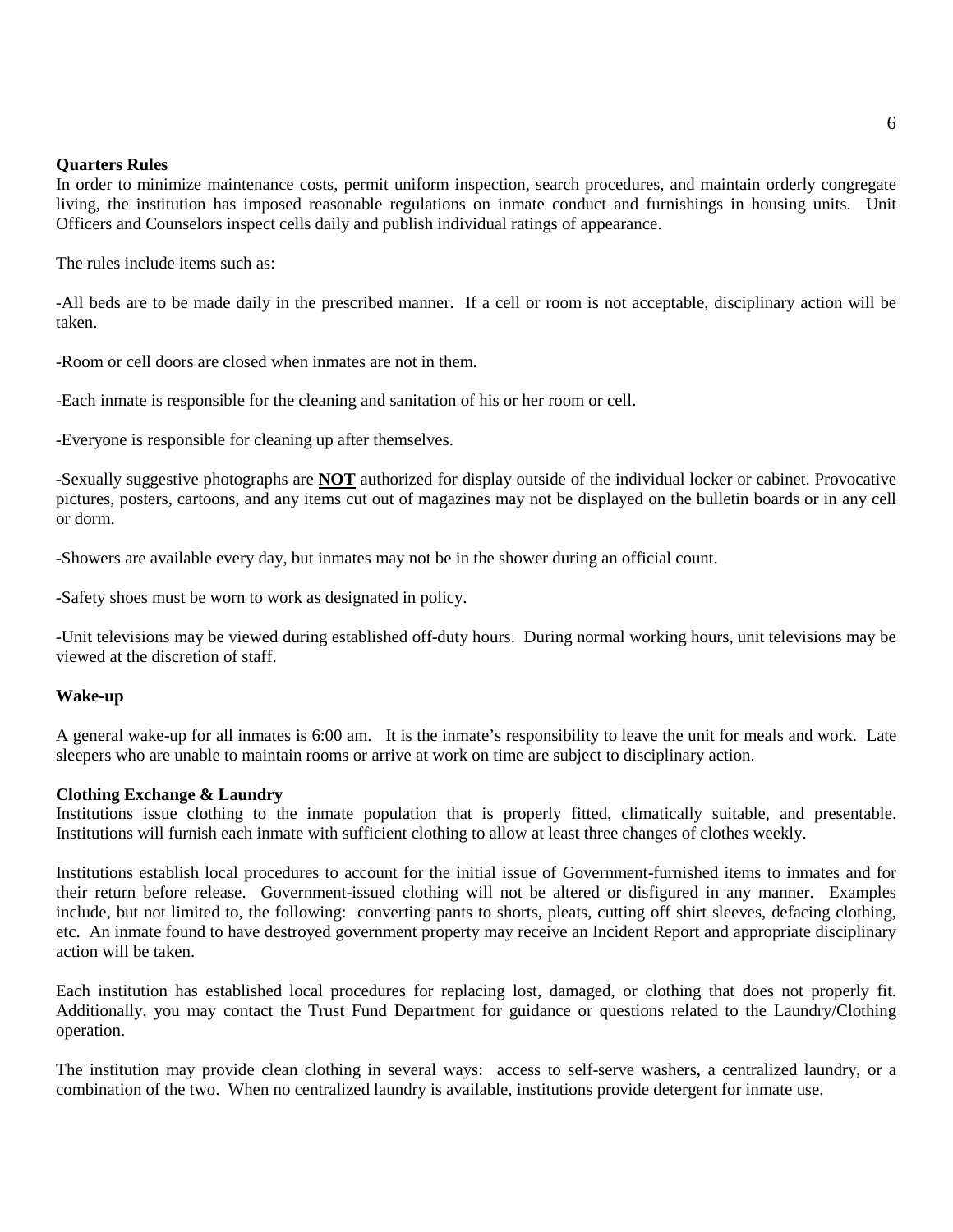#### **Commissary**

The BOP maintains inmates' monies (Deposit Fund) while incarcerated. The purpose of the Deposit Fund is to provide inmates the privilege of obtaining merchandise and services either not provided by the BOP or a different quality than that provided by the BOP. An inmate may use funds in their account to purchase items at the institution commissary, place funds on their inmate phone account, purchase TRU-Units for their TRULINCS account, or send funds by creating a BP-199. Inmates may not be in possession of cash at any time. Upon release, all Trust Fund accounts will be consolidated and placed on an Inmate Release Debit Card.

Commissary and validation schedules are posted on the inmate bulletin boards. Funds are withdrawn after positive identification by inmate identification card or fingerprint identification. It is the inmate's responsibility to know the amount of money available in their account. Inmates may verify their account balances by utilizing the TRULINCS or the inmate telephone (118+PAC). Inmates must have their identification card in their possession at all times for identification purposes.

#### **Spending Limitations**

The current spending limitations has been established at \$180.00 Bi-Monthly for regular sales items. The only items exempted from the monthly spending limit are postage stamps, Over the Counter Medications, and Copy Cards. Revalidation will occur on the  $1<sup>st</sup>$  and  $15<sup>th</sup>$  of every month. This is subject to change at the Wardens discretion. For inmates on restriction or FRP Refusal your account is "validated" once a month.

#### **Deposits to Accounts**

#### **U.S. Postal Service**

Inmates' families and friends choosing to send inmates funds through the mail must send those funds to the following address and in accordance with the directions provided below:

> Federal Bureau of Prisons Insert Valid Committed Inmate Name Insert Inmate Eight-Digit Register Number Post Office Box 474701 Des Moines, Iowa 50947-0001

The deposit must be in the form of a money order made out to the inmate's full committed name and complete eight-digit register number. Effective December 1, 2007, all non-postal money orders and non-government checks processed through the National Lockbox will be placed on a 15-day hold. The BOP will return to the sender funds that do not have valid inmate information provided the envelope has an adequate return address. Personal checks and cash cannot be accepted for deposit.

The sender's name and return address must appear on the upper left-hand corner of the envelope to ensure the funds can be returned to the sender in the event that they cannot be posted to the inmate's account. The deposit envelope must not contain any items intended for delivery to the inmate. The BOP shall dispose of all items included with the funds.

In the event funds have been mailed but have not been received in the inmate's account and adequate time has passed for mail service to Des Moines, Iowa, the sender must initiate a tracer with the entity who sold them the money order to resolve any issues.

The sender's name and return address must appear on the upper left-hand corner of the envelope to ensure the funds can be returned to the sender in the event that they cannot be posted to the inmate's account. The deposit envelope must not contain any items intended for delivery to the inmate. The BOP shall dispose of all items included with the funds.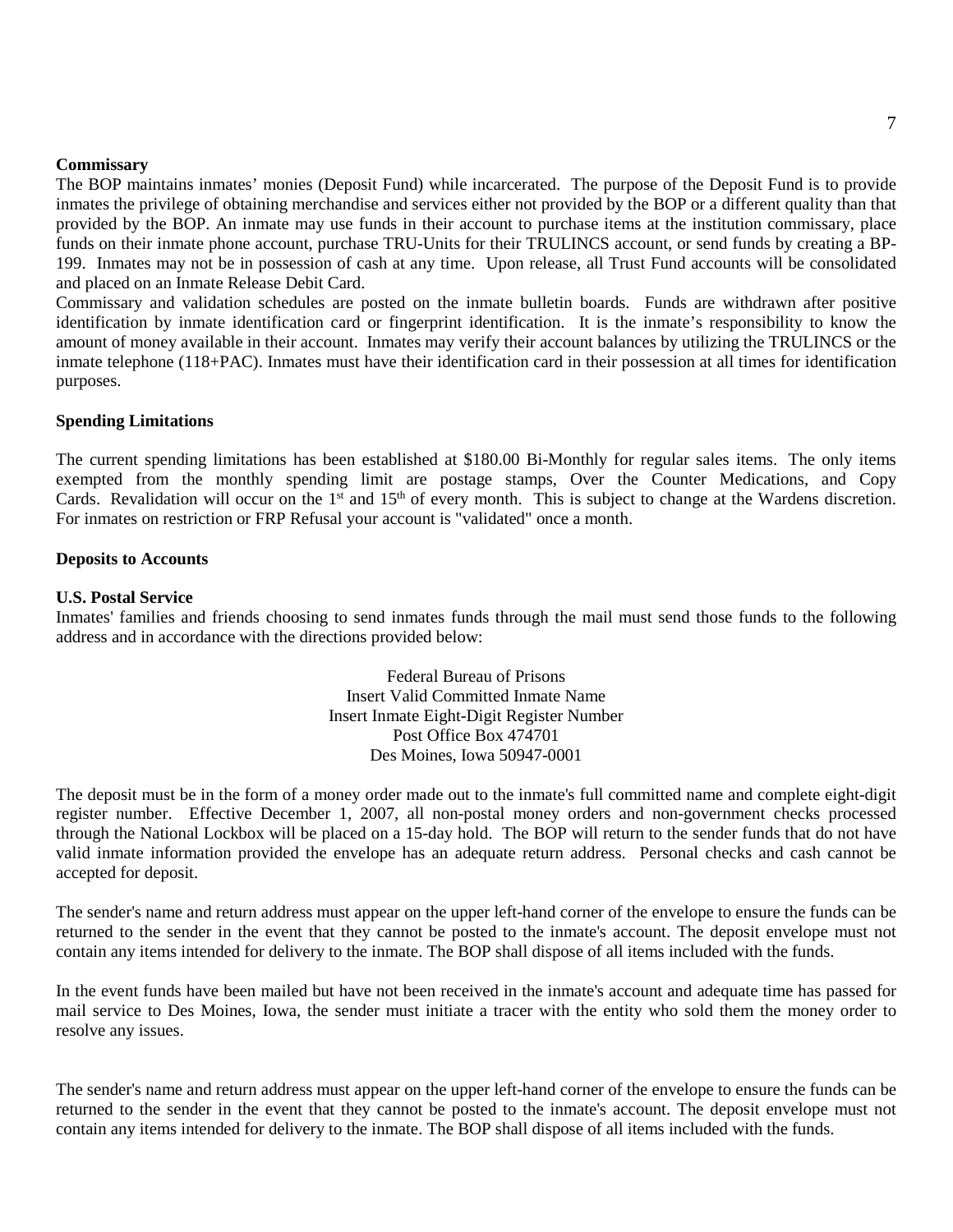In the event funds have been mailed but have not been received in the inmate's account and adequate time has passed for mail service to Des Moines, Iowa, the sender must initiate a tracer with the entity who sold them the money order to resolve any issues.

#### **Western Union Quick Collect Program**

Inmates' families and friends may also send inmates funds through Western Union's Quick Collect Program. All funds sent via Western Union's Quick Collect will be posted to the inmate's account within two to four hours, when those funds are sent between 7:00 am and 9:00 pm EST (seven days per week, including holidays). Funds received after 9:00 pm EST will be posted by 7:00 am EST the following morning. Funds sent to an inmate through the Quick Collect Program may be sent via one of the following ways:

1) At an agent location with cash: The inmate's family or friends must complete a Quick Collect Form. To find the nearest agent, they may call 1-800-325-6000 or go to www.westernunion.com.

2) By phone using a credit/debit card: The inmate's family or friends may simply call 1-800-634-3422 and press option 2.

3) ONLINE using a credit/debit card: The inmate's family and friends may go to www.westernunion.com and select "Quick Collect".

For each Western Union Quick Collect transaction, the following information must be provided:

1) Valid Inmate Eight-Digit Register Number (entered with no spaces or dashes) followed immediately by Inmate's Last Name

2) Committed Inmate Full Name entered on Attention Line

3) Code City: FBOP, DC

Please note the inmate's committed name and eight-digit register number must be entered correctly. If the sender does not provide the correct information, the transaction cannot be completed. The Code City is always FBOP, DC.

Each transaction is accepted or rejected at the point of sale. The sender has the sole responsibility of sending the funds to the correct inmate. If an incorrect register number and/or name are used and accepted and posted to that inmate, funds may not be returned.

Any questions or concerns regarding Western Union transfers should be directed to Western Union by the sender (general public). Questions or concerns should not be directed to the BOP.

#### **MoneyGram Express Payment Program**

Inmates' families and friends may also send inmates funds through MoneyGram's Express Payment Program. All funds sent via MoneyGram's Express Payment will be posted to the inmate's account within two to four hours, when those funds are sent between 7:00 am and 9:00 pm EST (seven days per week, including holidays). Funds received after 9:00 pm EST will be posted by 7:00 am EST the following morning. Funds sent to an inmate through the MoneyGram Express Payment Program may be sent via one of the following ways:

1) At an agent location with cash: The inmate's family or friends must complete a MoneyGram Express Payment Blue Form. To find the nearest agent, they may call 1-800-926-9400 or go to www.moneygram.com.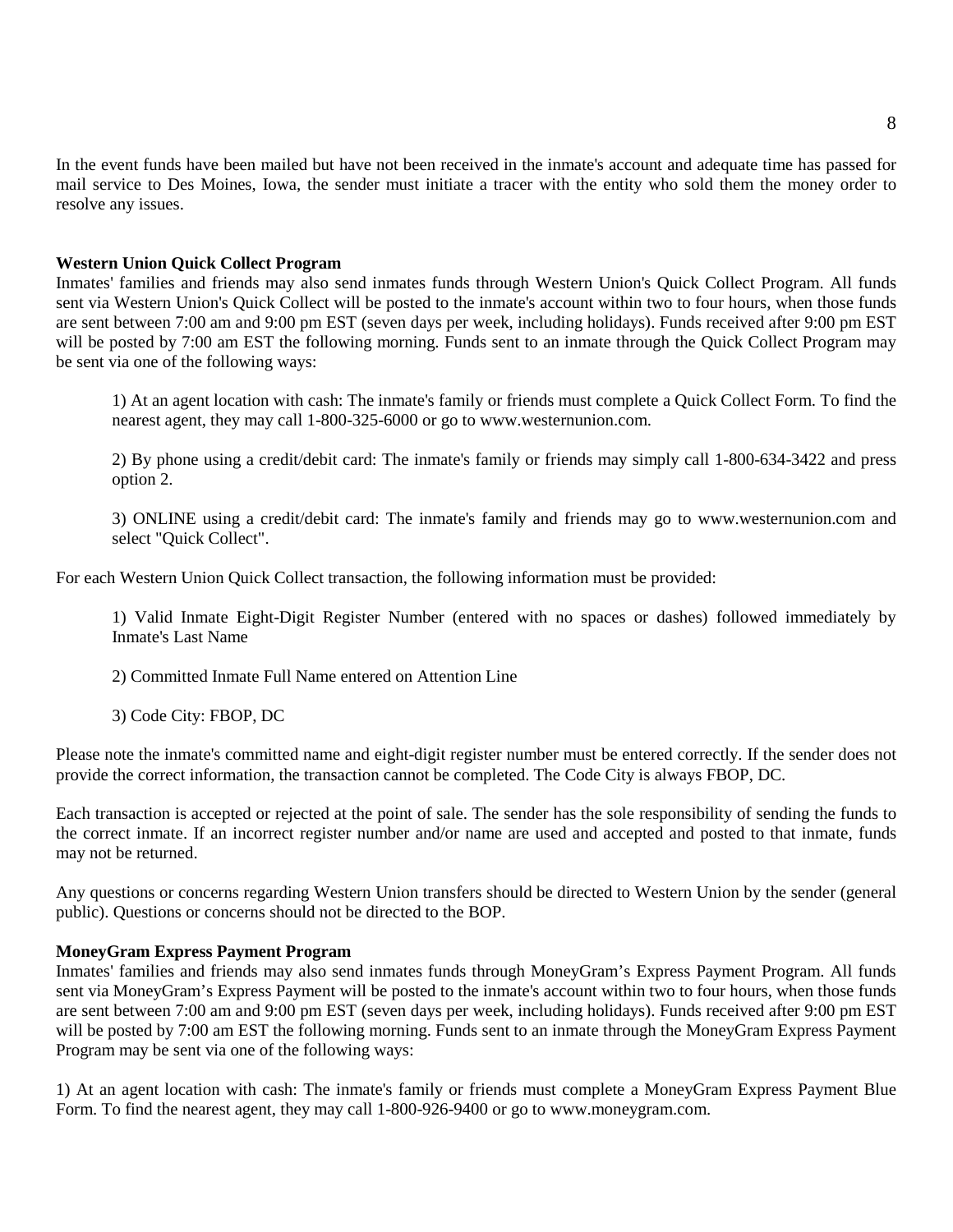For each MoneyGram Express Payment transaction, the following information must be provided:

1) Valid Inmate Eight-Digit Register Number (entered with no spaces or dashes), followed immediately by Inmate's Last Name

- 2) Company Name: Federal Bureau of Prisons
- 3) City & State: Washington, DC
- 4) Receive Code: Must always be 7932
- 5) Committed Inmate Full Name entered on Beneficiary Line

Please note that the inmate's committed name and eight-digit register number must be entered correctly. If the sender does not provide the correct information, the transaction cannot be completed. Each transaction is accepted or rejected at the point of sale. The sender has the sole responsibility of sending the funds to the correct inmate. If an incorrect register number and/or name are used and accepted and posted to that inmate, funds may not be returned.

ONLINE using a credit, debit or prepaid card (Visa or MasterCard only): The inmate's family and friends can click on www.moneygram.com/paybills. Enter the Receive Code (7932) and the amount you are sending (up to \$300). If you are a first time user you also must set up a profile and account.

Any questions or concerns regarding MoneyGram ExpressPayment transfers should be directed to MoneyGram by the sender (general public). Questions or concerns should not be directed to the BOP.

#### **Commissary Fund Withdrawals**

Requests for Withdrawal of Inmate Personal Funds, BP-199 forms, will be processed weekly by Trust Fund, Inmate Accounts. Withdrawals are initiated in TRULINCS, Send Funds (BP-199) by the inmate. When the BP-199 is printed it must be signed by the inmate in staff presence and hand delivered. The Supervisor of Education approves withdrawal requests for correspondence courses and materials for approved education programs. Unit Managers will approve all other withdrawal requests. Only an Associate Warden can approve inmate withdrawals exceeding \$500.00.

#### **TRULINCS**

The Trust Fund Limited Inmate Computer System (TRULINCS) is the inmate computer network that provides inmates access to multiple services. At no time do the inmates have any access to the Internet.

Inmate's access dedicated TRULINCS workstations installed in various housing units and common areas to perform various functions using their register number, Phone Access Code (PAC), and the fingerprint process or Commissary Personal Identification Number (PIN). Inmate access to these workstations varies depending on the institution.

Account Transactions – This service allows inmates to search and view their Commissary, telephone, and TRULINCS account transactions, as well as, view their Media List.

Bulletin Board – This service is used to supplement the use of inmate bulletin boards within the institution for disseminating information to the inmate population.

Contact List - This service is used by inmates to manage their email address list, telephone list, and postal mailing list. Inmates also mark for print postal mailing labels within this service.

If an email address is entered for a contact, TRULINCS sends a system generated message to the contact directing them to www.corrlinks.com to accept or reject email contact with the inmate prior to receiving any messages from the inmate. If a positive response is received, the inmate may begin exchanging electronic messages with this contact. If a contact rejects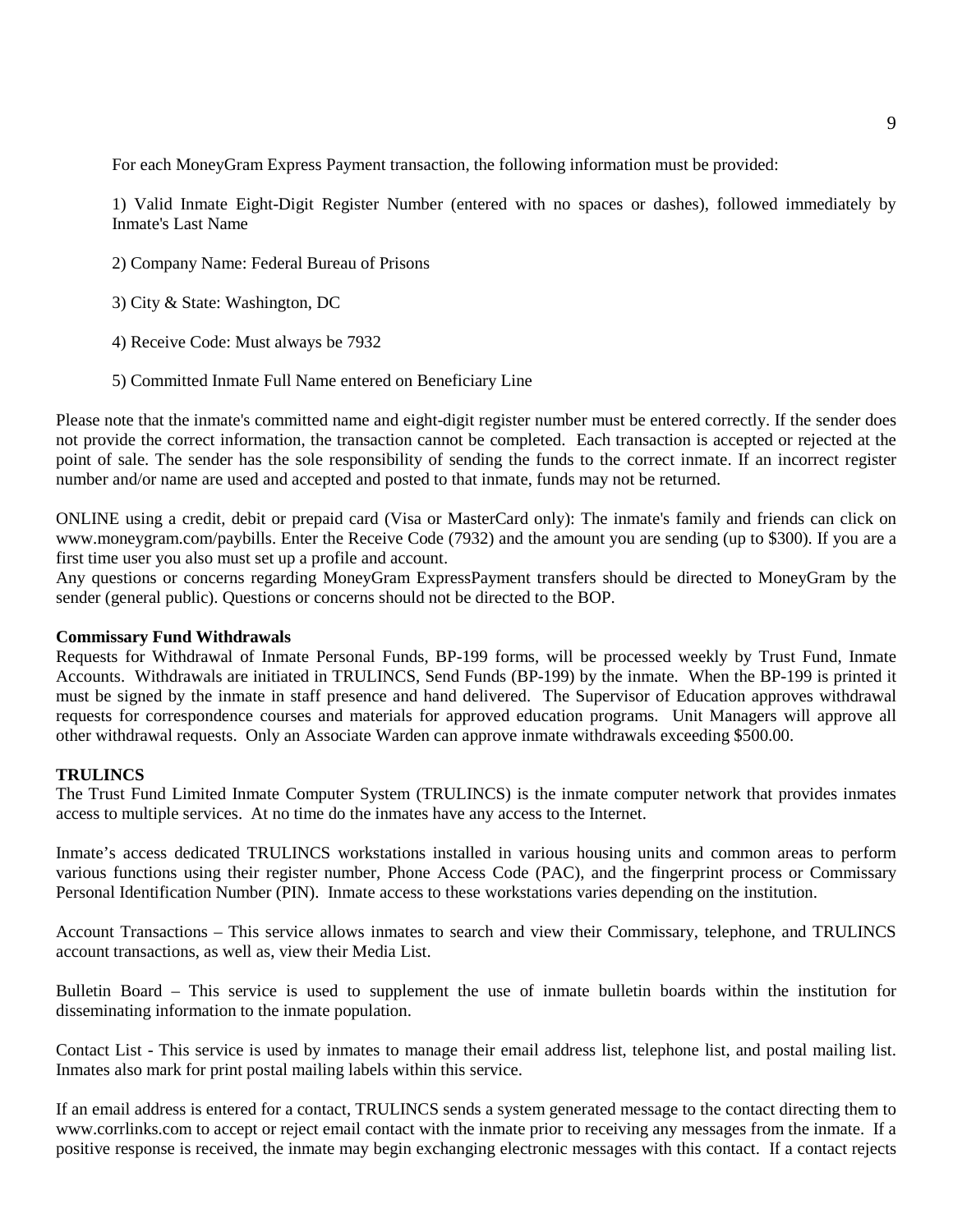TRULINCS participation, the inmate is blocked from sending any messages to that email address.

Law Library – This service allows inmates to perform legal research

Manage Funds – This service allows inmates to manage their personal funds by creating/canceling Requests for Withdrawal of Inmate Personal Funds (BP-199) and their Pre-Release Account.

Manage TRU-Units – This service allows inmates to purchase TRU-Units using available Commissary funds or transfer TRU-Units back to their Commissary account.

Prescription Refill – This service allows inmates to request prescription refills via TRULINCS of self-carry medications that are ready for refill directly to the Pharmacy. Pharmacy staff will receive the prescription refill request and process the request accordingly. Inmates will follow established local procedures for picking up requested prescriptions.

Print – This service allows inmates the opportunity to print various documents marked for print within TRULINCS. Mailing labels and BP-199 forms may be printed for free. All other documents can be printed at a cost.

Public Messaging – Inmates may correspond with friends and family using public messaging. This is a restricted version of email that will only allow text messages and no attachments. There is a cost per minute fee for using this service. Messages are limited to 13,000 characters.

Religious Services - Religious devotional material and schedules may be found under Religious Services/Notifications.

Survey – This service allows inmates to take Bureau surveys (i.e., Institution Character Profile).

# **Inmate Telephone System –TRUFONE**

Each inmate will be provided a nine-digit Phone Access Code (PAC) for accessing TRUFONE; including instructions for use of this system. The PAC is confidential and should not be shared with other inmates. A replacement fee will be charged if a PAC is misplaced or compromised. In addition, each inmate will need to perform voice verification registration. Management of inmates' telephone numbers is performed via the TRULINCS.

Inmate access to telephones will normally be limited during the following times, Monday through Friday, not including holidays:

Phones will be on at 6:30 am through 7:00 am for the work schedule. Phones will be on at 10:00 am through 12:00 pm for the work schedule. Phones will be on at 4:00 pm through 8:30 pm for the work schedule. Day phones will be on 6:30 am through 9:30 am. Day phones will be on 10:00 am through 3:30 pm. Day phones will be on 4:00 pm through 8:30 pm. Weekend and Holiday phones will be the same as the Day phone schedule.

Inmates are expected to be at their work assignments and must not use the telephone during their work hours. For inmates who work varied work shifts, at local discretion, institutions may leave one telephone per unit available for inmates on "days off," or "evening shift."

Directions for use of TRUFONE are posted near the telephones. All calls are limited to 15 minutes. Telephone calls are subject to monitoring and recording by institution staff. Inmates are limited to 300 minutes per month and may be used for any combination of collect or direct dial calls. Ordinarily, inmates will be allowed an extra 100 minutes per month in November and December. Telephone rates are posted throughout the institution.

TRUFONE funds are transferred using the TRUFONE system and must be done in even dollar amounts. The TRUFONE funds are deducted from an inmate's commissary account and transferred to the TRUFONE account immediately.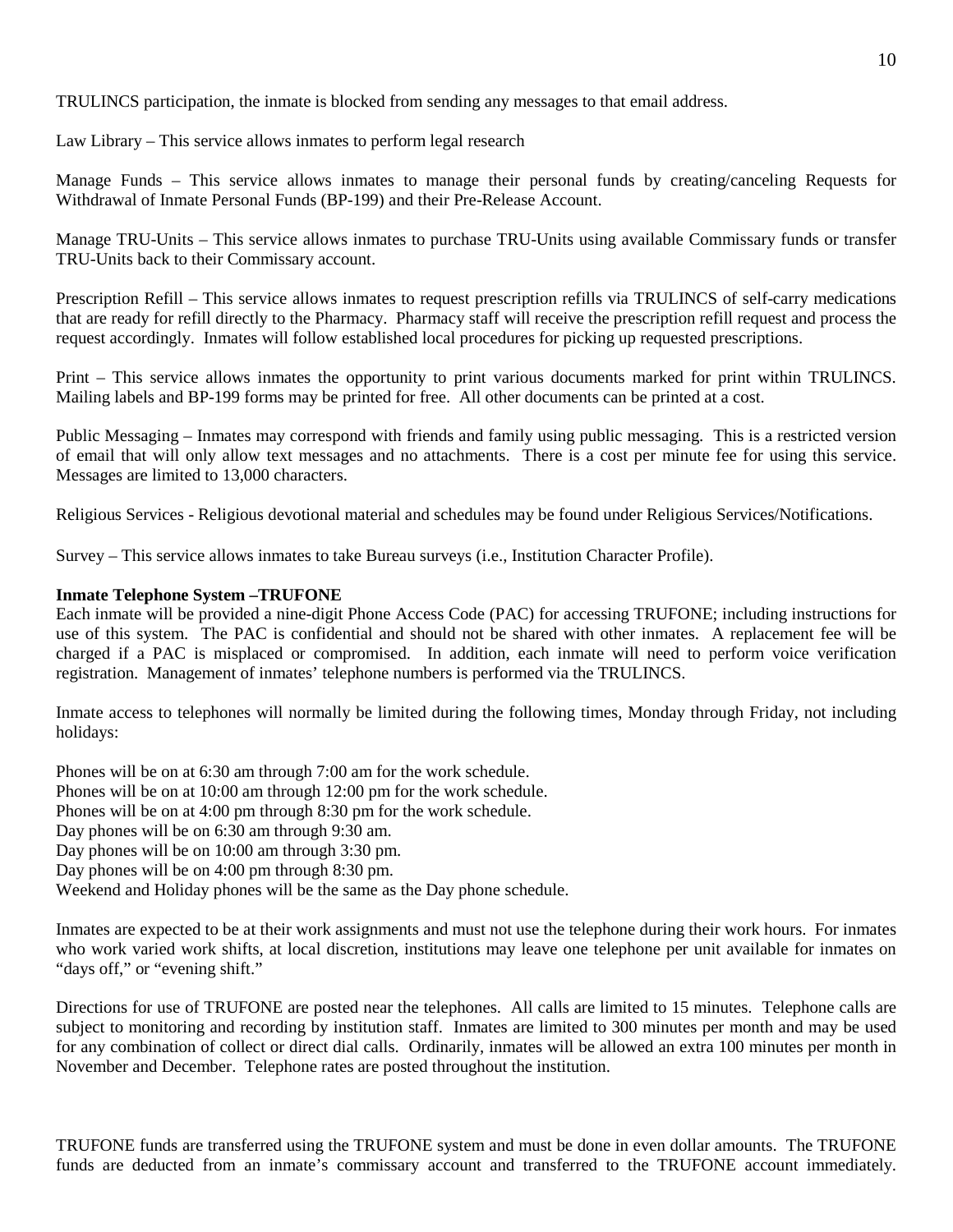Transfers may be made from any telephone during operational hours. It is each inmate's responsibility to verify the correctness of the amount transferred at the time of transfer.

#### **VISITING PROCEDURES**

You are encouraged to have visits in order to maintain family and community ties. Visiting hours are 8:00 am to 3:00 pm, Friday, Saturday, Sundays and all federal holidays. You are expected to advise your prospective visitors of these times and days.

Children under the age of 16 must be accompanied by an adult, parent or guardian. Children over the age of 16 must have valid picture identification. Visiting will be limited to 8 points per month for each inmate. Each day, either a full or partial day of visiting will be counted as a full day. Weekends are charged as 2 points and weekdays are charged as 1 point. The observed federal holidays 0 points are charged. A total of five visitors are allowed at one given time, any child age 16 or above equals one adult.

You are to submit a Visiting List to your Correctional Counselor for approval. Relatives and friends may be approved after certain checks are made. Requests for approval for these additional visitors should be made to the Correctional Counselor.

All visits will begin and end in the Visiting Room. A kiss or embrace, in good taste, are allowed upon arrival and departure. Physical contact beyond these parameters will result in disciplinary action and possible termination of the visit.

Articles that may be taken into the Visiting Room are limited to a wedding band, prescription eyeglasses, handkerchief, and religious medal.

#### **Special visit for family emergency**

Inmates can submit a cop-out to any Unit Team member to request a special visit regarding a family emergency. All requests will be reviewed and a decision will be made on a case by case basis.

#### **USP Canaan Visiting Room Dress Code**

Visitors are not permitted to wear the following: beige or khaki pants, grey sweat suits, sleeveless shirts, low-cut shirts, shirts allowing midriff exposures or see through, and camouflage clothing, open-toed sandals or shoes. Shorts are authorized clothing only for males or females, under the age of sixteen (16), in the Visiting Room. Skirts and dresses are not to be more than 1" above the knee; this includes the slit in dresses and skirts. .

A valid state or government issued photo identification is required for visitors. This may include a state driver's license or state I.D. Card with full names and signatures affixed. Birth Certificates are not considered proper identification. Persons without proper identification will not be permitted to visit.

Under certain circumstances, visitors may be asked to submit to a "pat" or "visual" search as a pre-requisite to a visit. All visitors will be screened with a metal detector and their personal items will be searched. Visitor's clear plastic bags, attorneys' briefcases, etc., are examples of such personal items. All visitors must clear the metal detector prior to entering the Visiting Room. Visitors should refrain from wearing clothing that would set off the metal detector, for example under wire brassieres, pants or shirts with metal affixed to them, etc. Visitors will not be permitted to wear watches or have any electronic devices while in the Visiting Room. Other personal articles belonging to visitors must be placed in lockers provided in the front lobby or left in their cars.

A drug/explosive detection device is being utilized at the USP Front Lobby. The device will be utilized on randomly selected inmate visitors. All Visitors testing positive will receive notification that their visitor's privileges are suspended with the date and the appropriate number of hours/days the visitor's privileges are suspended. Only the Operations Lieutenant or the Institutional Duty Officer can notify the visitor that they have tested positive and are being denied entrance into the institution.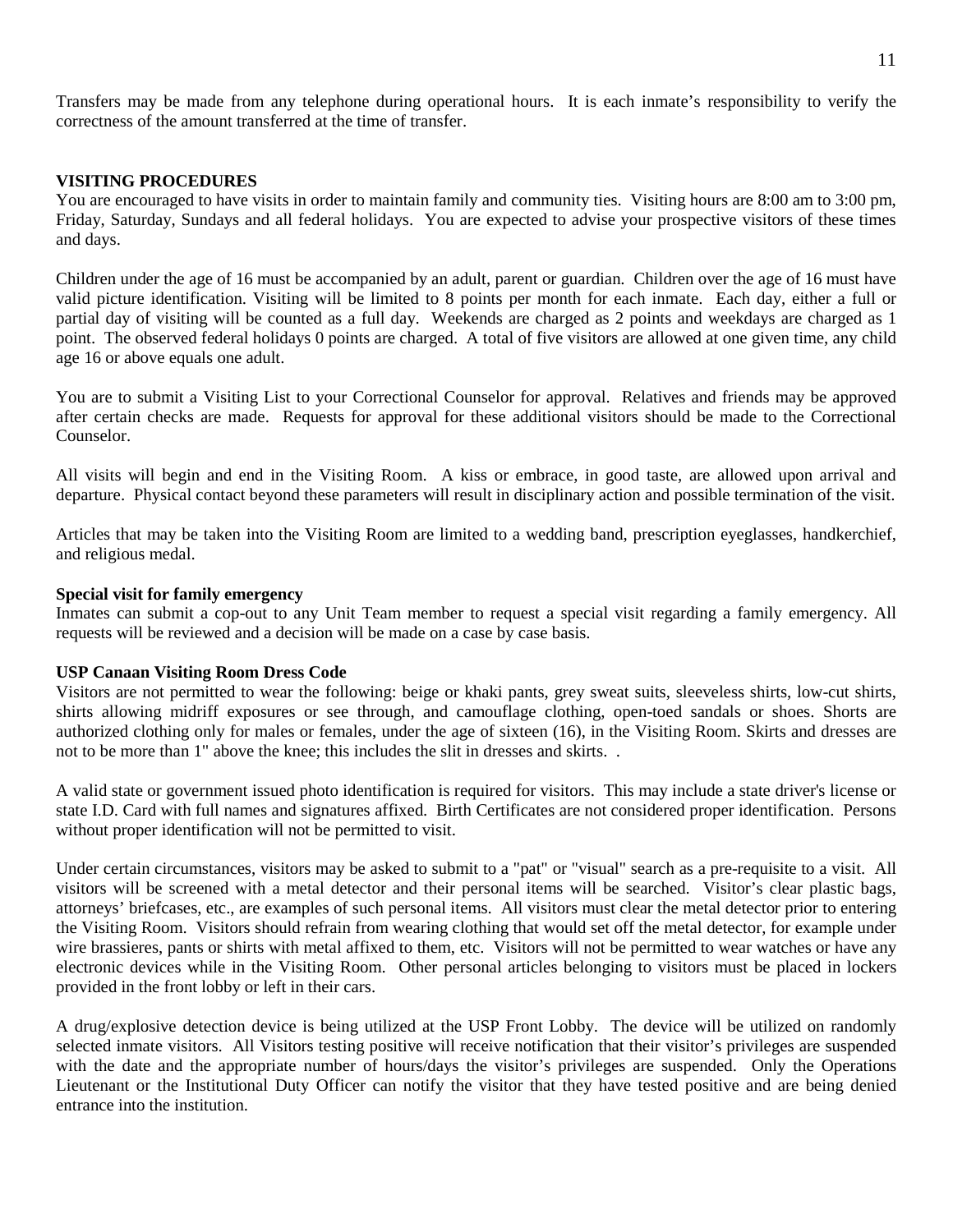Visitors testing positive will have their visiting privileges suspended as follows and will not be allowed to return to the institution until the specified time frame.

- A. First Occurrence: 48 Hours, the scheduled visiting day.
- B. Second Occurrence: This person is suspended from visiting for 30 days.
- C. Third Occurrence: This person is suspended from visiting for 90 days.
- D. Fourth Occurrence: This person is suspended from visiting for 180 days.

Visitors are permitted to bring money to the Visiting Room to purchase items from the vending machines; this is limited to \$35.00. A wallet or small clear plastic bag is also permitted. Essential medication will be limited to the amount needed during the visiting period, and will be controlled by the Visiting Room Officer. A reasonable amount of diapers and other infant care items and sanitary napkins may be brought into the Visiting Room. No food may be taken into or removed from the Visiting Room.

Inmates are NOT authorized to be in the vending machine area of the Visiting Room at any time. Visitors can purchase the items from the machines and return to the visiting area. Inmates cannot be in the children's playroom at any time.

Parents and/or guardians are responsible for the conduct of their children.

The Visiting Room is a non-smoking area. Accordingly, neither inmates nor visitors are authorized to bring any smoking materials into the Visiting Room. You are not allowed to receive coins or money for your Commissary Account while in the Visiting Room. Money for Commissary Accounts must be sent through the mail. A Postal Money Order is the preferred monetary instrument. *NO ITEMS MAY BE GIVEN OR EXCHANGED IN THE VISITING ROOM*.

Visits can be denied and/or terminated at any time. The Captain, IDO, or Operations Lieutenant can deny entry of unauthorized and pre-approved visitor based on violations of the Institution Visiting Rules and Regulations. Refusal to allow staff to search items to be left in lockers will result in denial of the visit. Inappropriate conduct during a visit or any unauthorized embracing or contact may result in the termination of the visit. Any violation of the Institution Visiting procedures may result in the termination of the visit and/or disciplinary action.

### **Directions to USP Canaan***:*

The United States Penitentiary Canaan is located at 3057 Eric J. Williams Memorial Drive, Waymart, Pennsylvania, 18472; telephone number is (570)488-8000.

From New York City: (135 miles NW) From I-80 West to I-380 West, to I-84 /I-380, North to US 6 East, 296 South, approx. 2 miles.

From Philadelphia: (145 miles N) Take 476 North to I-81 North, to US 6 East, 296 South, approx. 2 miles.

AIRPORT: Wilkes-Barre/Scranton International Airport is located at 100 Terminal Drive, Avoca, PA 18641; telephone number is 1-877-235-9287.

BUS STATION: Martz Trailways Greyhound Station, Scranton, PA; telephone number is 570-342-0166.

LOCAL TAXI SERVICE: Pioneer City Cab, Carbondale, PA; telephone number is 570-282-6060. Maple City Transit, Inc., Carbondale, PA; telephone number is 570-282-0750.

### **SECURITY PROCEDURES**

### **Attire**

All inmates will be fully dressed on a daily basis. Inmates will have their shirts buttoned and tucked inside their pants with their pants buttoned. Shoes will be kept clean. Inmates will either be in their work uniforms (Monday through Friday, 7:30 am-4:00 pm) or in authorized recreational attire. Inmates in the unit with scheduled days off will be dressed in an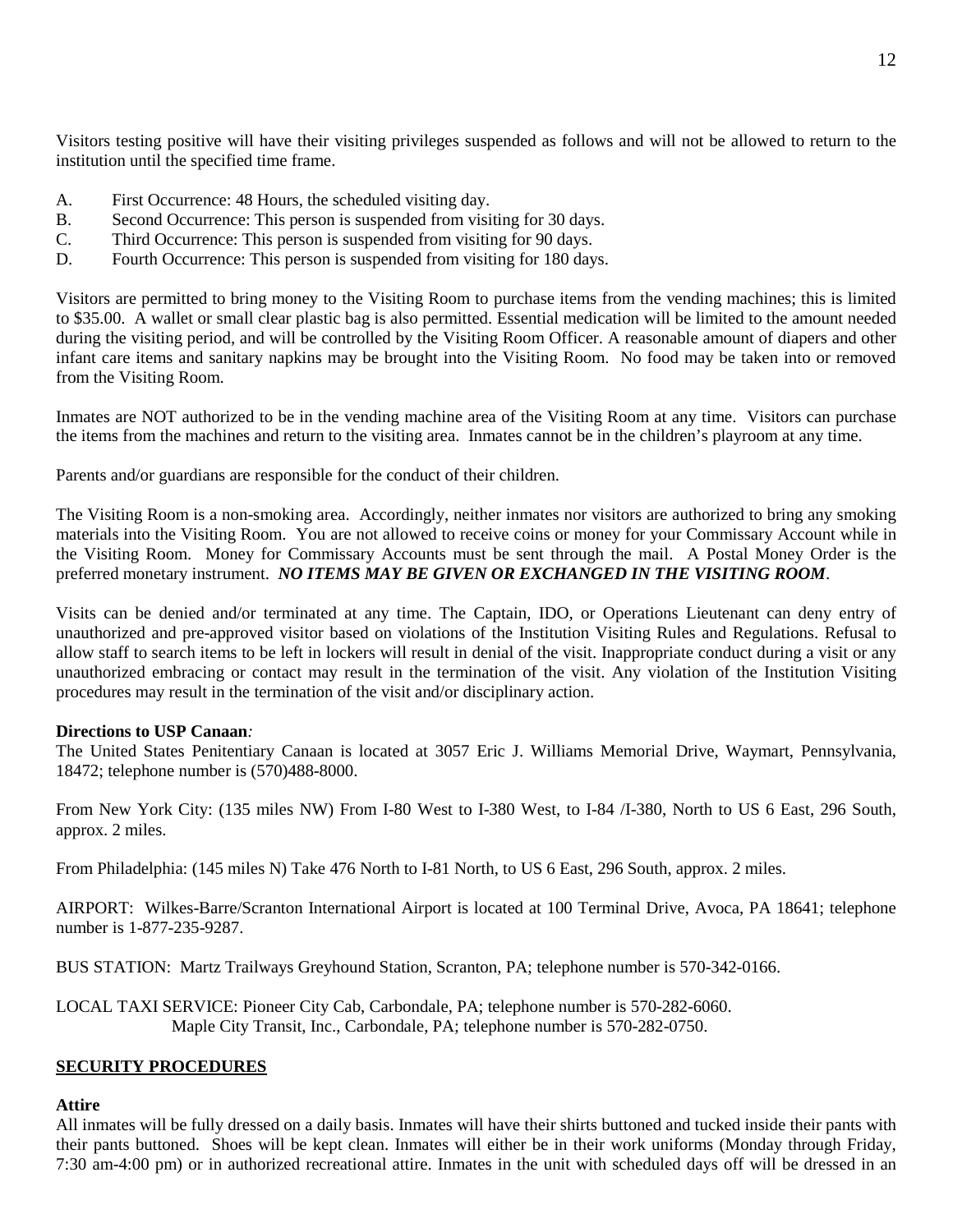appropriate inmate uniform, shorts, and shirt or sweats.

Normally, the full prescribed issue of work clothing, if clean and neat is appropriate for wear in any area or at any activity. Work clothing that has been altered is considered contraband. During periods of movement, the full inmate uniform, including a shirt, will be worn. During normal working hours authorized recreational attire may be worn during the work week to go to the recreation yard, or inside gym or activity room. If attending the Pill Line or Sick Call during the hours 7:30 am - 4:00 pm, the work prescribed uniform will be worn, not recreational attire. The work week is defined as Monday - Friday, from 7:30 am - 4:00 pm.

- 1. **Shirts**: Inmates will be expected to button their shirts but must leave the top button unbuttoned. All shirts, including T-shirts, will be tucked in. The shirt may be removed from the body when participating in athletic events. Shirts may not be worn with the collar turned up or rolled under. Inmates may not wear shirts in a one sleeve up, one sleeve down fashion.
- 2. **Undergarments**: No undershorts or long underwear will be worn as an outer garment. Long sleeve long underwear tops may be worn under the short sleeve shirt during the work day.
- 3. **T-shirts**: Institution issued T-shirts may be worn as an outer garment work shirt on outside work details when warranted and authorized by the detail supervisor. On all other details, only the authorized uniform will be worn. On details with unique safety considerations, certain equipment and clothing requirements will be mandated. During the work week, T-shirts will not be allowed in the dining hall as an outer garment. During the work week, T-shirts must be tucked in. The only exception is when the inmate is in a recreational area, participating in an athletic event.
- 4. **Pants**: Inmates are required to have the length of the pant legs extended to the ankle. Inmates may not tuck their pant legs inside their shoes or socks unless working on a job or detail using high top boots. Inmates are also required to wear properly fitted pants. Inmates may not pleat the waist area of their issued pants in any fashion. Finally, inmates may not wear pants with the pockets pulled inside out.
- 5. **Footwear**: The following work details will be required to wear safety shoes while on the job as mandated by the Safety Shoes Institution Supplement.

### **Inmate Identification Cards**

Inmates are required to wear their identification cards at all times upon departing their assigned cell. The inmate identification card will be worn on the upper front torso, with the inmate's picture clearly visible for staff to identify the inmate. Inmates will be issued an identification card upon arrival at the institution. Inmates are responsible for the care of these cards.

### **Counts**

There will be no talking, movement, radio playing, etc., during counts. Inmates will be required to stand in their cell for the daily 4:00 pm and 9:00 pm counts and the Weekend/Holiday 10:00 am count, and all special counts. Cell doors will be secured for all counts. Count will be announced approximately 15 minutes prior to the start of the count; you must return to your cell immediately and close the cell door behind you. You will remain in your secure cell until it is announced that the count is clear. Official counts will ordinarily be conducted at 12:00 midnight, 3:00 am, and 5:00 am, 4:00 pm stand up count and 9:00 pm stand up count, Sunday through Saturday. On weekends and holidays there will be a 10:00 am stand up count. Additional counts may be called by the Operations Lieutenant as warranted. Staff may take disciplinary action if an inmate is not in his assigned area during a count. Disciplinary action will also be taken against inmates for leaving an assigned area before the count is cleared. You must actually be seen at all counts, even if you must be awakened.

### **Call-Outs**

Call-outs are a scheduling system for hospital, dental, education, team meetings, and other activities which are posted each day on the unit bulletin boards. Call-outs are posted after 4:00 pm on the day preceding the appointment. It is YOUR RESPONSIBILITY to check for appointments on a daily basis. All scheduled appointments are to be kept.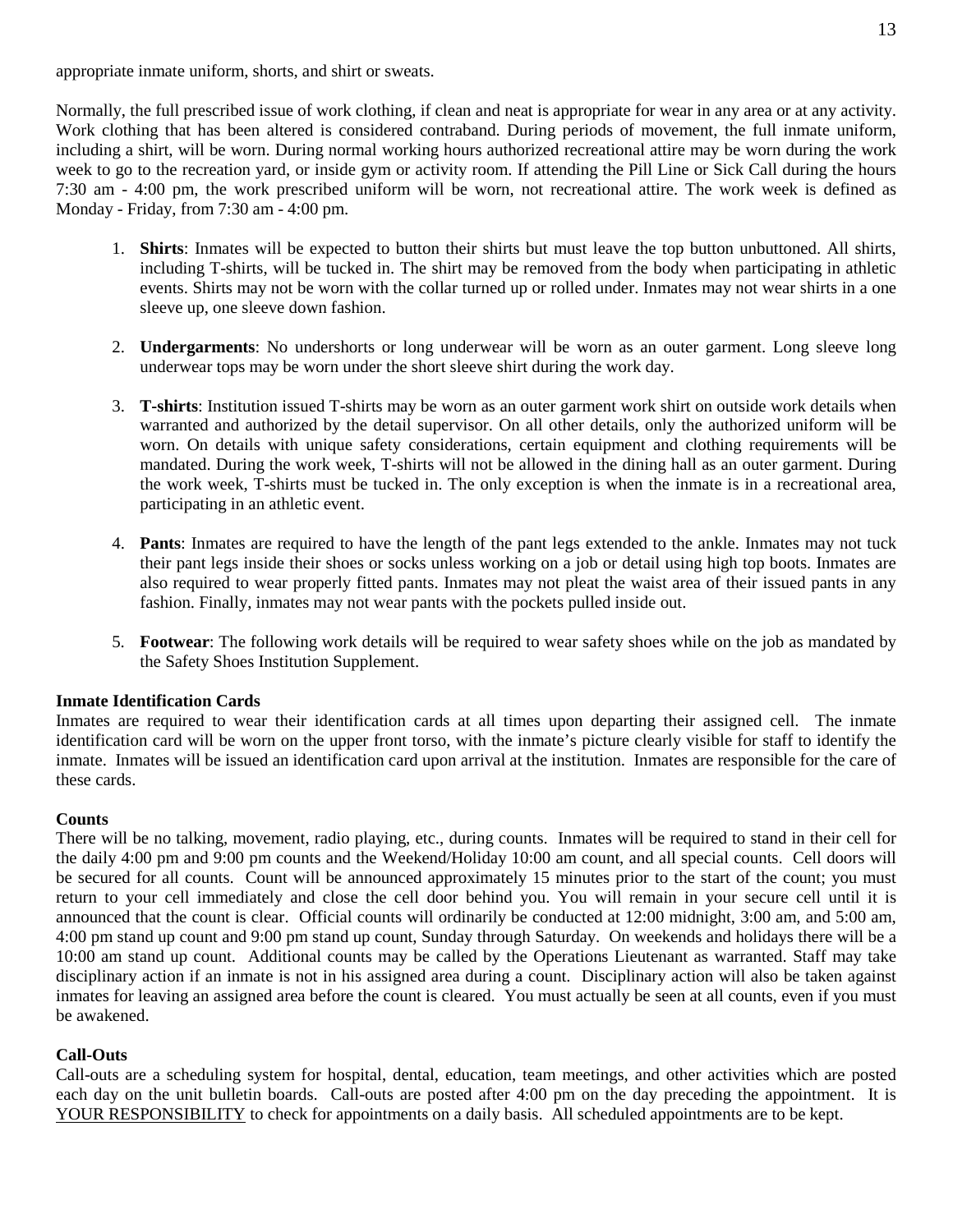#### **Pass System**

Daily work passes will be issued by the Mechanical Services Detail Supervisor and the Safety Specialists to inmates dispatched to various areas of the institution to complete work assignments. The inmate must have the pass signed by the staff member in charge of the area, upon entering an area, and again upon completion of the work assignment and departure from the area. Inmates will be held accountable for returning the completed pass to the issuing staff member.

#### **Controlled Movement**

Movement throughout the institution will be regulated by a procedure called controlled movement. The purpose of controlled movement is to ensure that the movement of inmates is orderly and that proper accountability is maintained.

#### **\*\* PLEASE NOTE ALL TIMES ARE APPROXIMATE \*\***

Inmates at Barber Shop, Recreation Yard/gym, and program areas must remain there until the next controlled movement period. Inmates in the Commissary are permitted to return to their housing unit but must wait until the Unit Officer verifies the purchase of commissary and allows them to re-enter the unit.

All movement will be from the units to activities, or vice versa, across the compound. However, all movements will be one-way only and the yard will be closed and cleared between movements. The Operations Lieutenant will determine when lighting conditions become such that the compound is closed. Once it is closed, it will remain closed until the serving of the morning meal, except for one way movements, weather conditions permitting.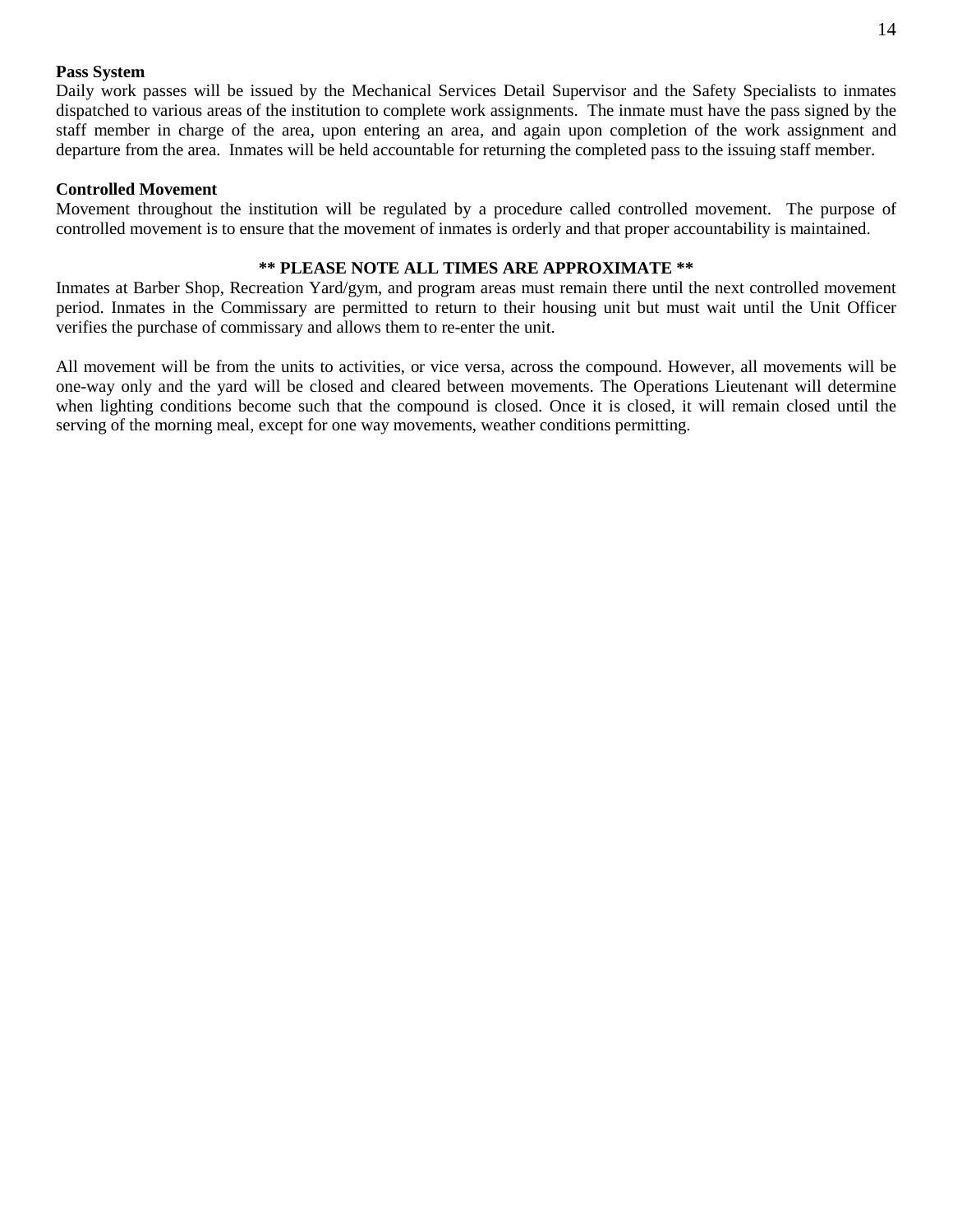# **USP CANAAN RECREATION SCHEDULE**

|                                      | <b>MON</b>                                                        | <b>TUE</b>                                                         | <b>WED</b>                                                               | <b>THU</b>                                                         | <b>FRI</b>                                                               | <b>SAT</b>                                                                                      | <b>SUN</b>                                                                  |
|--------------------------------------|-------------------------------------------------------------------|--------------------------------------------------------------------|--------------------------------------------------------------------------|--------------------------------------------------------------------|--------------------------------------------------------------------------|-------------------------------------------------------------------------------------------------|-----------------------------------------------------------------------------|
| 6:00 AM<br>to<br>8:00 AM             | <b>RED</b><br><b>YARD #2 &amp;</b><br>#3<br><b>BLUE</b><br>YARD#1 | <b>BLUE</b><br><b>YARD #2 &amp;</b><br>#3<br><b>RED YARD</b><br>#1 | <b>RED</b><br><b>YARD #2 &amp;</b><br>#3<br><b>BLUE</b><br><b>YARD#1</b> | <b>BLUE</b><br><b>YARD #2 &amp;</b><br>#3<br><b>RED YARD</b><br>#1 | <b>RED</b><br><b>YARD #2 &amp;</b><br>#3<br><b>BLUE</b><br><b>YARD#1</b> | <b>BLUE</b><br>YARD#2<br>& #3 &<br><b>EDC</b><br><b>RED</b><br><b>YARD #1</b>                   | <b>RED</b><br><b>YARD #2 &amp;</b><br>#3<br><b>BLUE YARD</b><br>#1          |
| 8:00 AM<br>to<br>10:10 AM            | <b>RED</b><br><b>OUTDOOR</b><br><b>YARDS</b><br>#2 & #3           | <b>BLUE</b><br><b>OUTDOOR</b><br><b>YARDS</b><br>#2 & #3           | <b>RED</b><br><b>OUTDOOR</b><br><b>YARDS</b><br>#2 & #3                  | <b>BLUE</b><br><b>OUTDOOR</b><br><b>YARDS</b><br>#2 & #3           | <b>RED</b><br><b>OUTDOOR</b><br><b>YARDS</b><br>#2 & #3                  | <b>BLUE</b><br><b>YARDS</b><br>#2 & #3<br><b>OUTDOO</b><br>$\bf{R}$<br>$8:00-$<br>9:15AM        | <b>RED</b><br><b>YARDS</b><br>#2 &<br>#3OUTDOOR<br>8:00-9:15AM              |
|                                      | <b>BLUE</b><br><b>OUTDOOR</b><br><b>YARD#1</b>                    | <b>RED</b><br><b>OUTDOOR</b><br><b>YARD#1</b>                      | <b>BLUE</b><br><b>OUTDOOR</b><br><b>YARD#1</b>                           | <b>RED</b><br><b>OUTDOOR</b><br><b>YARD#1</b>                      | <b>BLUE</b><br><b>OUTDOOR</b><br><b>YARD #1</b>                          | <b>RED</b><br><b>YARD #1;</b><br><b>INDOOR</b><br>REC &<br><b>EDCUCATI</b><br>ON<br>8:00-9:30AM | <b>BLUE</b><br><b>YARD #1</b><br><b>INDOOR</b><br><b>REC</b><br>8:00-9:30AM |
| 10:30 AM<br>to<br>12:45/<br>12:50 PM | No<br>Movement /<br><b>Mainline</b><br>Only                       | <b>No Movement</b><br>/ Mainline<br>Only                           | N <sub>0</sub><br>Movement /<br><b>Mainline</b><br>Only                  | N <sub>0</sub><br>Movement /<br><b>Mainline</b><br>Only            | N <sub>o</sub><br>Movement /<br><b>Mainline</b><br>Only                  | <b>RED</b><br><b>YARD#2</b><br>& 43<br><b>BLUE</b><br>YARD#1                                    | <b>BLUE</b><br>YARD#2 & #3<br>& EDC<br><b>RED YARD</b><br>#1                |
| 12:45 PM<br>to<br>3:15 PM            | <b>RED</b><br><b>YARD #1 &amp;</b><br><b>ACT CTR</b>              | <b>BLUE</b><br><b>YARD #1 &amp;</b><br><b>ACT CTR</b>              | <b>RED</b><br><b>YARD #1 &amp;</b><br><b>ACT CTR</b>                     | <b>BLUE</b><br><b>YARD #1 &amp;</b><br><b>ACT CTR</b>              | <b>RED</b><br><b>YARD #1 &amp;</b><br><b>ACT CTR</b>                     | <b>BLUE</b><br><b>YARD #1,</b><br><b>ACT CTR</b><br>& EDC                                       | <b>RED</b><br><b>YARD #1 &amp;</b><br><b>ACT CTR</b>                        |
| 12:50 PM<br>to<br>3:30 PM            | <b>BLUE</b><br><b>YARDS</b><br>#2 & #3                            | <b>RED</b><br><b>YARDS</b><br>#2 & #3                              | <b>BLUE</b><br><b>YARDS</b><br>#2 & #3                                   | <b>RED</b><br><b>YARDS</b><br>#2 & #3                              | <b>BLUE</b><br><b>YARDS</b><br>#2 & #3                                   | <b>RED</b><br><b>YARDS</b><br>#2 & #3                                                           | <b>BLUE</b><br><b>YARDS</b><br>#2 & #3                                      |
| 4:30 PM                              | <b>BLUE</b><br><b>OUTDOOR</b><br><b>REC</b>                       | <b>BLUE</b><br><b>OUTDOOR</b><br><b>REC</b>                        | <b>BLUE</b><br><b>OUTDOOR</b><br><b>REC</b>                              | <b>BLUE</b><br><b>OUTDOOR</b><br><b>REC</b>                        | <b>BLUE</b><br><b>OUTDOOR</b><br><b>REC</b>                              | <b>BLUE</b><br><b>OUTDOO</b><br><b>R REC</b>                                                    | <b>BLUE</b><br><b>OUTDOOR</b><br><b>REC</b>                                 |
| 4:45 PM                              | <b>RED</b><br><b>OUTDOOR</b><br><b>REC</b>                        | <b>RED</b><br><b>OUTDOOR</b><br><b>REC</b>                         | <b>RED</b><br><b>OUTDOOR</b><br><b>REC</b>                               | <b>RED</b><br><b>OUTDOOR</b><br><b>REC</b>                         | <b>RED</b><br><b>OUTDOOR</b><br><b>REC</b>                               | <b>RED</b><br><b>OUTDOO</b><br><b>R REC</b>                                                     | <b>RED</b><br><b>OUTDOOR</b><br><b>REC</b>                                  |
| 6:50 PM<br>to<br>8:10 PM             | <b>BLUE</b><br>YARD#1<br>& EDC                                    | <b>RED</b><br><b>YARD #1</b><br>& EDC                              | <b>BLUE</b><br>YARD#1<br>& EDC                                           | <b>RED</b><br>YARD#1<br>& EDC                                      | <b>BLUE</b><br>YARD#1                                                    | <b>RED</b><br>YARD#1                                                                            | <b>BLUE</b><br><b>YARD#1</b>                                                |
| 7:00 PM<br>to<br>8:30 PM             | <b>RED</b><br><b>YARDS</b><br>#2 & #3                             | <b>BLUE</b><br><b>YARDS</b><br>#2 & #3                             | <b>RED</b><br><b>YARDS</b><br>#2 & #3                                    | <b>BLUE</b><br><b>YARDS</b><br>#2 & #3                             | <b>RED</b><br><b>YARDS</b><br>#2 & #3                                    | <b>BLUE</b><br><b>YARDS</b><br>#2 & #3                                                          | <b>RED</b><br><b>YARDS</b><br>#2 & #3                                       |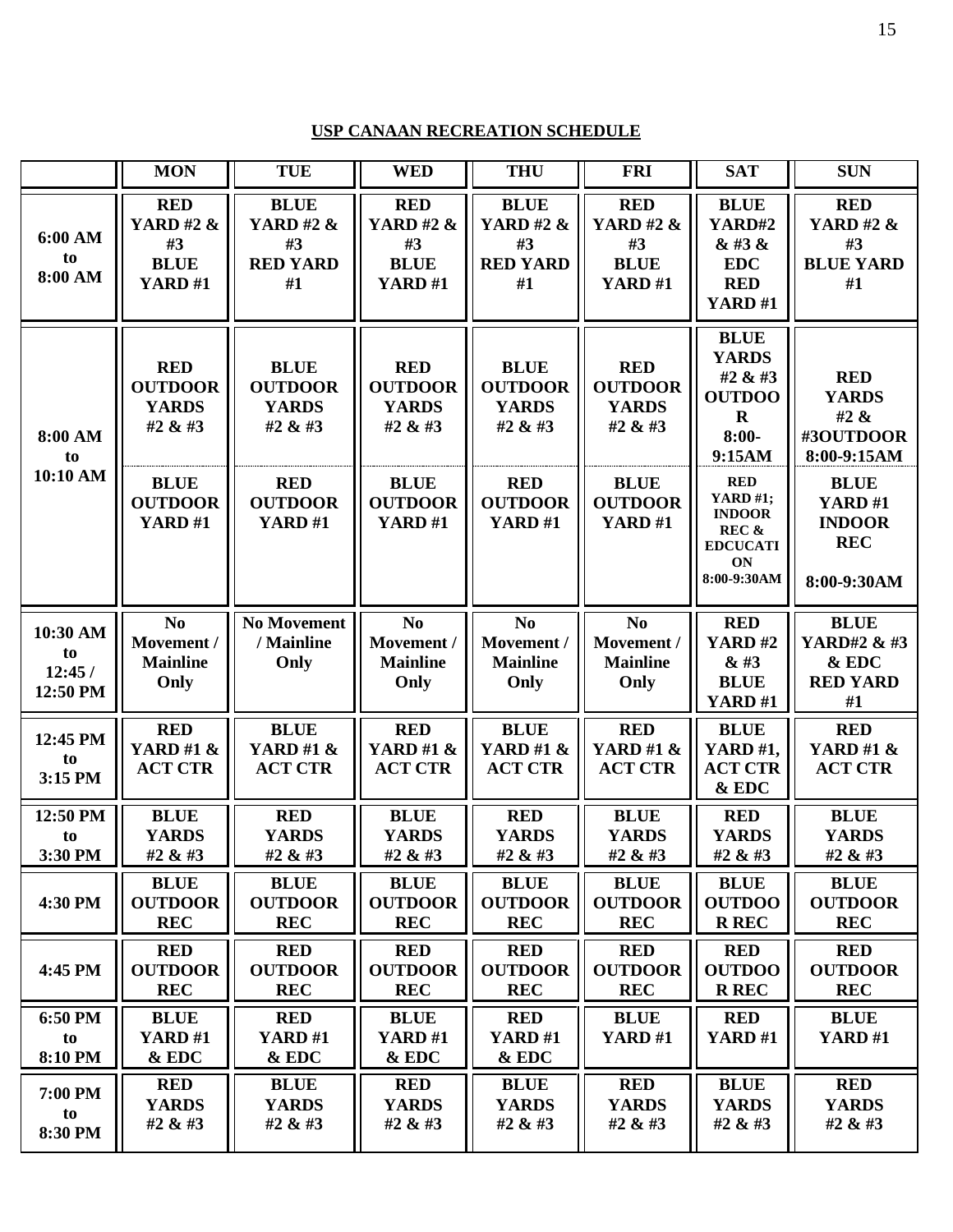# *\*\* PLEASE NOTE ALL TIMES ARE APPROXIMATE AND SUBJEC TO CHANGE DUE TO INSTITUTION NEEDS \*\**

# **MONDAY-FRIDAY MOVE SCHEDULE**

| <b>Time</b>      | Area                                                                                        |  |  |  |  |
|------------------|---------------------------------------------------------------------------------------------|--|--|--|--|
| 6:00 AM          | <b>Red Side One Way Outdoor Recreation Movement</b>                                         |  |  |  |  |
|                  | <b>Blue Side One Way Outdoor Recreation Movement</b>                                        |  |  |  |  |
| 8:00 AM          | Red Side Work Call, Programs, Call Out & Outdoor Recreation Movement                        |  |  |  |  |
|                  | (All Recreation Classes, Religious Services, & Psychology)                                  |  |  |  |  |
| 8:10 a.m.        | Blue Side Work Call, Programs, Call Out & Outdoor Recreation Movement                       |  |  |  |  |
|                  | (All Education/Recreation Classes, Law Library, Religious Services, & Psychology)           |  |  |  |  |
| 9:00 AM          | <b>Blue Side Outdoor Recreation, Programs Movement and Call Outs</b>                        |  |  |  |  |
| 9:10 AM          | Red Side Programs Movement AND Outdoor Recreation Movement                                  |  |  |  |  |
| 10:00 AM         | Red Side Recall from Outdoor Recreation Programs and Call Outs                              |  |  |  |  |
| 10:10 AM         | Blue Side recall from Outdoor Recreation, Call Outs and Programs;                           |  |  |  |  |
|                  | Blue Side Education 2 <sup>nd</sup> session to Education                                    |  |  |  |  |
| 10:30 AM - 11:25 | <b>Red Side to Mainline</b>                                                                 |  |  |  |  |
| AM               |                                                                                             |  |  |  |  |
| 11:30 AM 12:30   | <b>Blue side to Mainline</b><br>Blue Side Education 2nd session to Food Service after 12:00 |  |  |  |  |
| <b>PM</b>        | <b>PM</b>                                                                                   |  |  |  |  |
| 12:45 PM         | <b>Red Side Work Call, Programs and Recreation Movement</b>                                 |  |  |  |  |
|                  | (All details, to include Education Classes, Religious Services, Psychology, and             |  |  |  |  |
|                  | Libraries)                                                                                  |  |  |  |  |
| 12:50 PM         | <b>Blue Side Work Call, Programs and Recreation Movement</b>                                |  |  |  |  |
|                  | (All details, to include Religious Services, Psychology)                                    |  |  |  |  |
| 1:30 PM          | Programs / Call Out Movement (Red and Blue Units separate)                                  |  |  |  |  |
| 2:30 PM          | Programs / Call Out Movement (Red and Blue Units separate)                                  |  |  |  |  |
| 3:15 PM          | <b>Blue Side Housing Units Recall / Insulin Line</b>                                        |  |  |  |  |
| 3:30 PM          | <b>Red Side Housing Units Recall Insulin Line</b>                                           |  |  |  |  |
| 4:30 PM          | <b>Blue Side Outdoor Rec</b>                                                                |  |  |  |  |
| 4:45 PM          | <b>Red Side Outdoor Rec</b>                                                                 |  |  |  |  |
| 5:00 PM          | <b>Mainline for Blue Side Housing Units</b>                                                 |  |  |  |  |
| 5:45 PM          | <b>Mainline for Red Side Housing Units</b>                                                  |  |  |  |  |
| 6:50 PM          | Blue Side Outside Recreation and Programs Movement: Religious Services &                    |  |  |  |  |
|                  | <b>Education Library Movement (ONLY FOR UNITS ASSIGNED TO LIBRARY)</b>                      |  |  |  |  |
| 7:00 PM          | Red Side Outdoor Recreation and Programs Movement: Religious Services                       |  |  |  |  |
| 8:10 PM          | <b>Outdoor Recreation and Programs Recall, Pill Line.</b>                                   |  |  |  |  |
| 8:30 PM          | Programs Recall, Pill Line. (No Indoor Recreation during Summer Months)                     |  |  |  |  |

*\*\* PLEASE NOTE ALL TIMES ARE APPROXIMATE AND SUBJECT TO CHANGE DUE TO INSTITUTION NEEDS \*\**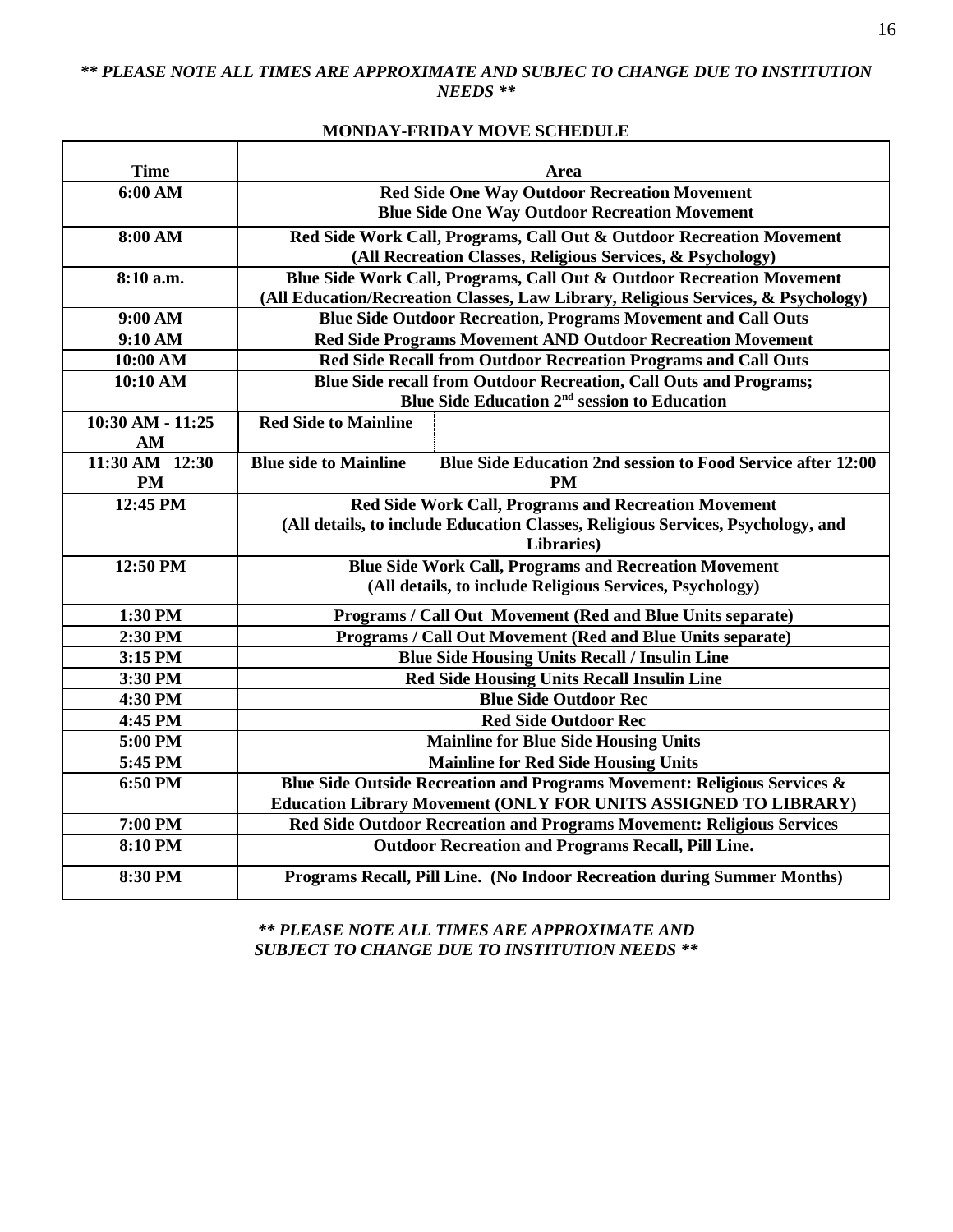# **WEEKEND/HOLIDAY SCHEDULE**

| <b>Time</b>        | Area                                                                           |
|--------------------|--------------------------------------------------------------------------------|
| 6:00 AM            | <b>Red Side One Way Outdoor Recreation Movement</b>                            |
|                    | <b>Blue Side One Way Outdoor Recreation Movement</b>                           |
| 8:10 AM            | Blue Side Movement for Outdoor Recreation, (Indoor Recreation only on Sunday), |
|                    | <b>Education and Religious Services</b>                                        |
| 9:15 AM            | <b>Recall from Education and Religious Services</b>                            |
|                    | Inmates on Out-Count for Education will remain in Education.                   |
| 9:20 AM            | Red Side Recall from Recreation (Indoor Recreation only on Saturday)           |
| 9:30 AM            | Blue Side Recall from Recreation (Indoor Recreation only on Sunday)            |
| 10:00 AM           | <b>Institutional Count</b>                                                     |
| 10:30 AM           | <b>Red Side One Way Outdoor Recreation Movement</b>                            |
| 10:40 AM           | <b>Blue Side One Way Outdoor Recreation Movement</b>                           |
| $11:00 AM - 12:50$ | <b>Mainline for Blue / Red Side Housing Units</b>                              |
| <b>PM</b>          |                                                                                |
| 1:00 PM            | Movement for Housing Units scheduled for Indoor Recreation and Education.      |
|                    | Inmates cannot leave Programs areas to go to Outdoor Recreation.               |
| 1:10 PM            | Movement for Housing Units scheduled for Outdoor Recreation.                   |
|                    | Inmates cannot leave Programs areas to go to Indoor Recreation.                |
| 1:30 PM            | Move to and from Programs (Red and Blue Units separate)                        |
| 2:30 PM            | Move to and from Programs (Red and Blue Units separate)                        |
| 3:05 PM            | <b>Blue Side Housing Units Recall (All Areas)</b>                              |
| 3:15 PM            | <b>Red Side Housing Units Recall (All Areas)</b>                               |
| 4:30 PM            | Programs Movement, Recreation Movement (Red and Blue Units separate).          |
|                    | Inmates that choose to go directly to Programs Areas will not be released for  |
|                    | <b>Mainline.</b>                                                               |
| 5:00 PM            | <b>Mainline for Blue Side Housing Units</b>                                    |
| 5:45 PM            | <b>Mainline for Red Side Housing Units.</b>                                    |
| 6:50 PM            | Programs Movement: Religious Services (No Indoor Recreation during Summer      |
|                    | <b>Months</b> )                                                                |
| 7:00 PM            | <b>Outdoor Recreation and Programs Movement: Religious Services</b>            |
| 7:30 PM            | Programs Movement (Red and Blue Units separate).                               |
| 8:10 PM            | <b>Outdoor Recreation, Programs Recall, Pill Line.</b>                         |
| 8:30 PM            | Programs Recall, Pill Line. (No Indoor Recreation during Summer Months)        |

*\*\* PLEASE NOTE ALL TIMES ARE APPROXIMATE AND SUBJECT TO CHANGE DUE TO INSTITUTION NEEDS \*\*\*\**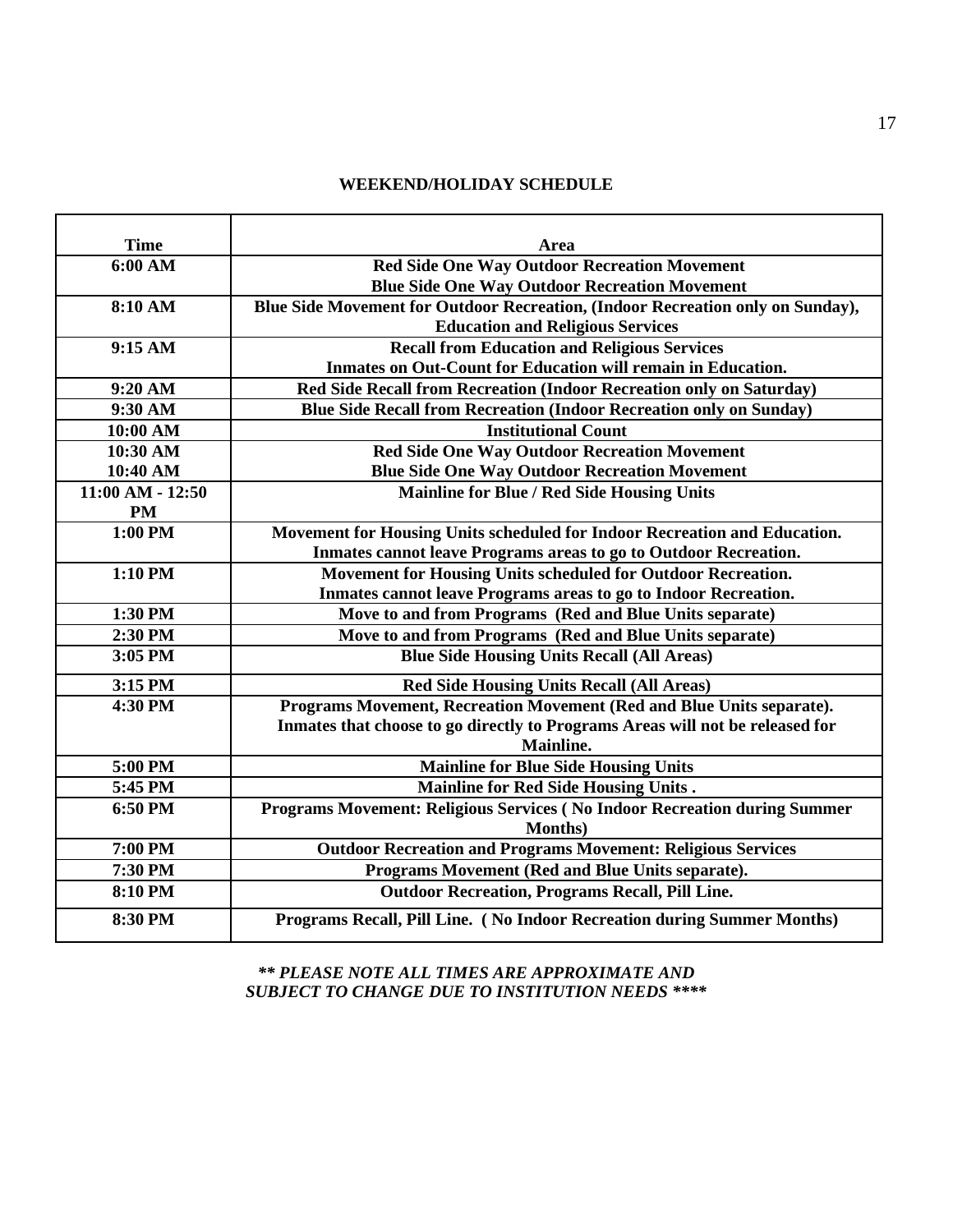#### **Metal Detectors Screening Process**

Inmates will be required to remove all metallic items (e.g. necklace/religious medallion, rings, eye glasses, and watches, etc.). Inmates must step with the left foot first through the detector at a slow walk pace. Inmates waiting to be screened must stand behind the red line until the inmate in front of him clears the metal detector.

# **Contraband**

Contraband is defined as any item not authorized or issued by the institution, received through approved channels, or purchased through the commissary.

You are responsible for all items found in your assigned living area and should immediately report any unauthorized item to the Unit Officer. Any item in your personal possession must be authorized, and a record of receipt of the item should be kept in your possession. You may not purchase, give, or receive items from another inmate. Examples would be radios, PAC Numbers, or anything of value. Items acquired in this manner are considered contraband and will be confiscated. An altered item, even if approved or issued is considered contraband. Altering or damaging government property is a violation of institution rules and the cost of the damage will be levied against the violator.

#### **Shakedowns**

Any staff member may search an inmate's person or cell at any time. You may not be present when your cell is searched. The property and living area will be left in the same general condition as found. The searches will be unannounced and random.

#### **Drug Surveillance**

The Bureau operates a Drug Surveillance Program that includes mandatory random testing, as well as testing of certain other categories of inmates. If a staff member orders you to provide a urine sample, and you do not do so, you will receive an Incident Report.

#### **Alcohol Detection**

A program for alcohol surveillance is in effect at all institutions. Random samples of the inmate population are tested on a routine basis, as well as those suspected of alcohol use. A positive test will result in an Incident Report. Refusal to submit to the test will also result in an Incident Report.

### **Emergencies**

Follow staff directives during any emergency situations. During an emergency situation, inmates shall sit down on their buttocks and remain there until directed by staff.

### **Fire Prevention and Control**

Fire prevention and safety are everyone's responsibility. You are required to report fires to the nearest staff member so lives and property can be protected. Piles of trash or rags in closed areas, combustible material, items hanging from fixtures or electrical receptacles, or other hazards cannot and will not be tolerated. Regular fire inspections are made in each institution by qualified professionals.

### **Fire Safety**

Fire drills are conducted quarterly on each of the three working shifts. You are required to evacuate your respective area at the announcement of any Fire Drill. Staff will conduct and supervise each drill. You are to familiarize yourself with the Emergency Exits located throughout your work and living areas. Fire Evacuation Plans are posted throughout the entire facility in English and Spanish. These plans identify all Emergency Exits and locations of Fire Suppression Equipment. Any inmate who tampers with any fire equipment or signal device will be subject to disciplinary action under the appropriate inmate disciplinary code.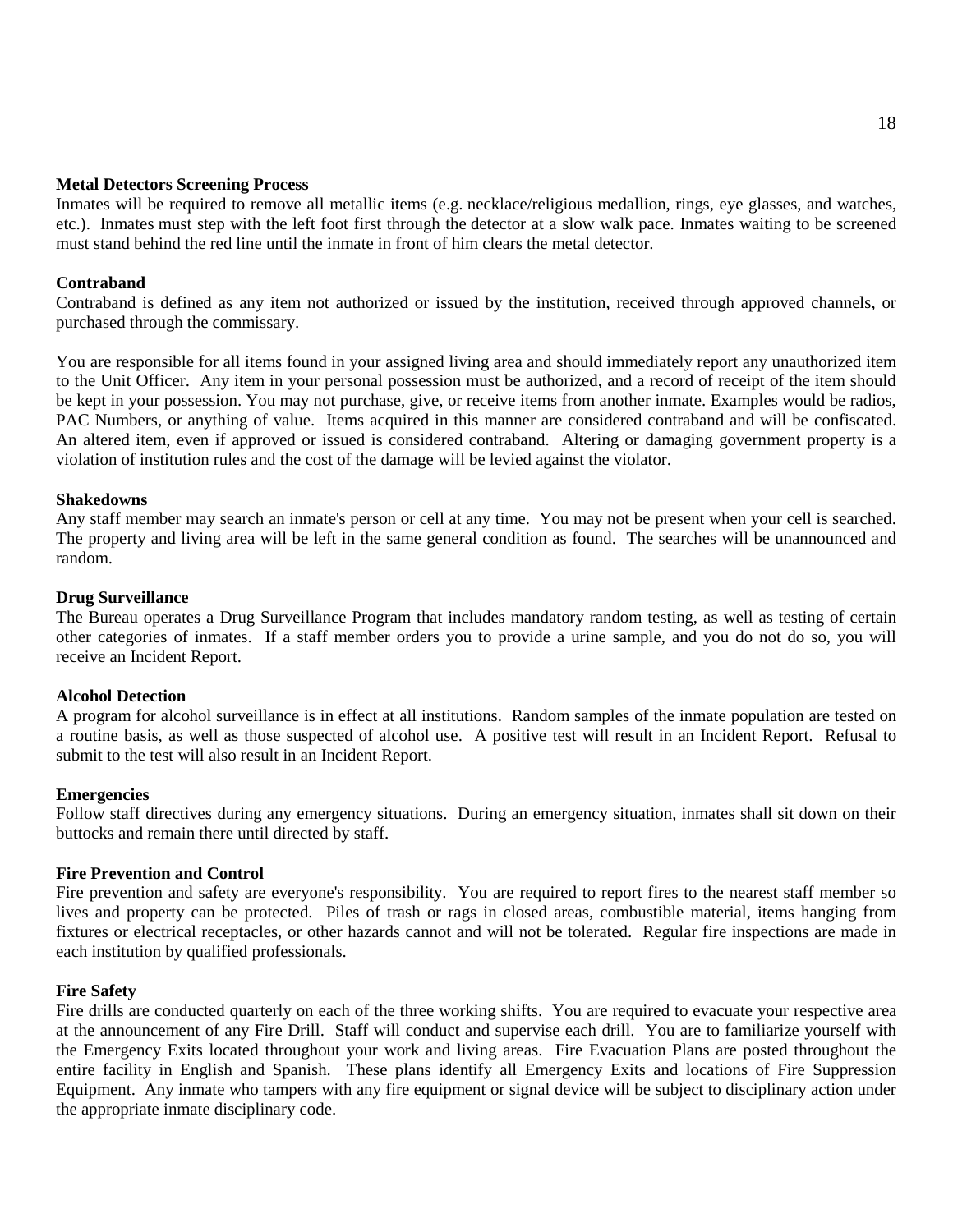#### **PROGRAMS AND SERVICES**

#### **Job Assignments**

You are expected to maintain a regular job assignment. Most job assignments fall under the parameters of the Inmate Performance Pay (IPP) System, which provides monetary payment for work. Federal Prison Industries (UNICOR) has a separate pay scale. The Commissary and TRULINCS will also employ a limited number of inmates. The Commissary and TRULINCS also has a separate pay scale. Correctional Counselors will approve job changes and ensure that the changes are posted on the Daily Change Sheet. The Daily Change Sheet is posted on the unit bulletin boards by 4:00 pm on the day preceding the change. Institutional maintenance jobs are usually the first assignment an inmate receives. These include work in Food Service, as a Unit Orderly, or in a maintenance shop. A number of inmate jobs are available in factories operated by the Federal Prisons Industries, also known as UNICOR. A waiting list for factory employment is maintained. UNICOR employs and trains inmates through the operation of, and earnings from, factories producing highquality products and services for the federal government.

#### **Inmate Financial Responsibility Program**

Working closely with the Administrative Office of the Courts and the Department of Justice, the BOP administers a systematic payment program for court-imposed fines, fees, and costs. All designated inmates are required to develop a financial plan to meet their financial obligations. These obligations may include: special assessments imposed under 18 USC 3013, court ordered restitution, fines and court costs, judgments in favor of the U.S., other debts owed the Federal government, and other court-ordered obligations (e.g., child support, alimony, other judgments).

Institution staff assist in planning, but the inmate is responsible for making all payments required, either from earnings within the institution or from outside resources. The inmate must provide documentation of compliance and payment. If an inmate refuses to meet his obligations, the inmate cannot work for UNICOR nor receive performance pay above the maintenance pay level. The inmate will also be placed in "refuse" status. As the result of being in refuse status, the inmate has a spending limit of only \$25.00 monthly, can be placed in less desirable housing, will not be considered for any favorable requests, i.e. (vacations, furloughs, early release, etc.) and will score zero in responsibility on the progress report. These are a few examples of the sanctions that can be imposed as a result of being in refuse status.

The status of any financial plan will be included in all progress reports, and will be considered by staff when determining Security/Custody level, job assignments, eligibility for community activities, and institutional program changes. The U.S. Parole Commission will also review financial responsibility progress at parole hearings.

#### **Food Service**

The BOP offers a standardized National Menu. This menu is offered at all institutions and includes approved menu items based on standard recipes and product specifications. The National Menu offers regular, heart healthy and no-flesh dietary options.

Medical diets will be provided by mainline self-selection from the items available on the National Menu for that meal unless menu items fail to meet the medical requirement. Menu item replacements may not always be provided as inmates may have to avoid certain foods in the self-selection process; however, if a dietitian determines a Special Diet is required to ensure adequate nutrition, it will be provided by pre-plating or controlled plating.

The religious diet program, consists of two distinct components: one component provides for religious dietary need through self-selection from the main line, which includes a no-flesh option. The other component accommodates dietary needs through nationally recognized, religiously certified processed foods and is available through the approval of Religious Services.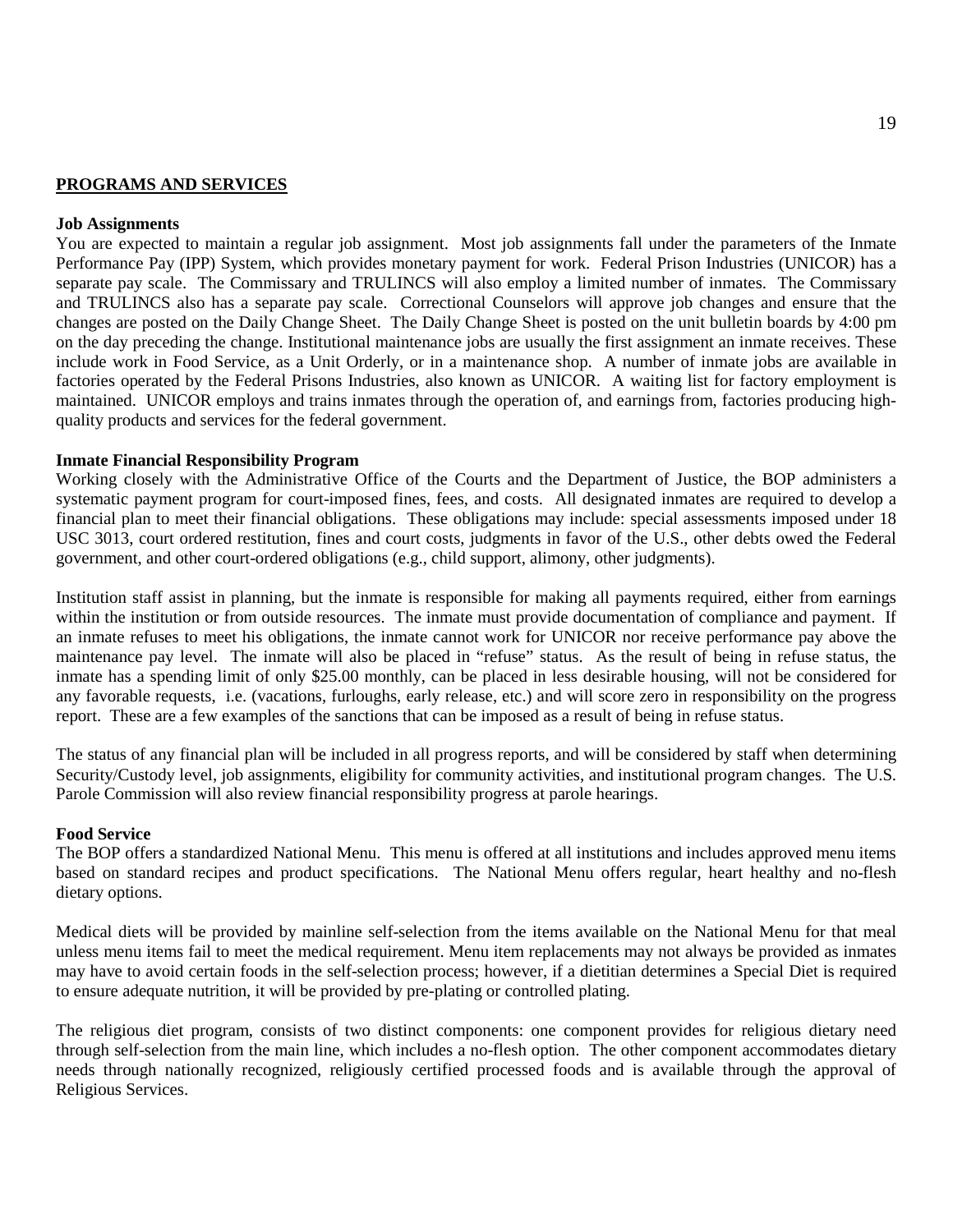No personal property will be allowed in the dining room, including mugs, jugs, radio/MP3 players, laundry bags or commissary items. All hats and non-prescription sunglasses must be removed upon an inmate entering the dining hall, unless authorized by the Religious Services or Medical Department. All inmates must be in the proper uniform upon entering the dining room and shirts must be tucked in at all times. Good hygiene practices will be will be observed at all times. Food Service inmates on duty status will have their shirts tucked in and wear a protective hat as authorized by the Food Service Administrator.

### **Education**

The mission of Education/Recreation Services is to provide mandatory literacy and English-as-a-Second Language programs as required by law, as well as other education/recreation and related programs that meet the needs and interests of the inmate population, provide options for the positive use of inmate time, and enhance successful reintegration into the community.

Education opportunities provided for Federal inmates include General Equivalency Diploma (GED) and ESL programs, as required by law. Various nationally recognized tests will be used to place inmates in appropriate education programs. Inmates must perform to the best of their abilities on exams for appropriate placement in class.

### **First Step Act Classes**

Both the Education and Recreation Departments offer several different First Step Act Classes. If you wish to enroll in these classes submit a cop out to Education or Recreation. The Education and Recreation Departments are only responsible for offering the classes and documenting participation, completions and failures in Sentry. They have no part in determining eligibility or calculating time credits.

#### **Literacy/GED**

The Violent Crime Control and Law Enforcement Act (VCCLEA) and the Prison Litigation Act (PLRA) require inmates who lack a high school diploma to participate in a GED credential program and make satisfactory progress in the program in order to be eligible to vest the maximum amount of earned good conduct time (VCCLEA sentenced inmates) or earn the maximum amount of good conduct time.

Unless exempt (pre-trial, holdover, etc.), inmates must participate in the literacy program for one mandatory period of at least 240 instructional hours, or until they achieve a GED credential. For all inmates to receive job pay promotions above the entry level, they must have a high school diploma, a GED credential, or a pay exemption.

Inmates who are exempt from attending GED class based on a deportation detainer must enroll in GED or ESL in order to receive their good conduct time.

Inmates under a final Bureau of Immigration and Customs Enforcement (BICE) order of deportation, exclusion, or removal are exempt. Inmates who have completed the mandatory period of enrollment must remain enrolled, or re-enroll to vest/earn their good conduct time. Inmates found guilty of an incident report related to their literacy program enrollment will be changed to GED UNSATISFACTORY PROGRESS, and will not vest/earn their good conduct time.

Following an assignment of a GED UNSATISFACTORY PROGRESS code, inmates will be required to complete additional 240 hours of program enrollment before they can be changed back to a SATISFACTORY code. Good conduct time will not vest while the UNSATISFACTORY assignment exists.

Inmates who are eligible for District of Columbia Educational Good Time (DCEGT) can earn DCEGT for participating, and completing GED, ESL and marketable level occupational training programs. While enrolled in the qualifying education program, inmates will earn DCEGT credit. However, DCEDGT credit will show up on their sentence computation when they complete or withdraw from the qualifying program.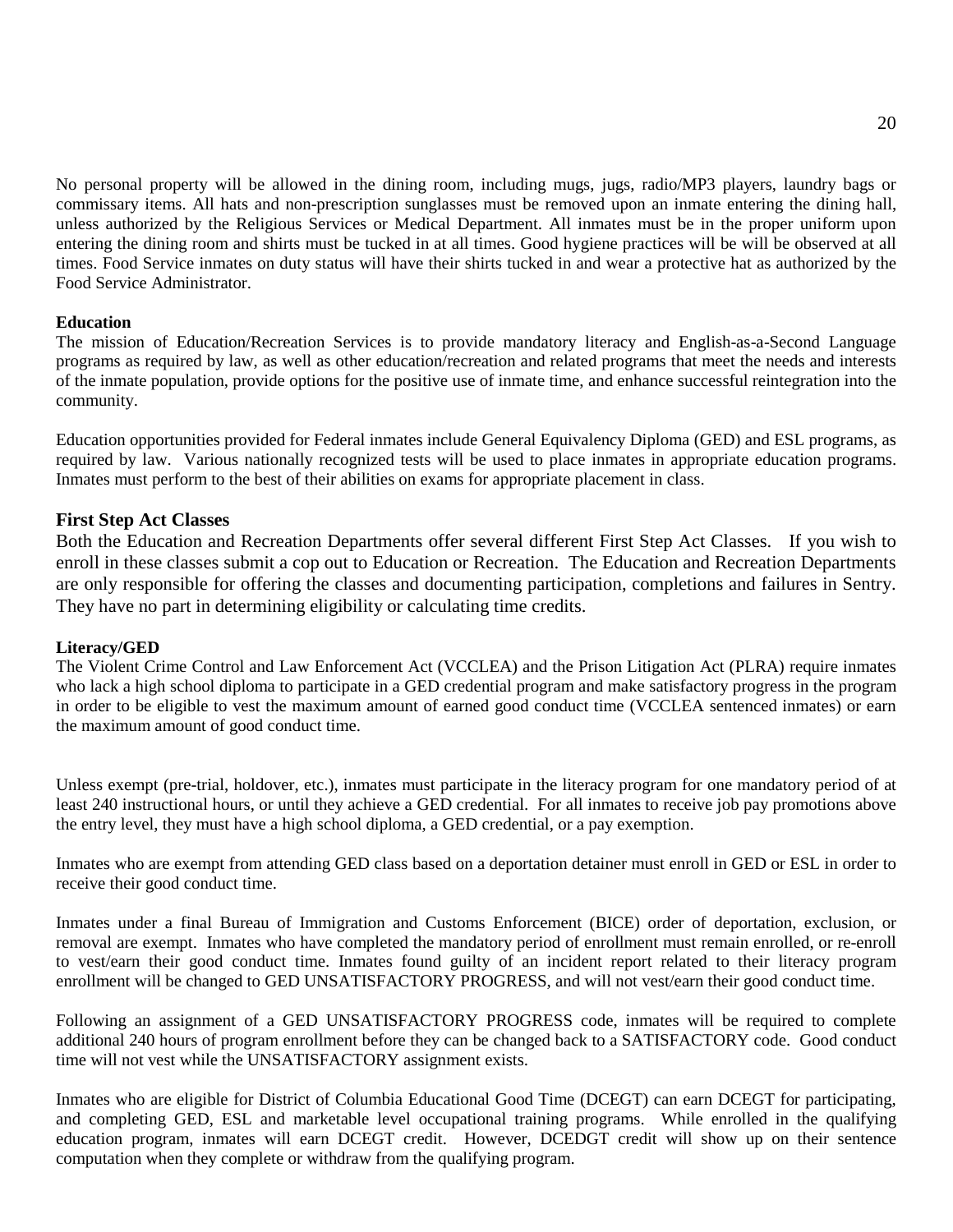Special note on GED scores: A new 2014 GED test will be taken on the computer. Once the new GED test is issued, scores from the current GED test cannot be combined with the new test. GED scores from the 2002 GED test will no longer be valid.

#### **ESL**

The Crime Control Act of 1990 mandates non-English speaking Federal prisoners participate in the ESL program. An inmates' communication skill level in English is evaluated at initial classification and interviews. Those found to have limited ability to communicate in English will be referred to the education department to determine proficiency at the 8th grade level or higher based on a nationally recognized achievement test. Inmates scoring less than the 8th grade level of proficiency will be enrolled in ESL until they function at the 8th grade level or above on a nationally recognized education achievement test.

#### **Incentives**

Incentive awards are provided to recognize inmates making satisfactory progress and successfully completing the literacy (i.e., GED and ESL) program. Graduation ceremonies recognize GED, and ESL completions. ESL and GED graduates will receive a photograph and a \$25 award.

#### **Other Programs**

The completion of the literacy program is often the first step towards adequate preparation for successful post-release reintegration into society. Additional educational programs such as advanced occupational training or college are needed in today's world. Vocational training and apprenticeship programs afford inmates an opportunity to obtain marketable job skills.

#### **Apprenticeship**

Apprenticeship training provides inmates the opportunity to participate in training which prepares them for employment in various trades. Apprenticeship programs in the BOP are registered with the Bureau of Apprenticeship and Training, U.S. Department of Labor. These programs are structured to offer on-the-job learning in industries.Upon completion of a registered trade, inmates can earn a Certificate of Completion from the Department of Labor. Currently, the Education Department is offering Apprenticeship Programs in Teacher's Aid, Electrical, Horticulture, HVAC, and Plumbing.

#### **Vocational Training Programs**

The Culinary Arts Program is a 200 hour class that gives participants hands on experience with handling food. Completion of the Serve Safe Exam is part of the course. Participants for this program must have a verified GED of High School Diploma.

#### **Adult Continuing Education (ACE):**

ACE classes enhance an inmate's general knowledge on various subjects and address the skill deficits identified in an inmate's individual reentry plan. Typical ACE classes include: typing, public speaking, Spanish, creative writing, poetry, and math. These classes are offered during evening and weekend hours.

#### **Post-Secondary Education (Inmate Correspondence Courses)**

Inmates are encouraged to expand their knowledge through a variety of methods, including correspondence courses. In general, inmates are permitted to enroll in a correspondence course that involves only "paper and pencil." The cost for correspondence courses must be paid by the inmate. Inmates interested in enrolling in correspondence courses are required to contact the Staff Coordinator prior to enrollment.

#### **Parenting**

The Parenting Program provides inmates information and counseling through directed classes on how to enhance their relationship with their children while incarcerated.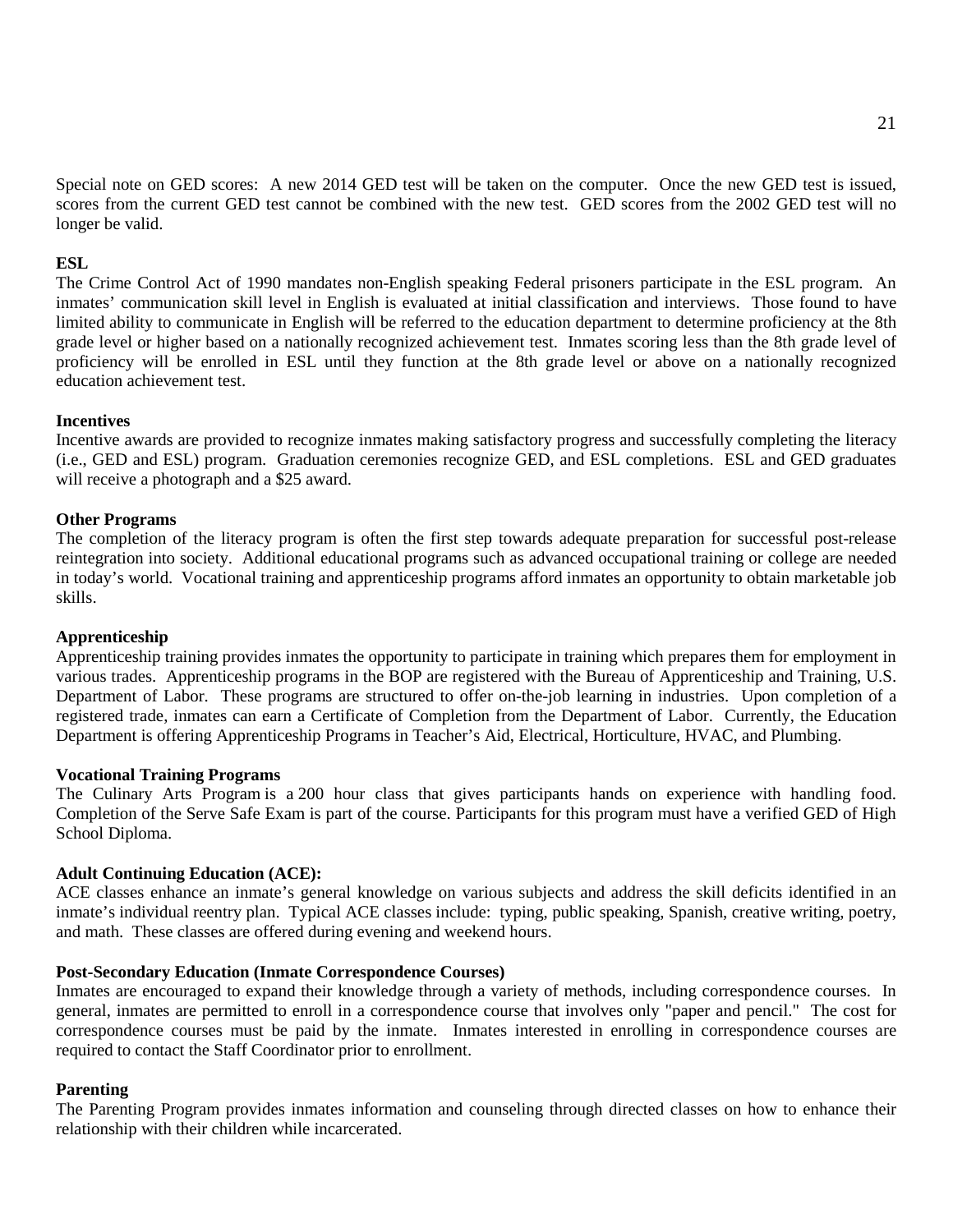#### **Library Services**

Leisure Libraries: The Leisure Library in the Education Department, and the Auxiliary Library in the Recreation Department offer inmates a variety of reading materials, including but not limited to: periodicals, newspapers, fiction, non-fiction, and reference books. Institutions also participate in an interlibrary loan program with local libraries.

Electronic Law Libraries (ELL): Inmates are afforded access to legal materials and an opportunity to prepare legal documents in the ELL. Resources are available for inmates to prepare legal material via Trust Fund.

A copying machine is available to reproduce materials needed for law work only. The price to reproduce materials is established by Trust Fund.

#### **Recreation, Leisure, Wellness, and Social Programs**

The BOP encourages inmates to make constructive use of leisure time and offers group and individual activities. At each facility, physical fitness and leisure programs are provided to promote positive lifestyle changes. These programs strive to provide inmates with opportunities to reduce stress and enhance overall health and emotional well-being.

#### **Leisure Programs**

Institutions offer a wide range of activities in which inmates may participate when not performing assigned duties. Leisure activities include: organized and informal games, sports, physical fitness, table games, hobby crafts, music programs, intramural activities, social and cultural organizations, and movies.

#### **Art and Hobby Craft Programs**

Art work includes all paintings and sketches rendered in any of the usual media (e.g., oils, pastels, crayons, pencils, inks, and charcoal). Hobby craft activities include ceramics, leatherwork, models, clay, mosaics, crochet, knitting, etc.

Art and hobby craft programs are not meant for the mass production of art and hobby craft items or to provide a means of supplementing an inmate's income. Use of hobby craft facilities is a privilege that the Warden or staff delegated that authority may grant or deny.

Inmates are encouraged to participate in housing unit activities such as unit-based hobby craft. The Recreation Supervisor will coordinate housing unit activities with Unit Managers.

#### **Wellness Programs**

Wellness programs include screening, assessments, goal setting, fitness/nutrition prescriptions and counseling.

#### **Recreation and Zimmer**

The Zimmer Amendment was passed in 1996. The amendment does not allow for the BOP to use appropriated and nonappropriated funds to provide amenities or personal comforts in the Federal Prison System. Specifically, institutions activated prior to 1996 through attrition, will conform to the guidelines set by the law. The main sections of Zimmer address: (1) viewing of R, X, TV-MA, or NC-17 movies; (2) instruction or training for boxing, wrestling, judo, karate or other martial arts or any body building or weightlifting equipment; and (3) electronic or electric instruments.

#### **Consequences for Rules Violation in Recreation**

Inmates are strongly encouraged to participate in recreation activities. However, when inmate behavior violates established rules, consequences may include an incident report and/or suspensions from programs.

#### **Religious Services**

Chaplains provide pastoral care, counseling, and assistance in accommodating your religious needs. If you need to visit with any of the Chaplains, please provide a written request, and an appointment will be scheduled through the Call-Outs. Conversations with the Chaplain are confidential unless you plan to bring harm to yourself, to someone else, or intend to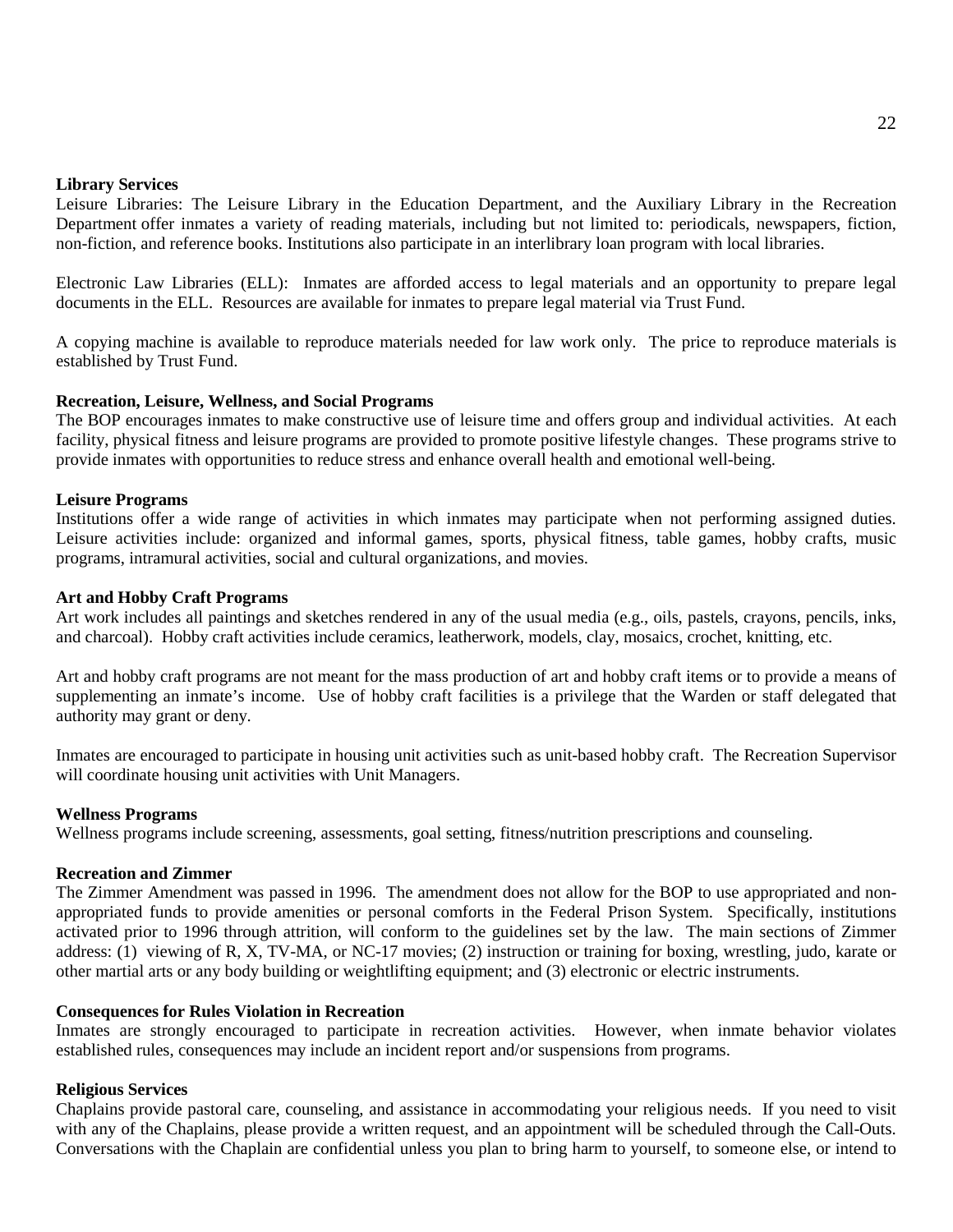disrupt the orderly operation of the institution.

A Religious Services schedule will be updated periodically and posted in the Chapel and on TRULINCS. Religious Faith group meetings and activities will take place in the Chapel. The Chaplain will make every effort to accommodate your religious needs. All religious matters should be directed to the Chaplain at the earliest opportunity in order for a timely response to occur. If you have religious needs, or seek to grow spiritually, please see the Chaplain on duty at the office or at mainline.

Personal religious items must be approved by the Chaplain, and will made available through the Commissary. No items that are hobby craft or self-made will be considered approved religious property. Absolutely no religious items may be sent in from home. Approved religious medallions must be worn under the shirt. Religious headwear that reflects the religious preference of the individual may be worn, but is subject to inspection by all staff members. All Religious items should be maintained in a proper manner in the units. Inmate lockers are the proper storage place for individual Religious items.

In the event that a member of your immediate family (Mother/Father; Brother/Sister; Son/Daughter or Spouse) goes to the hospital or passes, your family should contact the Chaplain on Duty. Once verified, the Chaplain will help you work through the situation. At a minimum, your family should provide us with you name, registration number, name of the ill/deceased family member, and hospital or funeral home. If you receive an e-mail informing you of a family situation, the same information should be provided to the Chaplain by you.

There are various other opportunities to participate in Faith Based Re-Entry Programs. These programs help provide a spiritual basis for necessary life changes. Please see a Chaplain concerning your interest.

#### **Psychology Services**

The department is centralized so that the Psychology Staff and the Group Program Rooms are located in Psychology Services next to the Chapel area. Self-referrals should be made via electronic email to Psychology Services or by paper "Cop-Out." Crisis referrals should be made immediately through any staff.

### **General Psychology Services**

Priority services include intake screenings, treatment of major mental disorders, crisis intervention, and suicide prevention. Other self-help, support, and lifestyle change programs will be offered as resources and need dictate. Psychology services also periodically offers treatment groups focusing on Anger Management, Emotional Self-Regulation, Basic Cognitive Skills, and others.

#### **Suicide Prevention**

Incarceration can be a difficult experience. At times, you may feel discouraged, frustrated, and helpless. It is not uncommon for people to experience depression while in jail or prison, especially if they are newly incarcerated, serving a long sentence, experiencing family problems, struggling to get along with other inmates, or receiving bad news. Over time, most inmates successfully adapt to incarceration and find ways to use their time productively and meaningfully. However, some inmates continue to struggle with the pressures of incarceration and become overwhelmed by a sense of hopelessness. If you feel a sense of hopelessness or begin thinking about suicide, talk to a staff member. Help is available and actively seeking help is a sign of your strength and determination to prevail. If you feel you are in imminent danger of harming yourself or someone else, you should contact a staff member immediately.

In addition, if you suspect another inmate is contemplating suicide, please notify a staff member. Staff do not always see everything inmates see. And, most suicidal individuals display some warning signs of their intentions. PLEASE alert a staff member right away if you suspect a fellow inmate is considering suicide. The most effective way to prevent another person from taking his or her life is to recognize the factors that put people at risk for suicide, take warning signs seriously and know how to respond. The warning signs of suicide may include:

· threatening to hurt or kill oneself or talking about wanting to hurt or kill oneself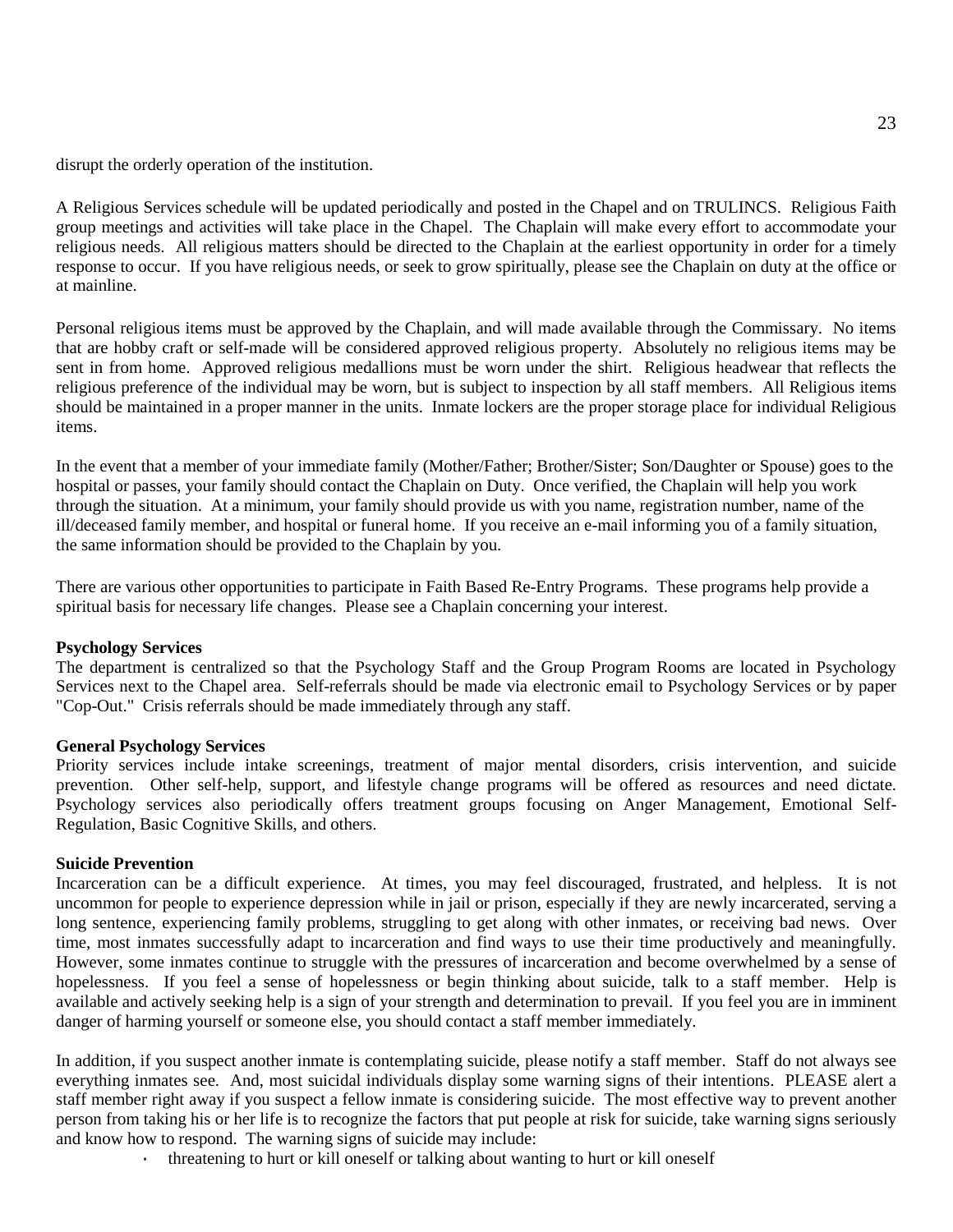- · feeling hopeless
- · feeling rage or uncontrolled anger or seeking revenge
- increased alcohol or drug use
- · withdrawing from friends, family, associates
- · experiencing dramatic mood changes
- · feeling anxious or agitated, being unable to sleep, or sleeping all the time
- · seeing no reason for living or having no sense of purpose

If your friend, cellmate, coworker, or associate is exhibiting these signs, start by telling the person you are concerned and give him/her examples of what you see that worries you. Listen and encourage the person to seek help. If they are hesitant, offer to go with them to speak to a staff member. If you are not confident they will seek help, notify a staff member yourself. Seeking help for a person in distress isn't "snitching"; it is showing concern for the welfare of a fellow human being. If you report your concerns to staff, you can rest easy knowing you did everything within your power to assist the individual.

If you are interested in assisting Psychology Services with suicide prevention efforts, you may choose to participate in this institution's inmate companion program. Inmates who are interested in serving as suicide watch inmate companions must meet the following criteria: (1) be a sentenced BOP inmate with at least two years remaining; (2) no 100 series incident reports in the past 3 years; (3) may not be in FRP, DRG ED, or GED refusal status. If you would like more information about this program, please speak with a member of the department.

# **Challenge Program**

The Challenge Program is an intensive Residential Treatment Program for HIGH Security inmates (24 points or more).The program consists of a substance abuse treatment track or a mental health treatment track. Participants in the program are enrolled in individual and group activities as they progress through three phases of treatment [Orientation phase, a Core Treatment phase, and a Transition phase] as well as other supportive forms of programming. They are given the opportunities to earn incentives not elsewhere available at the institution based on pro-social behavior and the program provides opportunities for participants to mentor other participants who may be struggling in the program. This helps to foster leadership skills as well as give the participants a chance to give back to the program. The goal is to equip participants with the tools to make positive choices and maintain healthy relationships, thereby working to lower recidivism rates and help the inmates remain sober even after leaving prison.

### **Drug Abuse Program (DAP)**

We currently offer 2 non-residential substance abuse treatment programs **Drug Education and Non-Residential Drug Treatment**. The **Drug Education program** is a brief 12-15 hour which is designed to increase awareness of use patterns, introduce cost/benefit analysis, and provide recommendations regarding additional treatment needs. Drug Education Class is mandatory for those individuals who meet any of the following four criteria:

- Judge Ordered or Recommended you to participate in drug abuse treatment.
- Current Charge / Charges are related to Drugs.
- Violation related to drugs or alcohol.
- Documentation of Substance Usage in Your Pre-Sentence Investigation Report (PSI)

If an inmate declines or fails the required Drug Education Program, P.S. 5330.10 requires application of sanctions.

**The Non-Residential Drug Treatment** program is a volunteer program lasting approximately 18-22 weeks during which inmates work on developing appropriate interpersonal skills, anger management, addressing problematic substance use, and pre-release planning.

The **Residential Drug Treatment Program (RDAP)** is an intensive 500-hour evidence- based residential drug treatment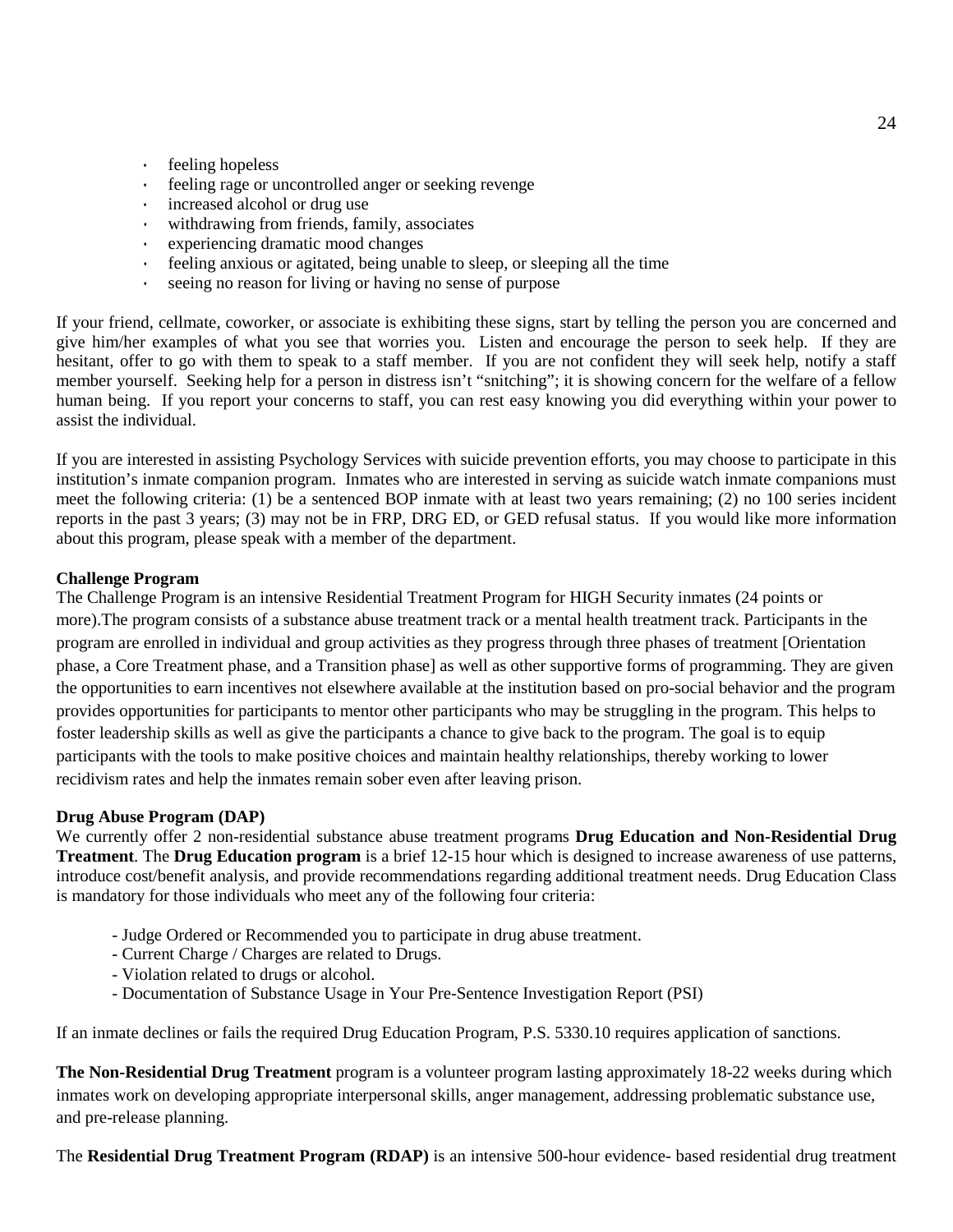program for participants with a verifiable documented substance abuse problem. Recovery and treatment are to be the primary focus at all times for individuals participating in the RDAP, during and outside of regularly scheduled treatment activities. Structured program activities within the institution are scheduled Monday through Friday with the exception of federal holidays and institutional emergencies. Each participant is required to attend and actively participate in all program activities, complete all assignments, and demonstrate treatment progress in order to advance to the next phase. Inmates may submit an Inmate Request via email or paper "cop-out" for consideration for the 500-Hour, Residential Drug Treatment Program. Those who are eligible for this program may also be eligible for early release consideration or other incentives listed in P.S. 5330.10, Drug Abuse Program Manual - Inmate.

#### **Early Release**

The Violent Crime Control and Law Enforcement Act of 1994 allows the BOP to grant a non-violent inmate up to 1 year off his or her term of imprisonment for successful completion of the residential drug abuse treatment program (Title 18 U.S.C. § 3621(e)(2)). For more information, talk to an institution drug abuse treatment specialist or drug abuse program coordinator.

#### **Community Transition Drug Abuse Treatment**

To successfully complete the RDAP, inmates are required to participate in the Community Transition Drug Abuse Treatment component of the program. The BOP ensures that inmates receive continued treatment when transferred to a residential reentry center (RRC) or to home confinement. The RRC is structured to help you adjust to life in the community and find suitable post-release employment. RRCs provide a structured, supervised environment and support job placement, counseling, and other services. Within the structure of the RRC, RDAP participants continue their drug abuse treatment, with a community-based treatment provider. The BOP contracts with this provider to deliver treatment services in the community. Inmates must continue to participate in transition drug abuse treatment to earn any benefit associated with successful completion of the RDAP, e.g., early release. In addition to these drug abuse programs, drug abuse treatment services may also be provided within the context of other specialized treatment programs with the BOP, such as the Resolve Program and the Challenge Program.

#### **Confidentiality**

Security needs and the nature of a prison environment affect mental health care in a variety of ways. Confidentiality is an important component of the therapeutic relationship. However, in a prison environment, confidentiality must be weighed against institutional needs of safety and security. Mental health providers in the institution not only serve inmates, they also serve the institution and the public at large.

In the community, certain situations require mental health providers to violate client confidentiality. For example, many states mandate reporting of child or elder abuse. Providers also must notify authorities if a client threatens suicide or serious harm to others. Similarly, prison mental health providers violate confidentiality when an inmate is at risk of serious harm to themselves or others, such as when an inmate presents a clear and present risk of escape or when an inmate is responsible for the creation of disorder within a facility. Confidentiality may also be limited when prison mental health providers share information on a need-to-know basis with prison officials or other federal law enforcement entities. For example, before you are transferred to a residential reentry center, mental health providers must communicate your mental health needs to your unit team.

If you tell a staff member, including a Psychology Services staff member that you are going to harm or kill yourself or someone else, or engage in a behavior that jeopardizes the safety or security of the institution, confidentiality will be breached and the appropriate individuals will be notified on a need-to-know basis only. Simply put, there is no guarantee of confidentiality in the prison setting. However, you can rely on the professional judgment of Psychology Services staff who conscientiously balance your confidentiality and the safety and security of the institution. Information that does not impact the safety and security of the institution, inmates, and staff, will not be shared. While these limitations on confidentiality may initially deter you from seeking treatment, I want to assure you that the vast majority of inmates who receive psychological services are comfortable with the decisions staff make with regard to their confidentiality. If you have additional questions about confidentiality, be certain to discuss your concerns with Psychology Services staff.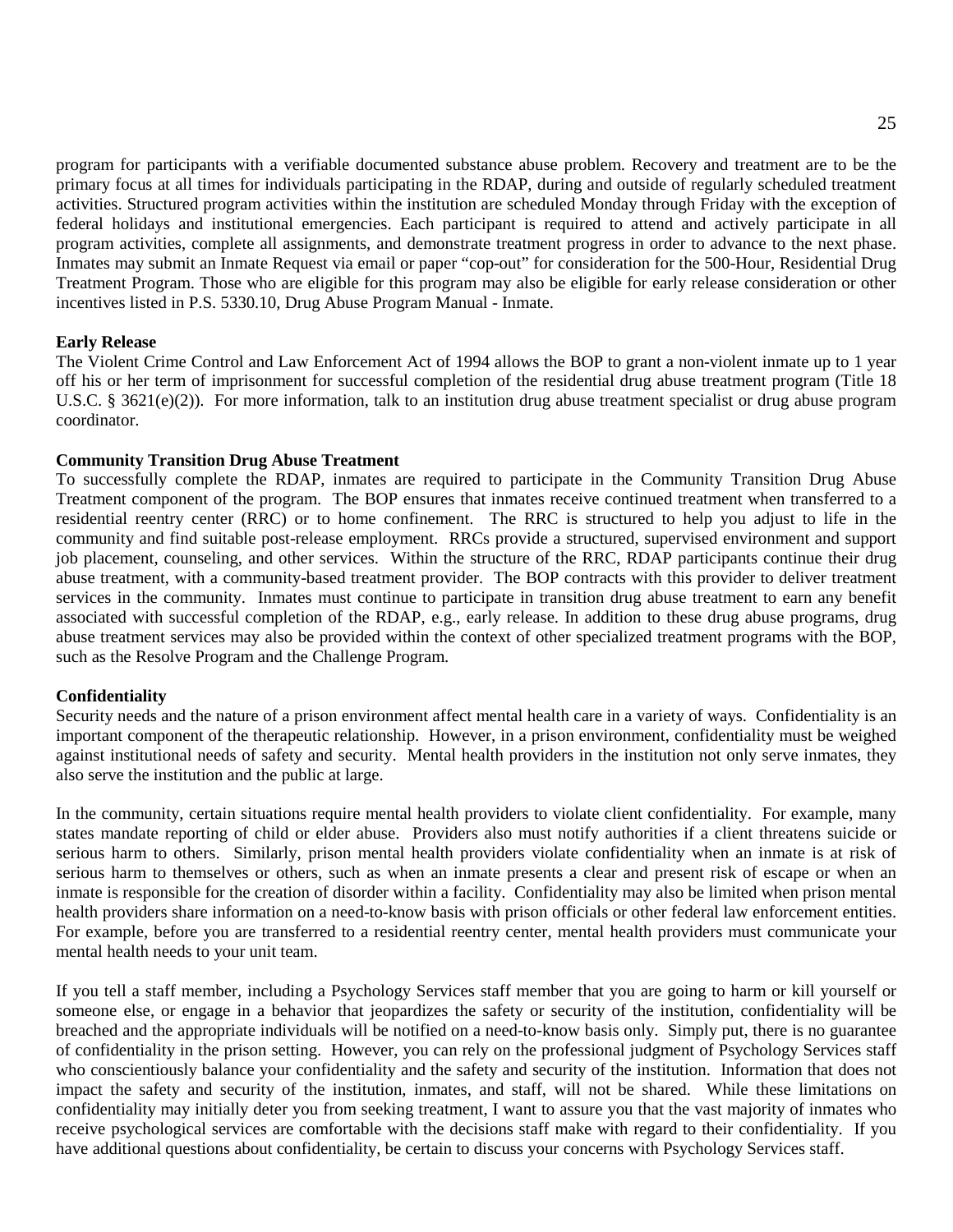#### **Escorted Trips**

Escorted trips provide approved inmates with staff escorted trips into the community for such purposes as receiving medical treatment not otherwise available, for visiting a critically ill member of the inmate's immediate family, or for participating in programs or work related functions. Additionally, bedside visits and funeral trips may be authorized for inmates with custody levels below maximum. All expenses will be borne by the inmate, except for the first eight hours of each day that the employee is on duty. There are occasions based on a determination that the perceived danger to BOP staff during the proposed visit is too great, or the security concerns about the individual inmate outweigh the need to visit the community.

#### **Furloughs**

A furlough is an authorized absence from an institution by an inmate who is not under the escort of a staff member, a U.S. Marshal, other Federal or State agent. Furloughs are a privilege, not a right, and are only granted when clearly in the public interest and for the furtherance of a legitimate correctional goal. An inmate who meets the eligibility requirements may submit an application for furlough to staff for approval.

#### **Central Inmate Monitoring System**

The Central Inmate Monitoring System (CIMS) is a method for the Agency to monitor and control the transfer, temporary release, and participation in community activities of inmates who pose special management considerations. Designation as a CIMS case does not, in and of itself, prevent an inmate from participating in community activities. All inmates who are designated as CIMS cases will be notified by their Case Manager.

#### **Marriages**

If you wish to be married while incarcerated, the Warden may authorize it under certain conditions. A written request must be presented to your Unit Team. However, the marriage must present no threat to institution security or good order, or to the protection of the public. All expenses of the marriage will be paid by you. Government funds may not be used for marriage expenses. If you request permission to marry, you must have a letter from the intended spouse which verifies her intention to marry; demonstrate legal eligibility to marry; and be mentally competent. The only authorized guests for the marriage ceremony are the parents of the bride and groom or two immediate family members from each family, who are on the Inmate's Approved Visiting List. Once approved, the Clerk of the Court must issue a valid license prior to the marriage ceremony.

#### **Barber Shop**

All inmates have access to barbering services. Inmate barbers are assigned to cut hair in the institution Barber Shop at various times throughout the week. The Barber Shop is located adjacent to the commissary. The Barber Shop will be open Sunday through Saturday.

Hours of Operation 7:30 am - 10:15 am 12:30 pm - 3:00 pm 6:00 pm - 8:00 pm

A day will be set aside for each Unit to go to the Barber Shop, and one day of each week will be set aside for all Units to attend the Barber Shop services. Ordinarily, the Barber Shop will be closed on federal holidays. Barbering services will normally be provided to Special Housing Unit inmates on weekend days. Inmates will not be allowed in the Barber Shop during scheduled counts.

#### **Medical Services**

The overall USP Canaan Healthcare Delivery System includes treatment at the institution, at one of the Bureau of Prisons medical facilities, and/or at community based medical facilities if necessary. You must bring your ID card with you when you come to Health Services for any reason.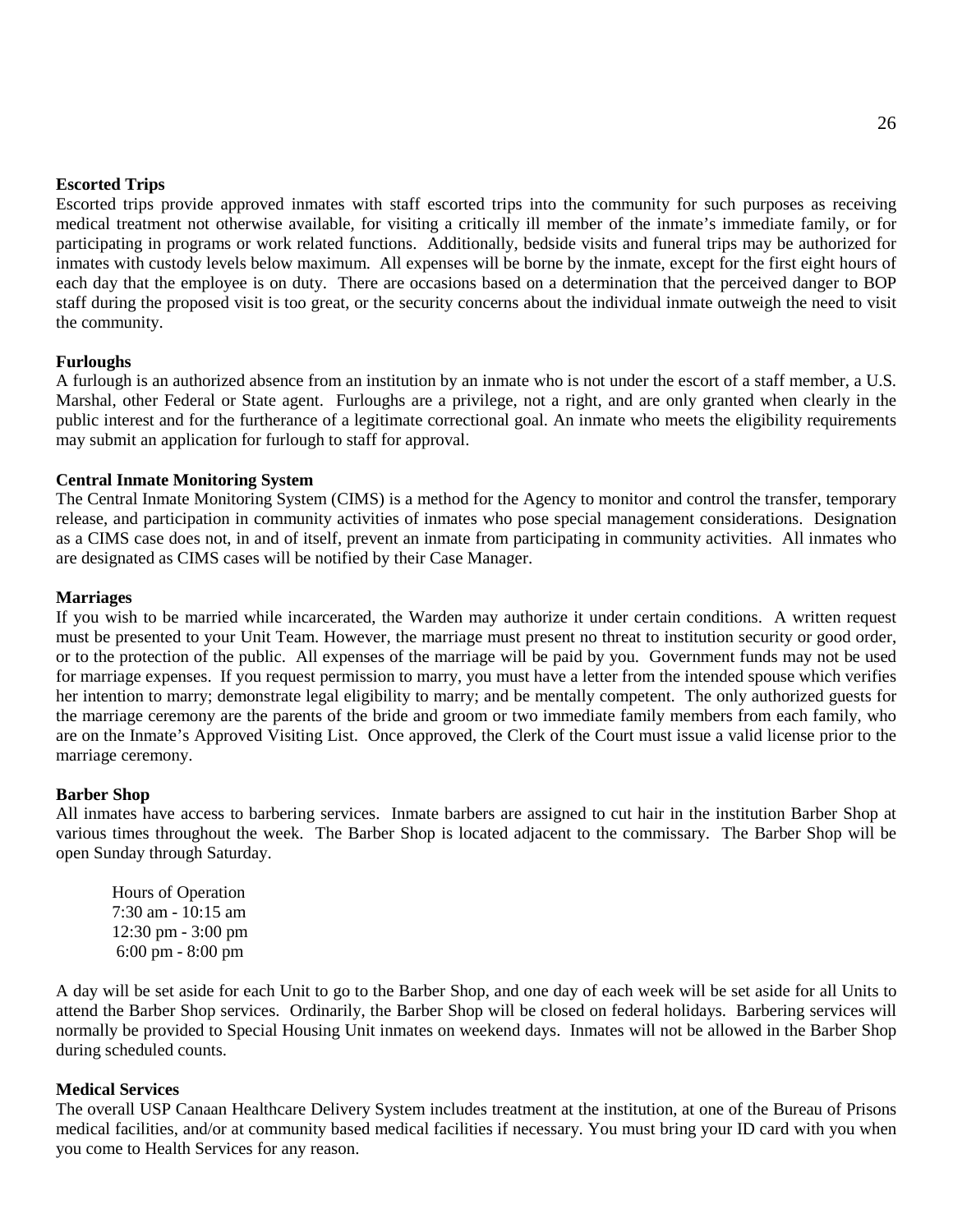#### **General Population Appointments**

At the USP, sick call is five days a week. Sick call will be Monday, through Friday and is conducted during the morning meal. Inmates must show during this time period and complete a request for sick call slip. Inmates will be triaged and given follow up appointments as needed. If an inmate leaves without being seen, they will be marked as a no show and not rescheduled. Inmates who become ill after the regular sick call sign up period will notify either their work supervisor or unit officer to call Health Services to arrange an evaluation.

Inmates in the Special Housing Unit and Alpha units can access sick call by submitting a written request for sick call and return this to the Health Services clinician who makes daily rounds in the unit.

Inmates assigned to the camp, can access sick call Mon-Fri., at 6:00 a.m and must submit a handwritten sick call request as well.

### **Pharmacy**

Pill lines are conducted three times a day in conjunction to the meals in the USP. Pill lines are twice a day in the camp, alpha units and special housing units.

### **Prescription pick up:**

The noon pill line is for prescription pick up at the USP. If you are new to the institution, please present to the pharmacy the day after your arrival at the noon pill line for prescription pick up. Prescriptions will be delivered to the Special Housing Unit and to Alpha units. Newly arriving campers should check for their prescriptions on the evening pill line.

Chronic care clinics - newly arriving inmates who are transferring from another Federal facility and are enrolled in a chronic care clinic will be seen within fourteen days of arrival. It is the inmates' responsibility to watch for their name on the call out and present for these appointments.

Newly incarcerated inmates who have not had a History and Physical exam will be scheduled within fourteen days of their arrival.

All inmate requested visits are subject to the \$2.00 co-pay.

### **Inmate Co-pay for Medical Services**

Inmates must pay a \$2.00 fee per Health Care visit, except as noted below:

- Healthcare Services based on medical staff referrals
- Staff-approved follow-up treatment for a chronic condition
- Emergency services
- Diagnosis or treatment of chronic infectious diseases
- Mental healthcare

Inmates will not be charged a co-pay for such services directly related to their assigned Chronic Care condition.

Inmates may seek review of issues related to Health Service Fees through a hand written cop-out to the Health Services Administrator.

The Pharmacy will provide select Over-the-Counter Medications through the standard BP-S788.60 form. Only inmates that qualify as indigent by definition "An inmate without funds is an inmate who has not had a trust fund account balance of \$6.00 for the past 30 days".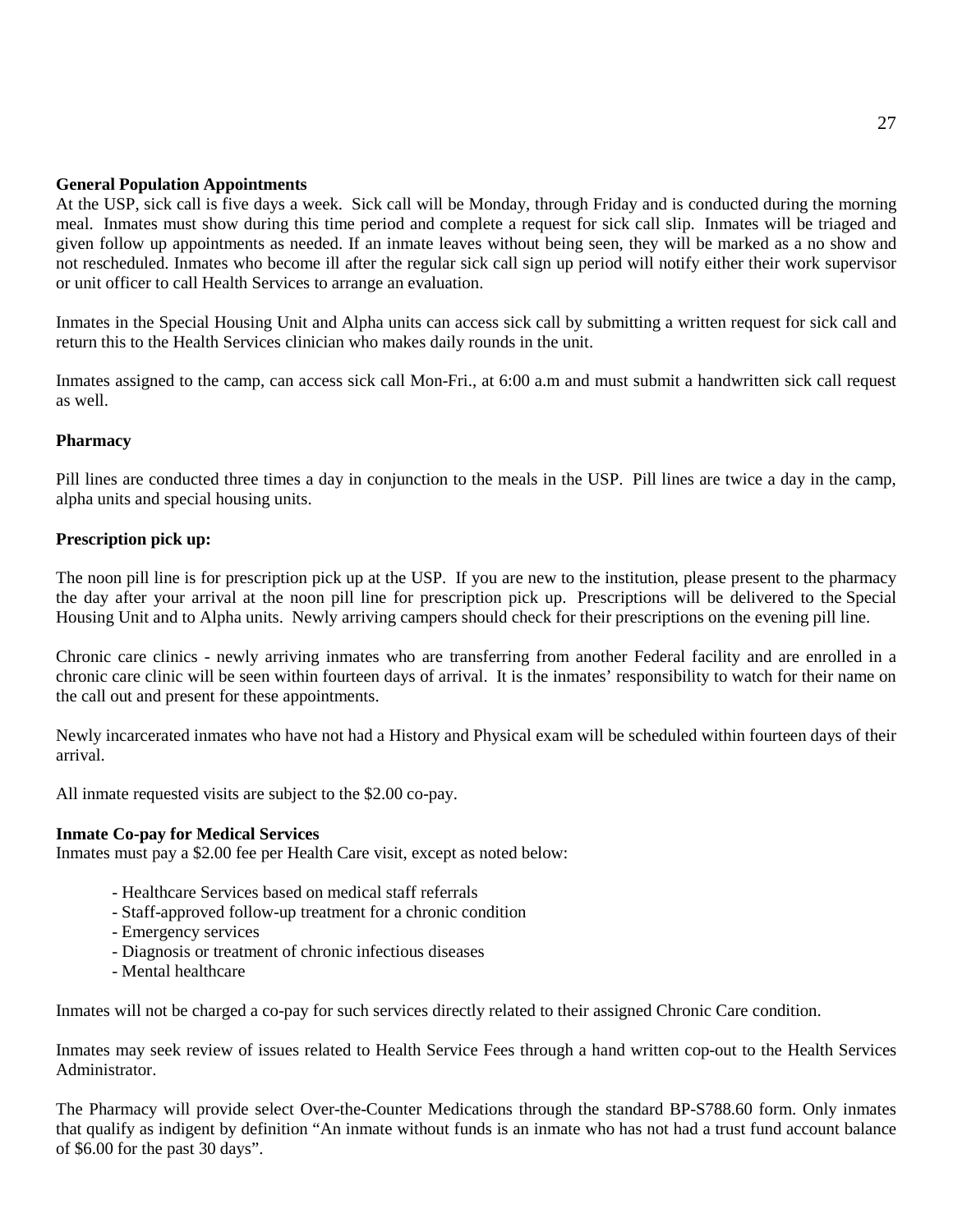#### **Special Housing Unit Inmates**

Inmates placed in the Special Housing Unit (SHU) will be seen by medical staff daily. Inmates with medical and dental care concerns will be addressed daily when the medical staff make their morning rounds. The Request to Staff for Medical Appointment System will also be used in the SHU. All requests will be triaged to determine if the complaint is urgent or non-urgent. Urgent cases will be seen that same day and non-urgent complaints will be forwarded to their primary care clinician for scheduling.

#### **Emergency Medical Treatment**

All emergencies or injuries will be screened for priority of treatment and then will be examined accordingly. Appropriate medical care will be provided by institutional Health Services staff. Medical treatment on evenings, mornings, weekends, and federal holidays is limited to treatment of acute problems only. Treatment needs will be determined by the medical staff. Access to emergency medical care is by notifying any staff or activation the inmate duress system in your cell.

#### **Physical Examinations**

All new commitments to the Federal Bureau of Prisons System will be scheduled for a complete physical examination, which is mandatory, within 14 days of arrival at this institution.

#### **Annual Immunization Screening**

All inmates will be scheduled for mandatory tuberculosis screening on an annual basis. This screening will be in the form of the PPD Skin Test and/or chest x-ray. The date of these screenings will be based on the inmate's previous test date. During the flu season which is typically in early winter, inmates will have the influenza vaccination or "flu shot" on an availability basis. Since some seasons cause the supply of this vaccination to be short, it will depend on the availability and the inmate's medical priority to be issued the medication at this institution. Additional vaccinations for Hep B and Pneumococcal are available as well as HIV testing. These optional vaccinations require an Inmate Request to Staff (Cop-Out) be submitted to the Health Services Unit

#### **Dental**

Dental cleanings, permanent fillings, and dentures are considered routine care. Request for routine care should be made through a written cop-out. Your name will be entered on the National Routine Treatment Wait list. Dental routine appointments are seen in chronological order based on the requested date. You do not need to wait one year to submit a routine care request. If you submitted a request at a prior institution, your name may already be on the National Routine list.

Emergency dental requests will be seen during Sick call Mon-Fri during the breakfast meal. If you are in General Population, you must come to Health Services and sign up in person. If you are at the Camp, all dental sick call requests should be submitted to the Health Care provider. SHU sick call requests should be submitted on a SHU sick call request form. If you have a dental emergency after sick call hours, please contact your immediate Supervisor to call the Health Services unit. All inmate requested visits are subject to the \$2.00 co-pay.

#### **Medication Administration (Pill Line)**

Inmate self-carry prescriptions can be picked up during the Noon Meal only. Health Services Pill Lines are scheduled at the following times:

AM Meal - Insulin and AM Pill Line Noon Meal- New Prescriptions and Refills 1500-1530- Insulin Evening Meal-Evening Pill Line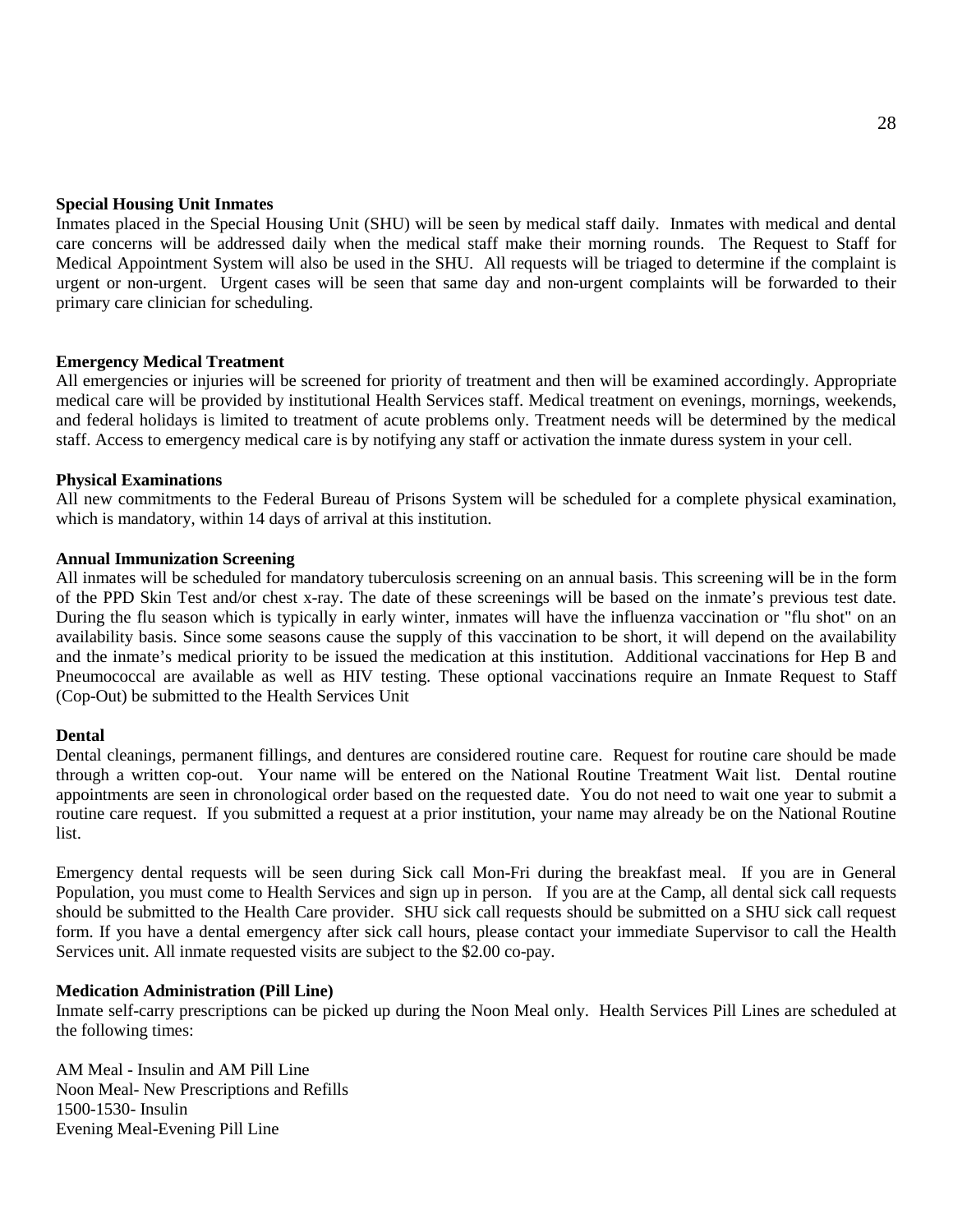Inmates receiving medication from the pill lines will report to the pharmacy window at the appropriate times as indicated above. The inmate will show his identification card to the Health Services staff member to receive his medication. Without the above card, the inmate will not receive medication. Inmates picking up prescriptions and/or refills must show their identification cards to the Health Services staff member to receive his medication. Health Services staff will issue medications to inmates in SHU after the general population pill lines. Any medication requiring refills are the inmates' responsibility to bring to the attention of the pill line staff prior to the expiration of the medication and prior to weekends or holidays. Any defacing or manipulation of the prescription label information will cause the prescription to be considered invalid and will be confiscated.

Over the counter (OTC) medications are available for purchase from the Commissary. The following OTC Medications are available for purchase: ibuprofen, aspirin, non-aspirin, allergy tablets non-drowsy, allergy/cold tablets, saline nasal spray, Artificial tears, eye drops, Lactaid caplets, Prilosec OTC, Tums antacid, calcium antacid, max. strength antacid liquid, stress liquid (Pepto), Milk of Magnesia, natural fiber powder, Halls cough drops, cough drops (honey), cough drops (cherry), Tussin, medicated vapor rub, Chloraseptic lozenges, hemorrhoid ointment, Tucks medicated pads, muscle rub, scented baby powder, breath rite strips, hydrocortisone cream, acne cream, anti-fungal cream, Miconazole cream 2%, Lamisil foot cream, and antifungal powder.

### **On-the-job Injuries**

Inmates injured while performing an assigned duty, must immediately report this injury to their work supervisor. The work supervisor reports the injury to the institution Safety Manager who completes mandatory occupational injury documentation. The inmate must be evaluated by clinical staff and an injury report completed for inclusion in the inmate's health record under the Occupational Medicine section of BEMR.

Inmates who suffer a work-related injury may be eligible for compensation if the injury prevents the inmate from performing his or her usual work duties. However, the inmate may be disqualified from eligibility for lost-time wages or compensation if he or she fails to report a work injury promptly to the supervisor.

#### **CONTACT WITH THE COMMUNITY AND PUBLIC**

#### **Correspondence**

You are permitted to correspond with the public, family members, and others without prior approval or a correspondence list. Outgoing inmate mail will be placed unsealed into the outgoing inmate mailbox located in each wing of the housing unit. The flap of the envelope should be placed inside the envelope to prevent correspondence from falling out. The mail will be collected by the Morning Watch Officer, inspected, read and sealed. The Morning Watch Officer will deliver the mail to the Inmate Systems Department before 8:00 am, Monday through Friday, excluding federal holidays. The outgoing envelope must have your name, registration number, and return address in the upper left hand corner, to include your housing unit (e.g. A1, A2, B1, etc.). The inmate mailing address is USP Canaan P.O. Box 300, Waymart, PA 18472. You are responsible for the contents of all your correspondence. Correspondence containing threats, extortion, etc., may result in prosecution for a violation of federal law and/or administrative disciplinary action for a violation of institution regulations.

You may be placed on "Restricted Correspondence" status based on misconduct or as a matter of classification. You will be notified of this placement and have the opportunity to respond if you are placed on such status. There is no mail service on weekends or holidays.

#### **Incoming Correspondence**

All incoming general correspondence mail will be photocopies, to include photos, and distributed Monday through Friday, except holidays, by the evening Watch Officer in each housing unit. Newspapers and magazines are also delivered at this time. Legal and "Special Mail" will be delivered by Mailroom Staff as soon as possible after it is received. The number of incoming letters you receive will not be limited unless the number received places an unreasonable burden on the institution.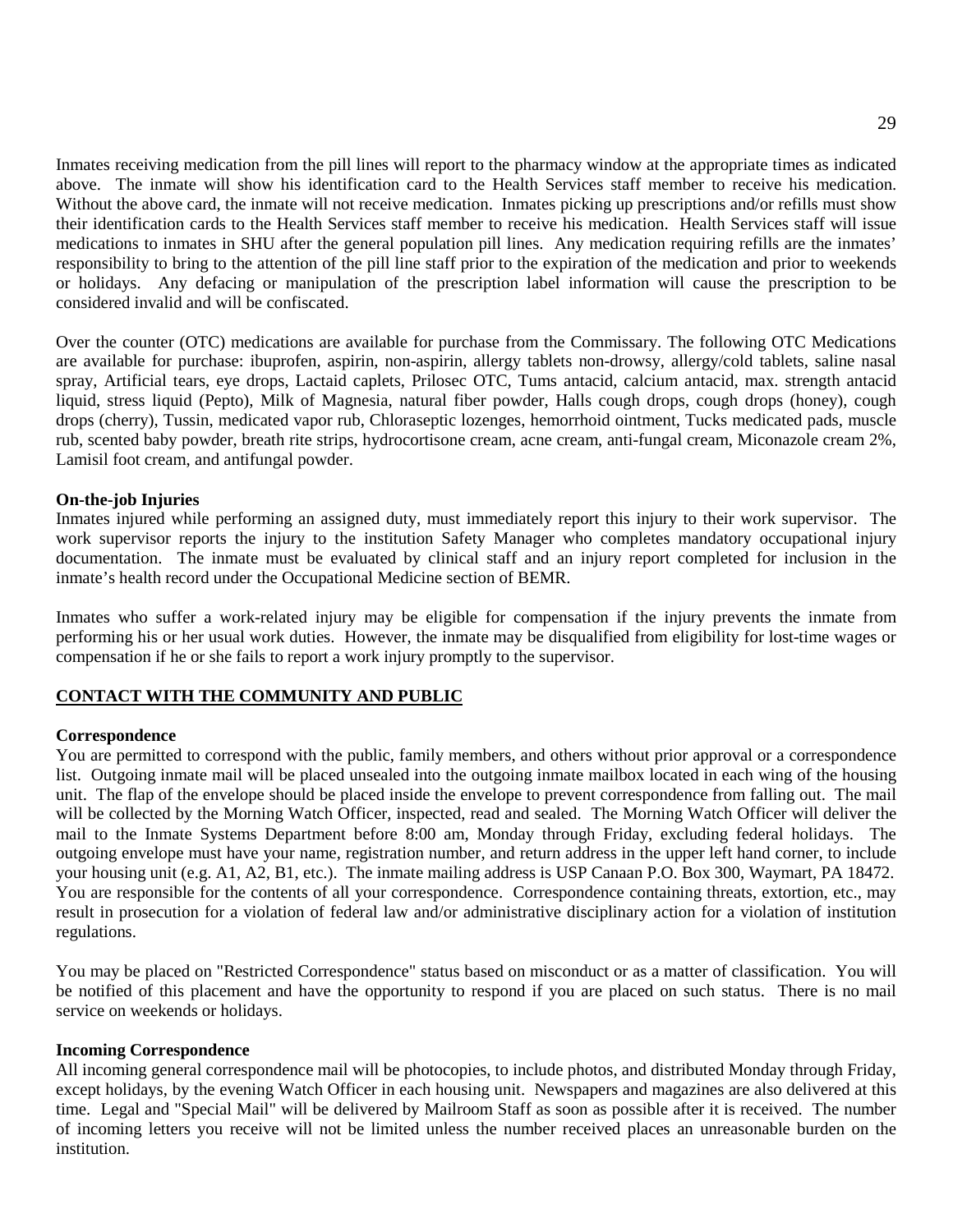You are asked to advise those writing to you to document your Registration Number and quarters assignment (e.g. A1, A2, B1, etc.), on the envelope to aid the prompt delivery of mail. Any packages you receive at the institution must have prior authorization. All incoming General Correspondence Envelopes must be white in color. If an incoming correspondence envelope is other than white, or contains glitter, stickers, lipstick, fragrance, stained, written in other than pen, pencil or typed i.e. crayons, marker, ect., or contains an oily substance, the mail may be rejected according to Program Statement, 5265.14, Correspondence, Section 6 (d).

#### **Incoming Publications**

The Bureau of Prisons permits you to subscribe to and receive publications without prior approval. The term "publication" means a book, single issue of a magazine or newspaper, or materials addressed to you, such as advertising brochures, flyers, and catalogs. All incoming publication (paperback books, newspapers, magazines, hardcover books, etc.) must be received from the publisher, book club, or book store. You may receive hardcover publications only from the publisher or a book club. Accumulation of publications will be limited to 3 magazines, 1 newspaper, and 5 books.

The Warden will reject a publication if it is determined to be detrimental to the security, good order, or discipline of the institution, or if it might facilitate criminal activity. Publications which may be rejected by the Warden to include, but are not limited to, publications which meet one of the following criteria:

- 1. Depicts or describes procedures for the construction or use of weapons, ammunition, bombs, or incendiary devices.
- 2. Depicts, encourages, or describes methods of escape from correctional facilities, or contains blueprints, drawings, or similar descriptions of Bureau of Prisons institutions.
- 3. Depicts or describes procedures for the brewing of alcoholic beverages or the manufacture of drugs.
- 4. It is written in code.
- 5. Depicts, describes, or encourages activities which may lead to the use of physical violence or group disruption.
- 6. Encourages or instructs in the commission of criminal acts.
- 7. Sexually explicit material that by its nature or content poses a threat to the security, good order, or discipline of the institution.
- 8. Section 614 of the Fiscal Year 97 Omnibus Budget Act (P.L. 104 208) prohibits the Bureau from distributing or making available to inmates any commercially published material which is sexually explicit or features nudity.

#### **Special Mail**

Special Mail is a category of correspondence which may be sent out of the institution sealed and unread by staff. This category includes correspondence sent to: President and Vice-President of the United States, U.S. Department of Justice (including Bureau of Prisons), U.S. Attorneys' Offices, Surgeon General, U.S. Public Health Service, Secretary of the Army, Navy, or Air Force, U.S. Courts, U.S. Probation Officers, Member of the U.S. Congress, Embassies and Consulates, Governors, State Attorney Generals, prosecuting attorneys, Director of State Departments of Corrections, State Parole Commissioners, State Legislators, State Courts, State Probation Officers, other federal and state law enforcement officers, attorneys, and representatives of the news media.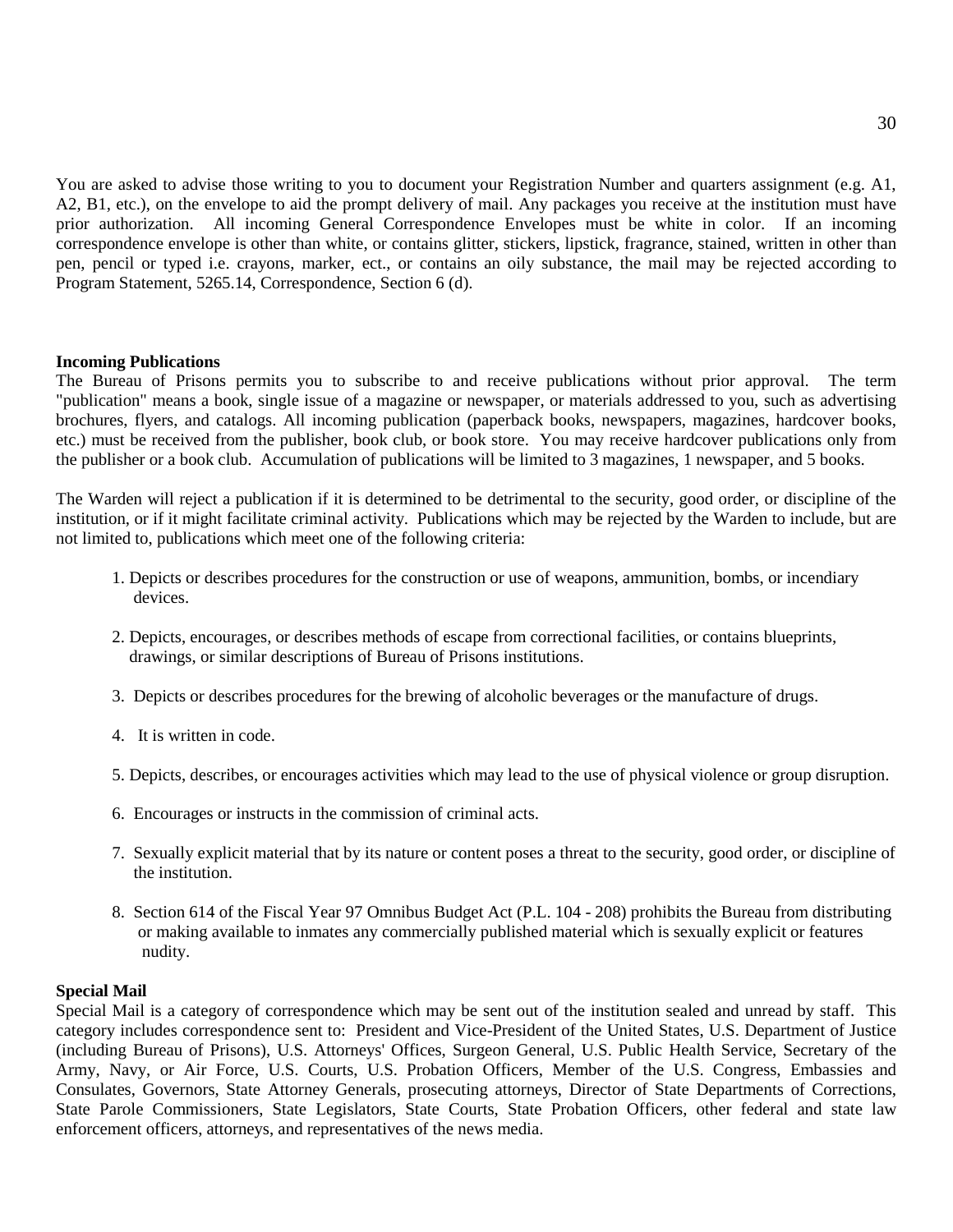Special Mail also includes received mail from the following: President, Vice-President of the United States, attorneys, members of U.S. Congress, Embassies and Consulates, the U.S. Department of Justice (excluding the Bureau of Prisons), other federal law enforcement officers, U.S. Attorneys, State Attorney Generals, prosecuting attorneys, Governors, U.S. Courts, and State Courts.

A designated staff member will open incoming Special Mail in your presence. These items will be physically checked for contraband and for qualification as Special Mail; the correspondence will not be read or copied if the sender has accurately identified himself/herself on the envelope and the front of the envelope clearly indicates that the correspondence is "Special Mail, only to be opened in the presence of the inmate"; however, special mail and legal mail envelopes may be photocopied prior to delivery, with only a copy provided to the inmate. Without adequate information as Special Mail, staff may treat the mail as general correspondence. In this case, the mail may be opened, read and inspected.

### **Inmate Correspondence with Representatives of the News Media**

You may write through Special Mail procedures to representatives of the news media, if specified by name or title. You may not receive compensation or anything of value for correspondence with the news media. You may not act as a reporter, publish under a byline, or conduct a business while in the Bureau of Prisons custody.

Representatives of the news media may initiate correspondence with you. Correspondence from a representative of the news media will be opened, inspected for contraband and qualification as media correspondence, and for content which is likely to promote either illegal activity or conduct contrary to regulations.

#### **Correspondence between Confined Inmates**

You may be permitted to correspond with an inmate confined in another penal or correctional institution. This is permitted if the other inmate is either a member of your immediate family or is a party in a legal action (or witness) in which both of you are involved.

The following limitations may apply:

- 1. Such correspondence may not be sealed and will be inspected and read by staff at both institutions.
- 2. The Superintendent/Warden at both institutions must approve correspondence.

#### **Rejection of Correspondence**

The Warden may reject correspondence sent by or to an inmate if it is determined to be detrimental to the security, good order, or discipline of the institution, to the protection of the public, or if it might facilitate criminal activity. Examples include:

- 1. Matter which is non-mail able under law or postal regulations.
- 2. Information of escape plots, of plans to commit illegal activities, or to violate institution rules.
- 3. Unauthorized inmate to inmate correspondence
- 4. Direction of an inmate's business (prohibited act 408). You may not direct a business while confined. This does not, however, prohibit correspondence necessary to enable you to protect property or funds that were legitimately yours at the time of confinement. Thus, for example, you may correspond about refinancing a mortgage for your home or sign insurance papers; however, you may not operate (for example) a mortgage or insurance business while confined.

#### **Notification of Rejection**

The Warden or Associate Warden will give written notice to the sender concerning the rejection of mail and the reasons for rejection. The sender of the rejected correspondence may appeal the rejection to the Warden, via letter. You will also be notified of the rejection of correspondence and the reasons for the same. You have the right to appeal the rejection, via Administrative Remedy procedure. Rejected correspondence ordinarily will be returned to the sender.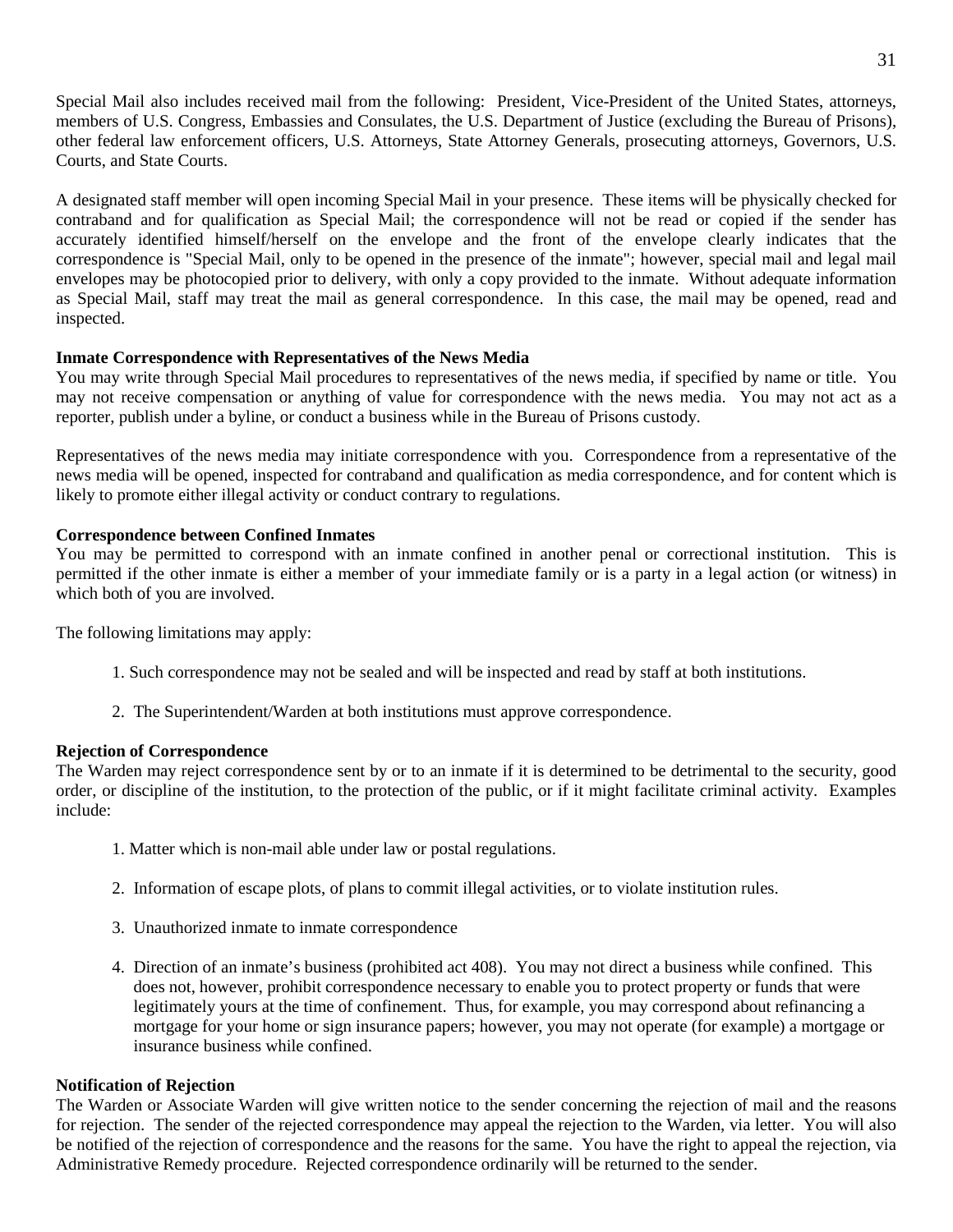#### **Change of Address/Forwarding of Mail**

Inmate Systems staff will provide you with Change of Address cards required by the United States Post Office. These cards are given to inmates, who are releasing, for the purpose of notifying correspondents of a change in address. General correspondence will be forwarded for a period of 30 days. Special Mail will always be forwarded. Any general correspondence received after 30 days will be returned to sender.

#### **Certified/Registered Mail**

You may use certified, registered, or insured mail. You will not be provided services such as express mail, private carrier services, COD, mail boxes, or stamp collecting while confined.

#### **Mailing of Inmate Property**

Release clothing is the only personal item inmates are permitted to have mailing to the institution. No other personal items will be authorized. Inmates within 30 days of their release from custody may obtain an Authorization to Receive a Package Form from their assigned Correctional Counselor. Once completed, the form should be submitted to the Unit Team for review. The Unit Manager is the review authority for release clothing requests. All approved forms will be forwarded to the Mail Room. The Mail Room Officer will not approve any item or package for delivery unless the Authorization to Receive a Package Form is on file.

#### **Telephones**

Inmates maintain their own phone list by entering the information into the TRULINCS system, under the Contact List section.

Voice Recognition (VPIN). Trufone requires you to record your full committed name by dialing 111 and your PAC number and follow the directions on stating your name for the recording. When you have successfully matched your name twice, the Trufone system will repeat your name recording back to you. This is how you need to state your name when making phone calls. If you need to hear your recording, you can dial 112 and your PAC number and your recording will be repeated back to you for verification.

- **A) Telephone List Updates***:* Inmate's maintain their own phone list by entering the information into the TRULINCS system, under the Contact List section.
- **B) Requests for Removal (Denial) of Telephone Numbers**: Written requests from the Associate Warden for removal (denial) of a telephone number as outlined in the Telephone Regulations for Inmates Program Statement shall be processed ordinarily within one working day after receipt. At that time, the number shall only be marked not allowed on the inmate's number listing. When a number is removed from usage (denied) at the recipient's request, that number may be placed back on the inmate's list (reactivated) only upon the recipient's written request for reinstatement with a copy of recent telephone bill.
- **C) Telephone Call Restrictions**: The maximum length of telephone calls is 15 minutes. Time limits can be curtailed for any reason that the Warden deems necessary, e.g., emergency situations, increased inmate population, etc. Calls are automatically disconnected due to insufficient Trufone credits or the expiration of the call time limit. A warning tone sounds approximately one minute before a call is disconnected.

1) Trufone direct dial calls shall not be permitted if the inmate does not have adequate credits in his Trufone account to place at least a two-minute call.

2) Hours of Trufone operation shall be as follows: Unit phones will be available from 4:00 pm count till 8:45 pm each evening (except for count time). Phones will also be available from 6:00 am to 8:45 pm on weekends and holidays (except for count time). During the hours of 7:30 am - 10:30 am and 12:30 pm-4:00 pm only one phone will be left on for inmates who work mornings, evening shifts, days off or anyone on vacation.

3) Restricting inmate access to the Trufone shall only be done upon written notice from staff, as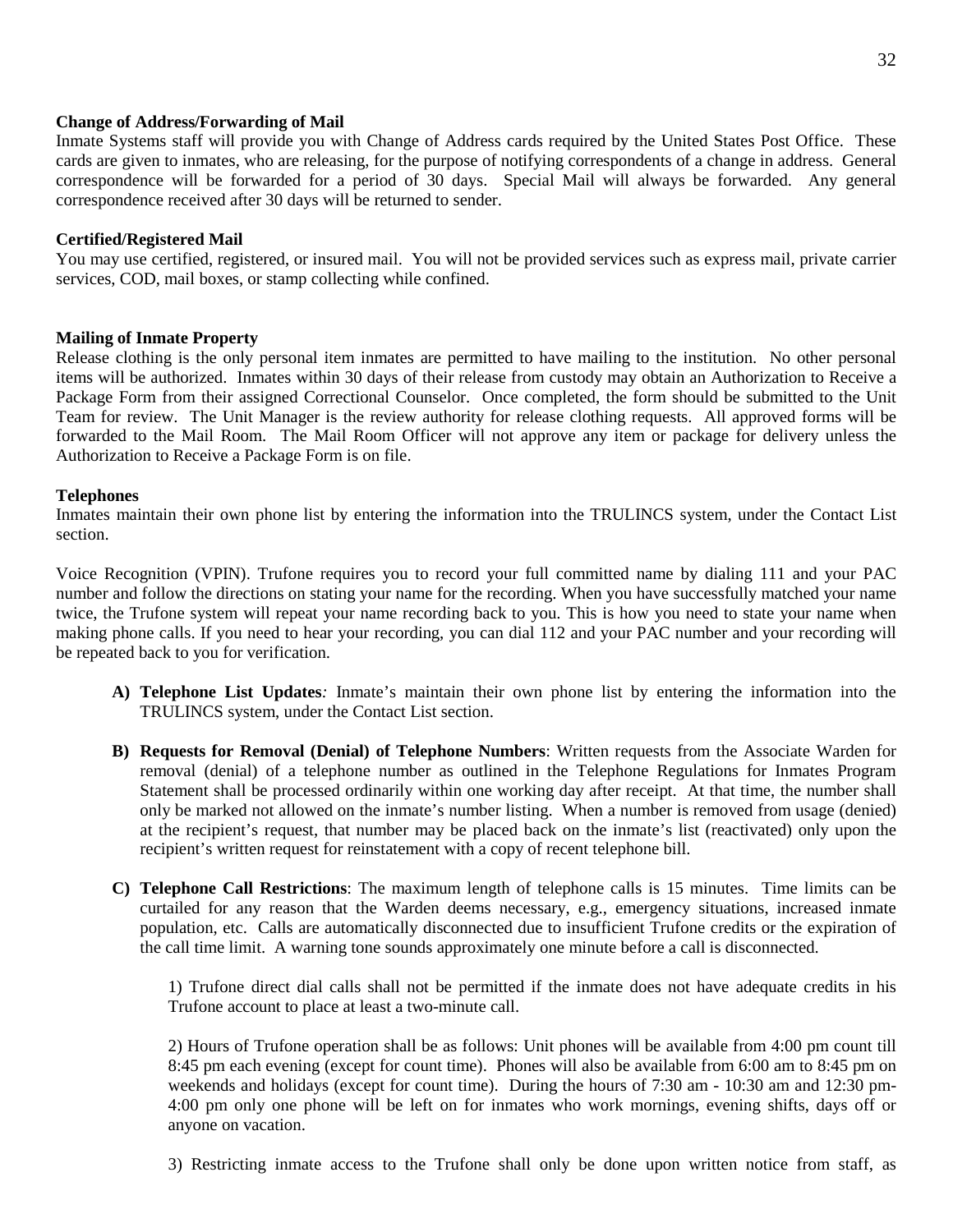appropriate; e.g., the Associate Warden, Programs, to block specific numbers; the Disciplinary Hearing Officer or Unit Discipline Committee to enforce specific disciplinary sanctions.

4) Calls can only be placed at 30 minute intervals. This practice is to ensure fairness to all inmates in having the opportunity in placing calls. The Warden may increase the interval between inmate telephone calls if it is determined such action will enhance the orderly operation of the institution or further promote fairness to all inmates in having access to telephones.

5) Phone calls will not be made during normal hours of work. During the phone monitoring process, if it is determined that a call has been made during working hours, the inmate will receive disciplinary action.

6) Day orderlies are expected to generally work from 7:30 am to 4:00 pm and may not use the phone from 7:30 am to 10:30 am and from 12:30 pm to 4:30 pm. Evening orderlies are expected to generally work from 4:30 pm to 9:45 pm and may not use the phone from 5:30 pm to 8:00 pm. Evening orderlies may use the phone during the day and from 4:30 to 5:30 pm and from 8:00 pm to 8:45 pm each evening.

7) Inmates are limited to 300 minutes per calendar month for Trufone monitored telephone calls. This limitation applies to all inmates with a Trufone account in a Bureau of Prisons' institution, and may be used for any combination of collect or direct-dial calls at the inmate's discretion. Inmates who exhaust their 300 minute limitation may, at the Warden's discretion, be provided a telephone call for good cause shown. Inmates should request such calls through the Unit Team. It is intended this exception be used sparingly and only for bona fide emergencies. The inmate is responsible for the cost of such calls at the Warden's discretion. This limitation does not affect an inmate's ability to place unmonitored, legal telephone calls according to the Program Statement on Telephone Regulations for Inmates.

- **D) Collect Calls**: Collect call rates shall be changed in accordance with the Trufone contract requirements. The called party will be given collect rates prior to accepting any collect call. Called parties that cannot receive collect calls may contact Value Added Communications (VAC) at 1-800-913-6097 to set up a pre-paid account. International called parties can contact VAC by dialing 972-535-0549.
- **E) Trufone Credits:** Each inmate will be responsible for transferring his funds from his Commissary Account to his Trufone account.
	- 1) Inmates may use the Telephone Teller from any inmate telephone to transfer funds from their Commissary account to their Trufone accounts.
	- 2) The established number of times an inmate may transfer funds is twice per day. Transfer will be allowed daily from 6:00 am to 8:45 pm
	- 3) It is the inmate's responsibility to track his or her Commissary and Trufone account balances via the Telephone Teller. Your commissary account can also be viewed via a TRULINCS workstation (AIM) screen.
	- 4) A transfer of credits shall not affect an inmate's established spending limitation.
- **F) Phone Access Code***:* The Phone Access Code (PAC) shall be delivered to the inmate in the institution mail in a sealed envelope. The inmate will receive dialing instructions, use of the PAC, and other information on how to place phone calls and receive account information. Your PAC number can also be obtained from your Unit Team. Because the PAC is considered an item of value for the purpose of inmate discipline, the giving to another inmate or the possessing of another inmate's PAC falls with the moderate category (300) of prohibited acts. If an inmate needs another PAC number because of a compromise of his current PAC number, there will be a \$5.00 fee. Inmates must fill out a Request for Withdrawal of Inmates Personal Funds (Form BP 199) and process it through their unit team.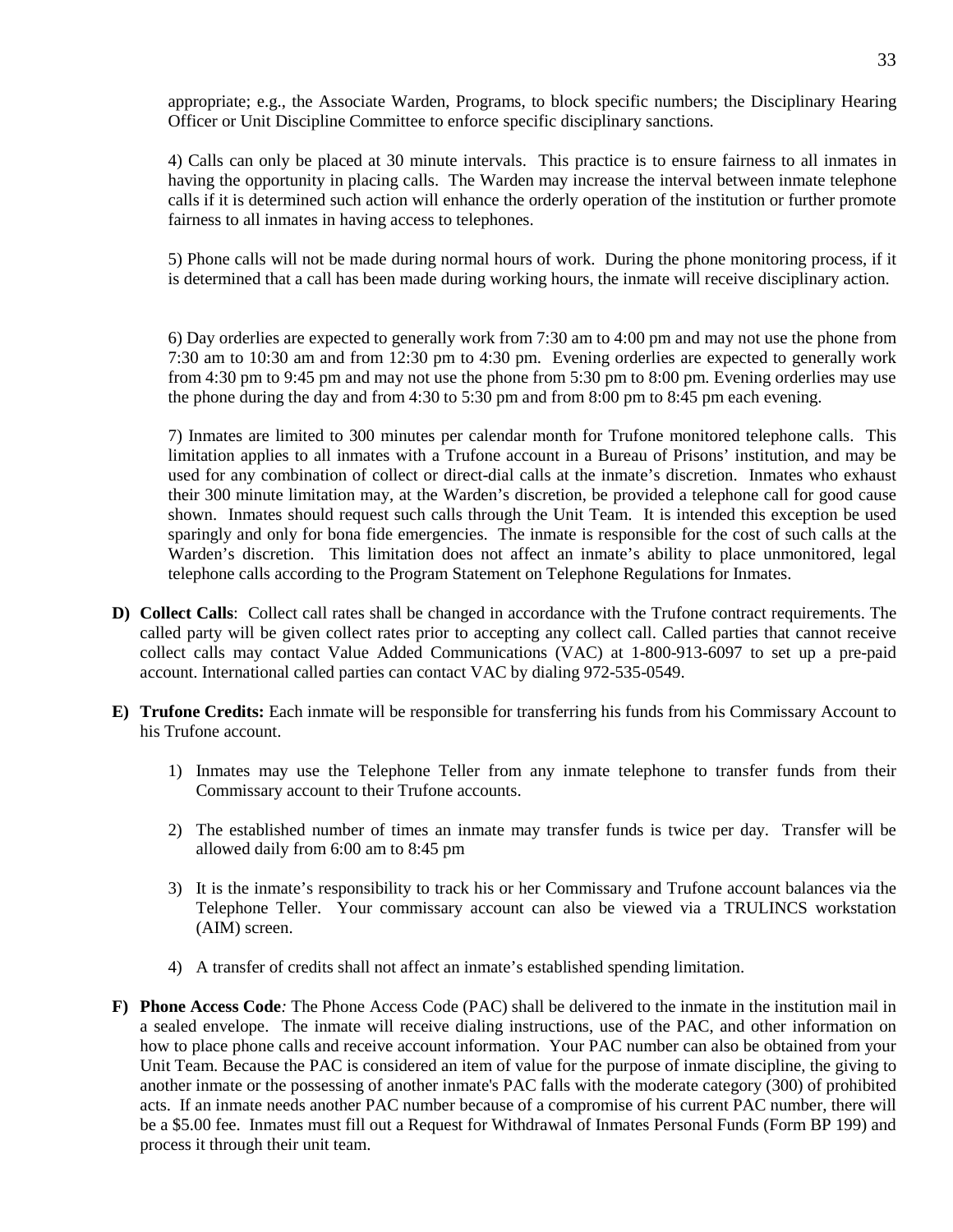Inmates confined in Administrative Detention and Disciplinary Segregation may make one 15 minute social call every 30 days. This is based on your validation date. The validation date is determined by the last digit of the first five of your register number and multiply by three and add one. Staff phones may not be used unless authorized by a staff member.

#### **ACCESS TO LEGAL SERVICES**

#### **Legal Correspondence**

Legal correspondence from attorneys will be treated as Special Mail, if it is properly marked. The envelope must be marked with the attorney's name and an indication that he/she is an attorney and the front of the envelope must be marked Special Mail - Open only in the presence of the inmate. It is your responsibility to advise your attorney about this policy. If legal mail is not properly marked, it will be opened as general correspondence.

#### **Attorney Visits**

Attorneys are encouraged to visit during regular visiting hours, by advance appointment. However, visits from an attorney can be arranged at other times based on the circumstances of each case and the availability of staff. Attorney visits will be subject to visual monitoring, but not audio monitoring.

#### **Legal Material**

During attorney visits, a reasonable amount of legal materials may be allowed in the visiting area, with prior approval. Legal material may be transferred, but is subject to inspection for contraband. Inmates are expected to handle the transfer of legal materials through the mail as often as possible.

#### **Attorney Phone Calls**

In order to make an unmonitored phone call with an attorney, the inmate must demonstrate to the Unit Team the need, such as an imminent court deadline. Inmates are responsible for the expense of unmonitored attorney telephone calls. When possible, it is preferred that inmates place an unmonitored, collect legal call. Phone calls placed through the regular inmate phones are subject to monitoring. The Correctional Counselor will facilitate attorney telephone calls when the inmate demonstrates that other means of communication are not adequate. The inmate will be required to pay for the call.

#### **Law Library**

The TRULINCS Electronic Law Library (ELL) is located throughout the institution. There are four ELL stations in the Law Library, one in each pod, and one in SHU. Printers are located in the Main Law Library, Commissary, and SHU. Your ELL Password is your commissary pin number, your telephone PAC number, and your federal registration number. To register to use the ELL you must fill out required forms available from your Unit Team and/or through the Trust Fund manager, not through the Education Department. If you have already filled these forms out at a previous federal facility you do not need to fill them out again. Typewriters, legal forms, and Law Clerks are available, in the Main Library, during normal hours of operation, to assist you in the preparation of your legal documents. Typewriter ribbons, print wheels, and correction tape are available for purchase in commissary. Indigent inmates must be verified indigent by the SOE before they are granted access to ribbons, print wheels, and correction tape. The law library is open Monday through Thursday, 7:30 - 9:30 am, 12:30 - 8:30 pm, Friday 7:30 - 9:30 am, 12:30 - 3:30 pm, and Saturday 7:30 - 3:30 pm. It is closed on Sundays and holidays.

#### **Notary Public**

Under the provisions of 18 USC 4004, Case Managers are authorized to notarize documents. A recent change in the law allows that a statement to the effect that papers which an inmate signs are true and correct under penalty of perjury will suffice in Federal courts and other Federal agencies, unless specifically directed to do otherwise. If further verification is requested by the courts provide a copy of the request to your Unit Team for further review.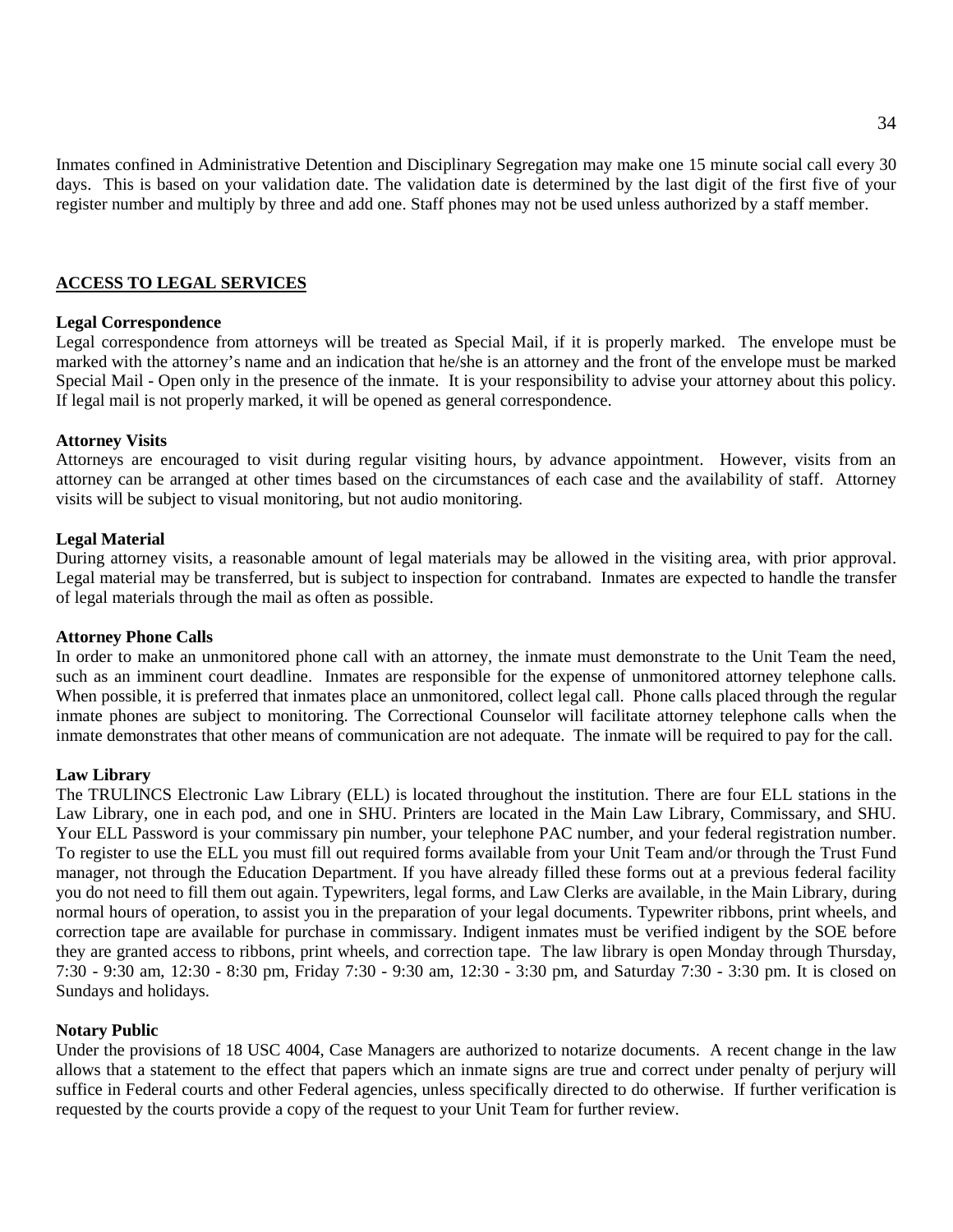#### **Copies of Legal Material**

In accordance with institution procedures, inmates may copy material necessary for their research or legal matters. A copying machine is available in the Education Department for inmate use for a nominal fee. In order to use the copy machine, you must first purchase sufficient copy machine credits during your regular commissary shopping night. You can then make photocopies for legal purposes by inserting your commissary card into the scanner portion of the copy machine.

#### **Federal Tort Claims**

Should you suffer the loss or destruction of any personal property or personal injury you may file an Administrative Tort Claim pursuant to the Federal Tort Claim Act. Standard Form 95's are available from the Correctional Counselor by the way of an Inmate Request to Staff Member form. You must file your SF-95 to the Regional Office. All tort claims will be investigated by a staff member assigned by the Warden and adjudicated by the Regional Counsel's Office in the Regional Office where the claim was filed.

#### **Freedom of Information/Privacy Act of 1974**

The Privacy Act of 1974 forbids the release of information from agency records without the prior written consent of the individual to whom the record pertains, except for specific instances. If the requested information is not within the public domain, as specified in Program Statement 1351.04, a formal written request must be submitted by the requester to the Director, Bureau of Prisons, 320 First Street, N.W., Washington, DC 20534.

Request concerning another person (staff or inmate) or information regarding institution operations, the same will be processed in accordance with the Freedom of Information Act, 5 USC 552. Like Privacy Act requests, formal Freedom of Information Act request must be forwarded to the Director of the Bureau of Prisons at the above address.

Both Freedom of Information Act request and Privacy Act request must be specific and identified on the envelope and face of the letter. Further instructions regarding both acts may be found in 28 CFR 513.30 through 68.

#### **Inmate Access to Central Files and Other Documents**

An inmate may request to view his/her central file (minus the FOIA section) under the supervision of his Case Manager by submitting a cop-out to the Unit Team. The Case Manager will then schedule a time for you to review your file. If you are scheduled for a Parole Hearing, you will be afforded the opportunity to review your Central File, normally 30 days preceding the hearing. An inmate does not need to submit a FOIA Act Request to the Director of the BOP unless the information requested is in the FOIA Exempt section. Likewise, an inmate wishing to review his medical file should send a request to Health Services.

An inmate can request access to the non-disclosable documents in his central file and medical file, or other documents concerning himself that are not in his central file or medical file, by submitting a Freedom of Information Act Request to the Director of the BOP, Attention: FOI Request. A request on the behalf of an inmate by an attorney, for records concerning that inmate, will be treated as a Privacy Act Request if the attorney has forwarded an inmate's written consent to disclose materials. If a document is deemed to contain information exempt from disclosure, any reasonable part of the record will be provided to the attorney after the deletion of the exempt portions.

#### **Executive Clemency**

The BOP advises all inmates that the President of the United States is authorized under the Constitution to grant executive clemency by pardon, commutation of sentence, or reprieve. A pardon is an executive act of grace that is a symbol of forgiveness. It does not connote innocence nor does it expunge the record of conviction. A pardon restores civil rights and facilitates the restoration of professional and other licenses that may have been lost by reason of the conviction. Other forms of executive clemency include commutation of sentence (reduction of sentence imposed after a conviction), and a reprieve (the suspension of execution of a sentence for a period of time). Inmates should contact their assigned Case Manager for additional information regarding this program.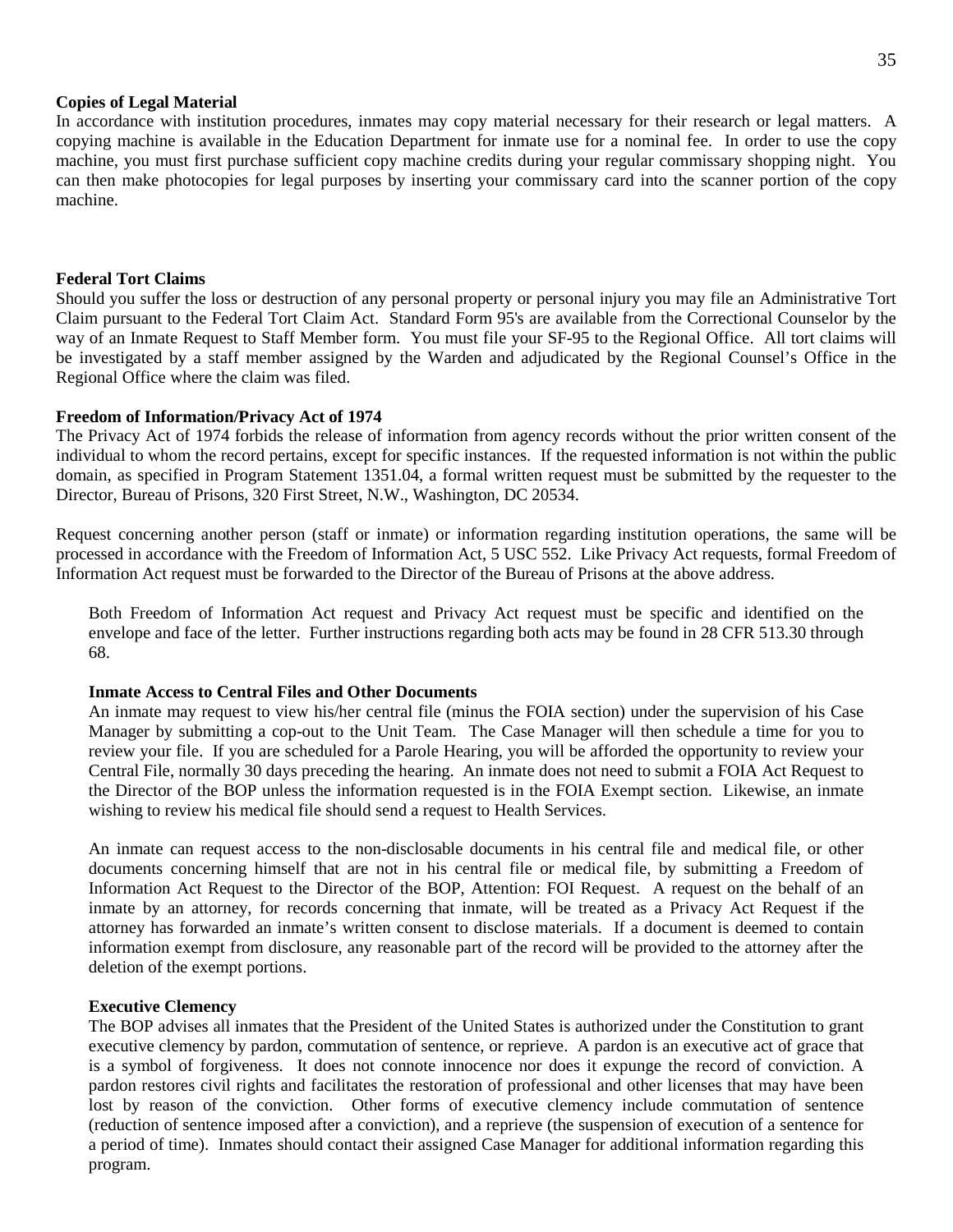#### **Commutation of Sentence**

The BOP also advises inmates on commutation of sentences. Commutation of sentence is usually the last chance to correct an injustice which has occurred in the criminal justice process. Inmates applying for commutation of sentence must do so on forms available from the assigned unit team. The rules governing these petitions are available in the Law Library.

#### **Pardon**

A pardon may not be applied for until the expiration of at least five (5) years from the date of release from confinement. In some cases involving crimes of a serious nature, such as violation of Narcotics Laws, Gun Control Laws, Income Tax Laws, Perjury, and violation of public trust involving personal dishonesty, fraud involving substantial sums of money, violations involving organized crime, or crimes of a serious nature, a waiting period of seven years is usually required.

#### **Compassionate Release/Reduction in Sentence**

The Director of the Bureau of Prisons may motion an inmate's sentencing court for reduction in sentence (RIS) for an inmate presenting extraordinary and compelling circumstances. See 18 U.S.C. § 3582 and Program Statement on *Compassionate Release/Reduction in Sentence*. The BOP may consider both medical and nonmedical circumstances. The BOP consults with the U.S. Attorney's Office that prosecuted the inmate and will notify any victims of the inmate's current offense. If the RIS is granted, the judge will issue an order for the inmate's release and he or she will then usually begin serving the previously imposed term of supervised release. If an inmate's RIS request is denied, the inmate will be provided a statement of reasons for the denial. The inmate may appeal a denial through the Administrative Remedy Procedure. Denials by the General Counsel or the Director are final agency decisions and are not appealable. Inmates who feel their request is of an emergency nature (e.g., a terminal medical condition) may state as such in accordance with the regulation. (See 28 CFR part 542, subpart B).

### **Inmate Voting Rights**

On March 7, 2021, an Executive Order on Promoting Access to Voting was issued which requires agencies to "consider ways to expand citizens' opportunities to register to vote and to obtain information, about, and participate in, the electoral process." Asaresult,voterregistrationforeligibleindividualsinfederal custody will be made available. Currently, only the District of Columbia (DC), Maine and Vermont allow incarcerated individuals to vote; however, the Executive Order requires the Bureau of Prisons to educate inmates on voting rights for all states.

- Materials are provided to notify individuals releasing from federal custody of any restrictions on their ability to vote under the laws of the state in which they plan to reside and if restrictions do exist, the individual's rights may be restored under applicable State law.
- All voters must possess some form of identification in order to vote. Therefore, obtaining a valid identification is *extremely* important. Any valid identification you have at home, can be mailed to your Unit Team and placed in your Central File. During your initial classification, you should obtain the appropriate information from members of your Unit Team to request the applicable forms to apply for your identification.

Below is state specific material for DC, Maine, andVermont.

• In the District of Columbia, you must have a proper proof of residence (address must match the address listed on the voter application). Those in a federal facility may use your DC home address. If you do not currently have an address in DC (i.e., no family currently residing there), but are still returning to DC upon release, use your last known address.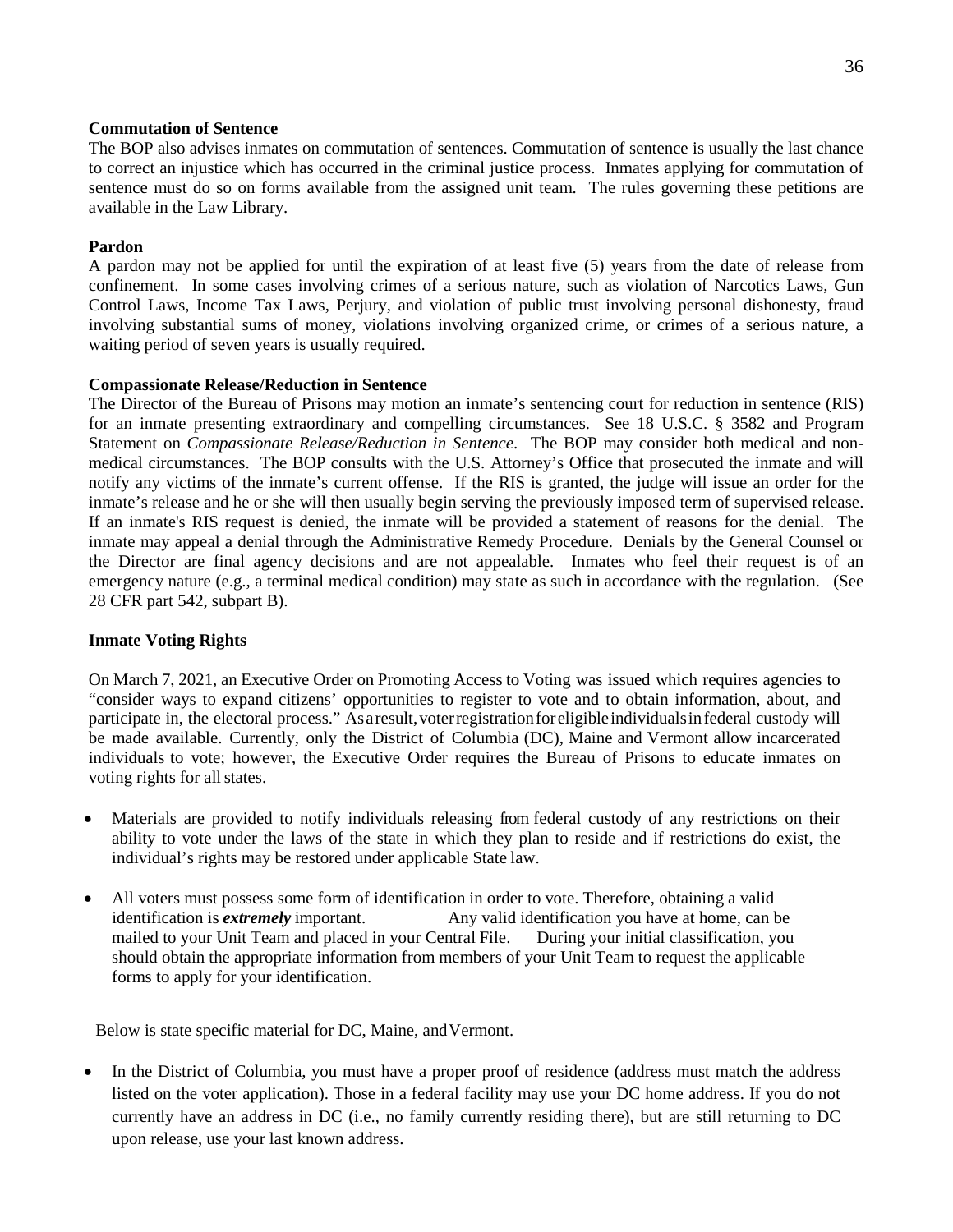- In Maine, you must have an *established* residence. Residence for the purpose of elections refers to"that place where the person has established a fixed and principal home to which the person, whenever temporarily absent, intends to return." In other words, you must intend to return to that address and you will need to attest to that on the forms.
- In Vermont, inmates vote by absentee ballot by using their last known address in Vermont.
- The BOP received voting materials for DC, Maine, and Vermont and their registration and absentee voting material have been posted onto TRULINCS. This and other Material is also available in the Resource Libraries and housing unit bulletin boards and the information will be updated on an as needed basis.
- Prior to release or transfer to community placement (Residential Reentry Center, Home Confinement or Federal Location Monitoring), you will receive additional information from Bureau staff. This may occur through a variety of reentry focused experiences and formats, including but not limited to the Release Preparation or Release Orientation Program, and/or individual or group counseling.

Similarly, the delivery of this information may be done by Bureau staff, volunteers or other relevant community stakeholders with specific knowledge in voter rights. Currently, the BOP uses a resource published by the National Conference of State Legislatures on felon voter rights: [https://www.ncsl.org/research/elections-and-](https://www.ncsl.org/research/elections-and-campaigns/felon-voting-rights.aspx) [campaigns/felon-voting-rights.aspx](https://www.ncsl.org/research/elections-and-campaigns/felon-voting-rights.aspx)

The BOP will update educational materials to address changes in voting rights for relevant jurisdictions as needed.

# **RESTORATION OF VOTING RIGHTS FOR FELONS**

This information changes periodically. Please visit the link/website for updates. <https://www.ncsl.org/research/elections-and-campaigns/felon-voting-rights.aspx>

It has been a common practice within the United States to make felons ineligible to vote, and in some cases permanently. Over the past few decades, the general trend has been to reinstate an individual's right to vote at some point, although this is a state-by-state policy choice (see recent state action below for a chronology).

Currently, state approaches to felon disenfranchisement varies tremendously. The National Conference of State Legislatures (NCSL) has divided states into four categories, as detailed in Table 1 below.

In all cases, "automatic restoration" does not mean that voter registration is automatic. The person is responsible for re-registering through the normal process.

In summary:

◾In the District of Columbia, Maine and Vermont, felons never lose their right to vote, even while they are incarcerated.

◾In 18 states, felons lose their voting rights only while incarcerated, and receive automatic restoration upon release.

◾In 19 states, felons lose their voting rights during incarceration, and for a period of time after, typically while on parole and/or probation. Voting rights are automatically restored after this time period. Former felons may also have to pay any outstanding fines, fees or restitution before their rights are restored as well.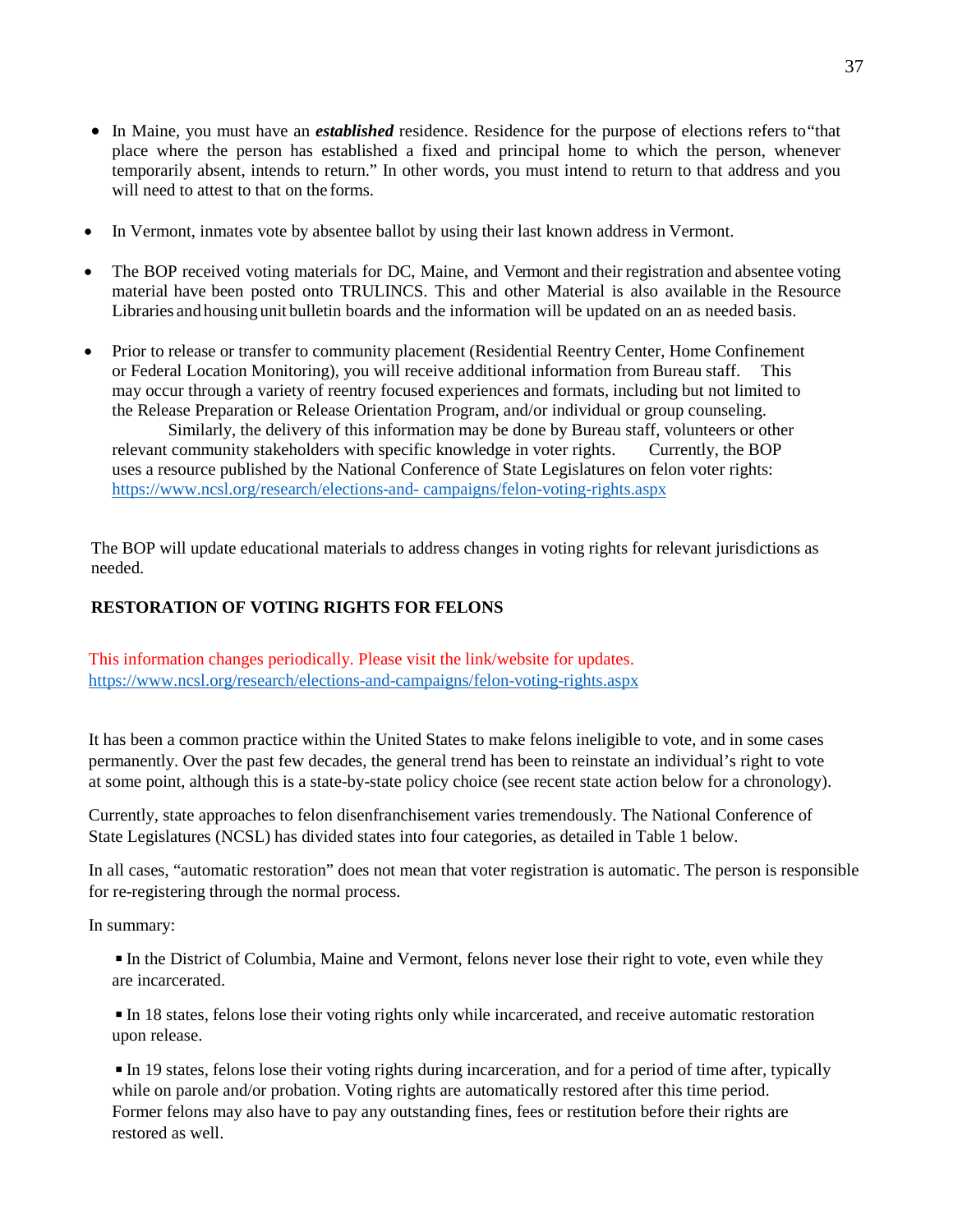■ In 11 states felons lose their voting rights indefinitely for some crimes, or require a governor's pardon in order for voting rights to be restored, face an additional waiting period after completion of sentence (including parole and probation) or require additional action before voting rights can be restored. These states are listed in the fourth category on Table 1. Details on these states are found in table 2 below.

| <b>Never Lose</b><br><b>Right to</b><br><b>Vote</b> | <b>Lost Only While Incarcerated</b><br><b>Automatic Restoration After</b><br><b>Release</b> | <b>Lost Until</b><br><b>Completion of</b><br><b>Sentence (Parole</b><br>and/or Probation)  <br><b>Automatic</b><br><b>Restoration After</b> | <b>Lost Until Completion</b><br>of Sentence   In Some<br><b>States a Post-</b><br><b>Sentencing Waiting</b><br><b>Period   Additional</b><br><b>Action Required for</b><br><b>Restoration (1)</b> |
|-----------------------------------------------------|---------------------------------------------------------------------------------------------|---------------------------------------------------------------------------------------------------------------------------------------------|---------------------------------------------------------------------------------------------------------------------------------------------------------------------------------------------------|
| District<br>of<br>Columbi<br>a                      | California                                                                                  | Alaska                                                                                                                                      | Alabama                                                                                                                                                                                           |
| Maine                                               | Colorado                                                                                    | Arkansas                                                                                                                                    | Arizona                                                                                                                                                                                           |
| Vermont                                             | Hawaii                                                                                      |                                                                                                                                             | Delaware                                                                                                                                                                                          |
|                                                     | <b>Illinois</b>                                                                             | Connecticut                                                                                                                                 | Florida $(3)$                                                                                                                                                                                     |
|                                                     | Indiana                                                                                     | Georgia                                                                                                                                     | Iowa                                                                                                                                                                                              |
|                                                     | Maryland (2)                                                                                | Idaho                                                                                                                                       | Kentucky                                                                                                                                                                                          |
|                                                     | Massachusetts                                                                               | Kansas                                                                                                                                      | Mississippi                                                                                                                                                                                       |
|                                                     | Michigan                                                                                    | Louisiana                                                                                                                                   | Nebraska                                                                                                                                                                                          |
|                                                     | Montana                                                                                     | Minnesota                                                                                                                                   | Tennessee                                                                                                                                                                                         |
|                                                     | Nevada                                                                                      | Missouri                                                                                                                                    | Virginia                                                                                                                                                                                          |
|                                                     | New Jersey                                                                                  | New Mexico                                                                                                                                  | Wyoming                                                                                                                                                                                           |
|                                                     | New Hampshire<br>North Dakota<br>Ohio<br>Oregon<br>Pennsylvania<br>Rhode Island<br>Utah     | New York (4)<br>North Carolina<br>Oklahoma<br>South Carolina<br>South Dakota<br>Texas<br>Washington<br>West Virginia<br>Wisconsin           |                                                                                                                                                                                                   |

Table One: Restoration of Voting Rights After Felony Convictions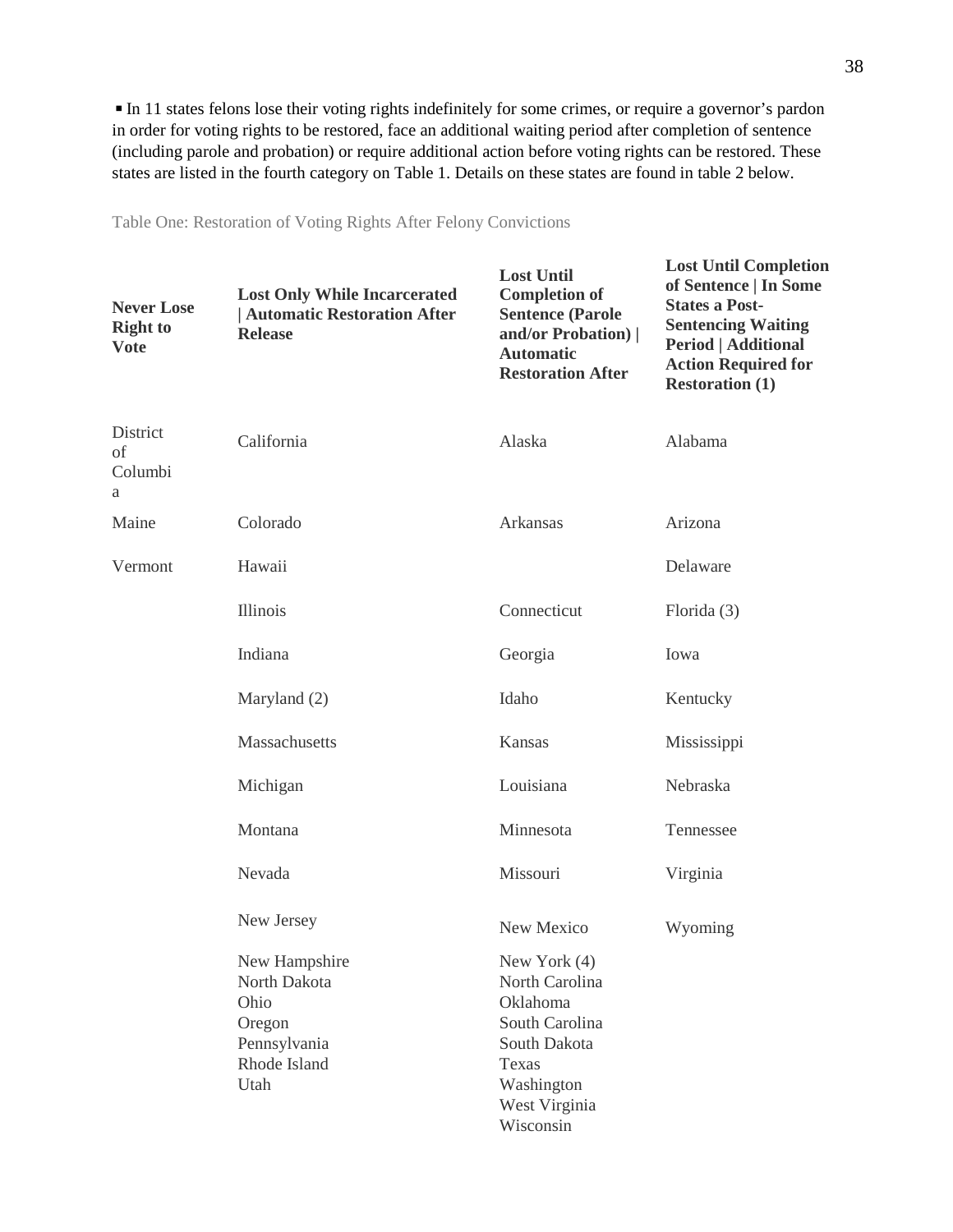- (1) Details on the process for restoration of rights is included in Table 2 below.
- (2) In Maryland, convictions for buying or selling votes can only be restored through pardon.
- (3) An initiated constitutional amendment in 2018 restored the right to vote for those with prior felony convictions, except those convicted of murder or a felony sexual offense, who must still petition the governor for restoration of voting rights on a case by case basis. In July 2019, SB 7066 was signed by the governor of Florida which defined "completion of sentence" to include: release from imprisonment, termination of any ordered probation, fulfillment of any terms ordered by the courts, termination of any ordered supervision, full payment of any ordered restitution and the full payment of any ordered fines, fees or costs.
- (4) New York Governor Andrew Cuomo issued an executive order removing the restriction on parolees voting. New York already allows those on probation to vote. The order may be challenged in court.

### Table Two: Details on Policies for Restoration of Rights

**Alabama** The Alabama Constitution states that "No person convicted of a felony involving moral turpitude, or who is mentally incompetent, shall be qualified to vote until restoration of civil and political rights or removal of disability" (Ala. Const. Art. VIII, § 177). Before 2017 there was no comprehensive list of felonies that involve moral turpitude which would disqualify a person from voting. In 2017, HB 282 defined which crimes fit this category (Ala. Code § 17-3-30.1).

**Arizona** A conviction for a felony suspends the rights of the person to vote (A.R.S. § 13-904) unless they have been restored to civil rights (Ariz. Const. Art. 7 § 2). First-time offenders have rights restored upon completion of probation and payment of any fine or restitution (A.R.S. § 13-912). A person who has been convicted of two or more felonies may have civil rights restored by the judge who discharges him at the end of the term of probation or by applying to the court for restoration of rights (A.R.S. § 13-905).

**Delaware** People who are convicted of disqualifying felonies (murder, bribery, sexual offenses) are permanently disenfranchised. Those disqualified as a voter because of another type of felony shall have the disqualification removed upon being pardoned or after the expiration of the sentence, whichever comes first (Del. Const., Art. 5, § 2). In 2013 (HB 10) Delaware removed its five-year waiting period, allowing those convicted of non-disqualifying offenses to vote upon completion of sentence and supervision.

**Florida** Felons must have completed all terms of sentence, which includes probation and parole, and must pay any outstanding fines or fees before they can get their voting rights restored (Flor. Stat. §98.0751).

**Iowa** A person convicted of any infamous crime shall not be entitled to the privilege of an elector (Iowa Const. Art. 2, § 5). In 2016 the Iowa Supreme Court upheld the ban on felon voting, finding that all felonies are "infamous crimes" resulting in permanent disenfranchisement (Griffin v. Pate, 2016). The ability of the governor to restore voting rights to persons convicted of infamous crimes through pardoning power was upheld in State v. Richardson, 2017. In 2005 Governor Tom Vilsack restored voting rights to individuals with former felony convictions via executive order. Governor Terry Branstad reversed this executive order in 2011.

**Kentucky** "Persons convicted of treason, or felony, or bribery in an election, or of such high misdemeanor as the General Assembly may declare shall operate as an exclusion from the right of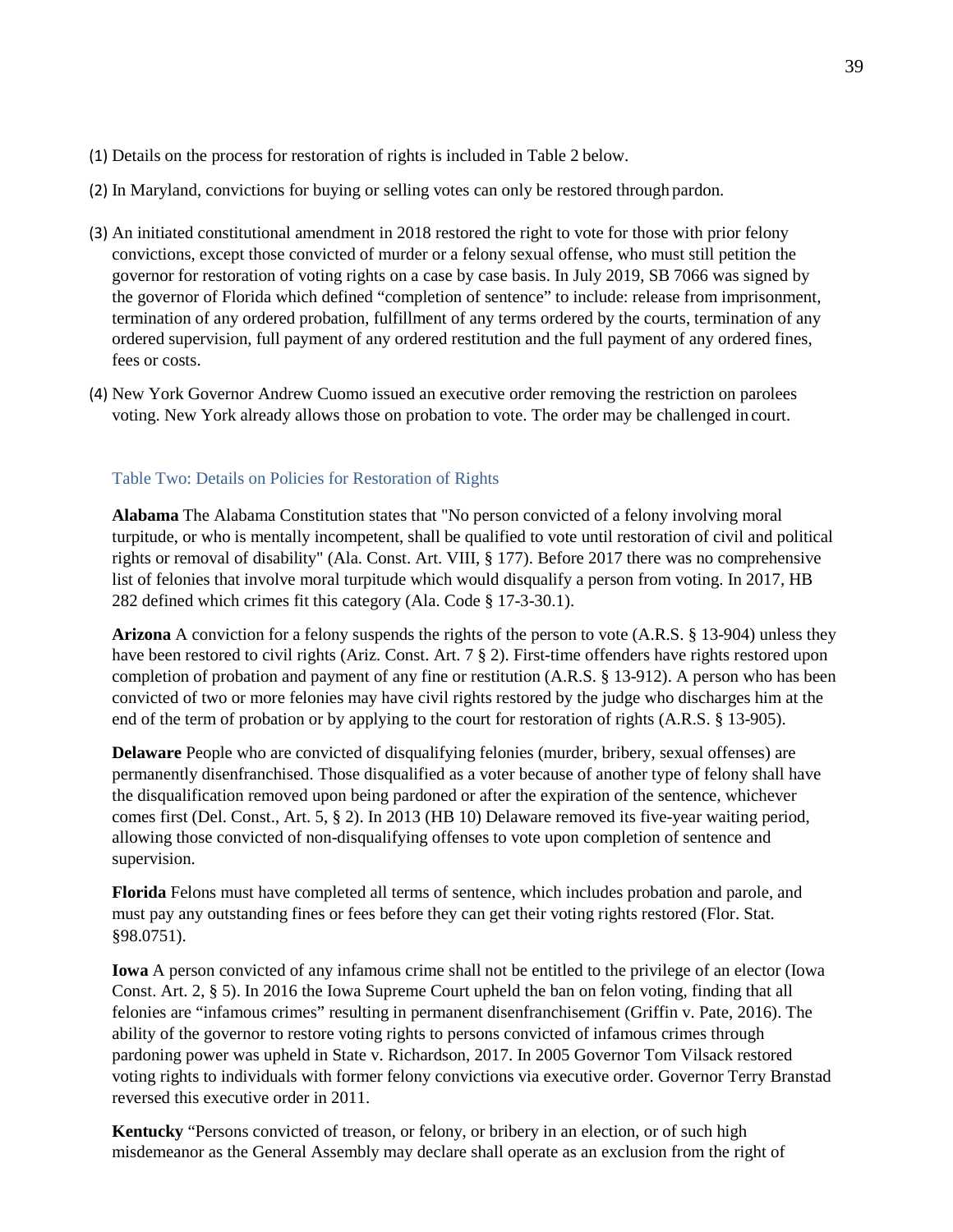suffrage, but persons hereby excluded may be restored to their civil rights by executive pardon" (KY Const. § 145). Governor Steve Beshear restored voting rights to individuals with former non-violent felony convictions via executive order in 2015. Governor Matt Bevin reversed this executive order shortly after taking office in 2015. The Department of Corrections is required to promulgate administrative regulations for restoration of civil rights to eligible felony offenders (KRS §196.045).

**Mississippi** "A person convicted of murder, rape, bribery, theft, arson, obtaining money or goods under false pretense, perjury, forgery, embezzlement or bigamy is no longer considered a qualified elector" (Miss. Const. Art. 12, § 241). If an individual hasn't committed one of these offenses, rights are automatically restored. If an individual has been convicted of one of these, he or she can still receive a pardon from the governor to restore voting rights (Miss. Code Ann. § 47-7-41) or by a two-thirds vote of both houses of the legislature (Miss. Const. Art. 12, § 253).

**Nebraska** In felony cases, there is a two-year waiting period after completion of probation for the restoration of voting rights (Neb. Rev. St. § 29-2264).

**Tennessee** The Tennessee Constitution denies the right to vote persons convicted of an infamous crime (Tenn. Const. Art. 1, § 5). Any felony is considered an "infamous crime" and disqualifies a person from exercising the right of suffrage (T.C.A. § 40-20-112). Those convicted of infamous crimes may petition for restoration upon completion of the sentence or be pardoned by the governor (T.C.A. § 40-29-101, § 2- 19-143). Proof of restoration is needed in order to register to vote (T.C.A. § 2-2-139).

**Virginia** No person who has been convicted of a felony shall be qualified to vote unless his civil rights have been restored by the Governor or other appropriate authority (VA Const. Art. 2, § 1). The Department of Corrections is required to provide persons convicted of felonies with information regarding voting rights restoration, and assist with the process established by the governor for the review of applications (VA Code Ann. § 53.1-231.1 et seq.). Individuals with felony convictions may petition the courts in an attempt to restore their voting rights (VA Code Ann. § 53.1-231.2). In 2016, Virginia Governor Terry McAuliffe announced an executive order automatically restoring voting rights to convicted felons who have completed their prison sentence and their term of supervised release (parole or probation) as of April 22, 2016. The Virginia Supreme Court subsequently ruled that rights restoration needs to take place on an individual basis, rather than en masse.

**Wyoming** A person convicted of a felony is not a qualified elector unless his rights are restored (W.S. § 6-10-106). For persons convicted of nonviolent felonies or a first-time offender, rights are restored automatically (W.S. § 7-13-105). Persons who do not meet the above qualifications must be pardoned (W.S. § 6-10-106).

#### Recent State Actions:

◾In 2020, California voters passed Proposition 17 restoring voting rights to citizens on parole.

■ In 2020, Washington, D.C., passed B 825 and joined Maine and Vermont in allowing convicted felons to vote while incarcerated.

 $\blacksquare$  In 2020, Iowa Governor Kim Reynolds issued an executive order restoring the voting rights of felons who have served their sentences. It excludes certain categories of homicide and sexual abuse crimes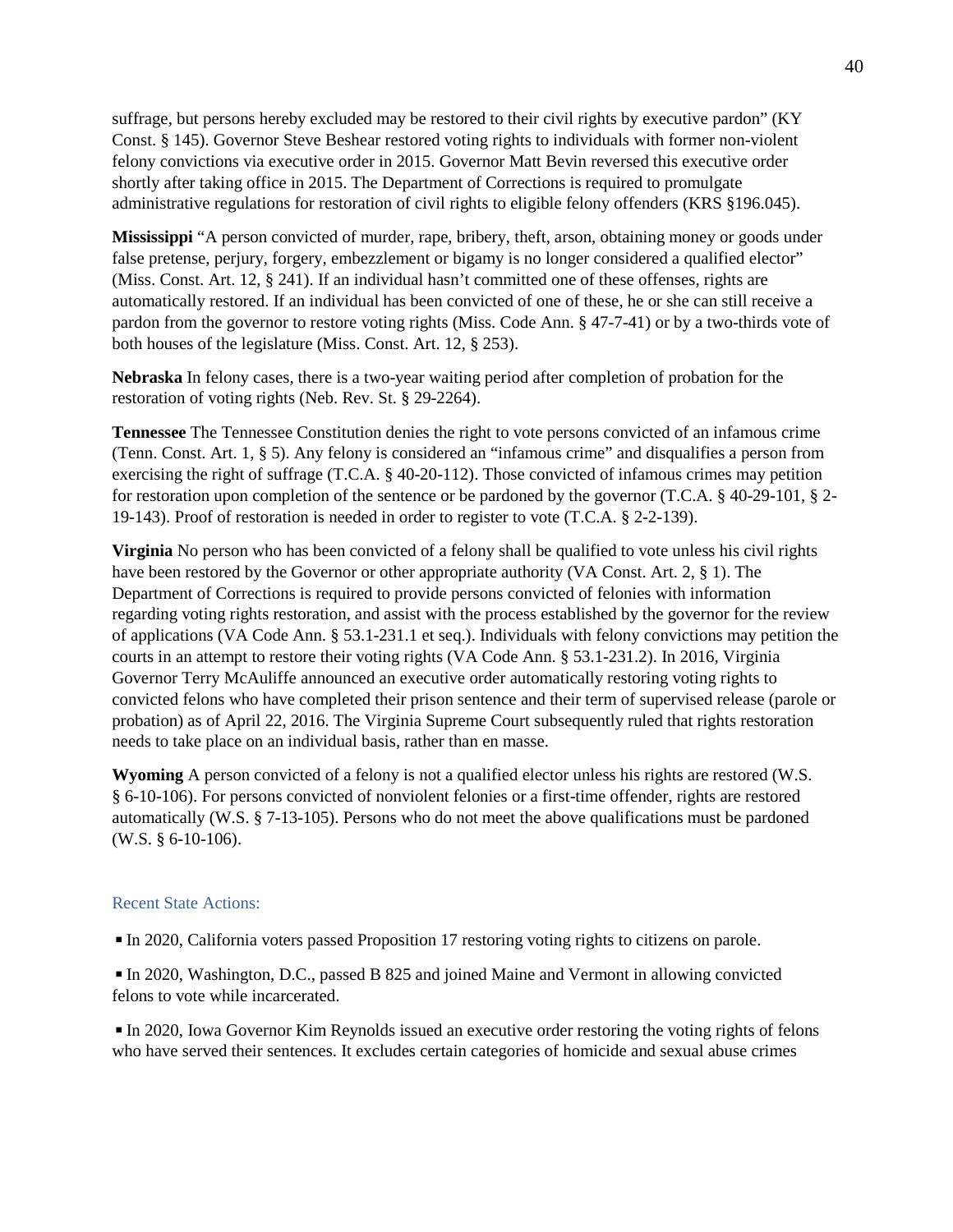from automatic restoration. The order does not condition restoration of rights on the payment of fines, fees or restitution to victims.

◾In 2020, New Jersey enacted AB 5823, restoring the right to vote to people with a felony conviction upon release from prison and allowing people on parole or probation to vote.

◾In 2019, Nevada enacted AB 431, restoring the right to vote to anyone convicted of felony upon release from prison. Previous to this legislation, first-time, non-violent offenders could have rights restored upon completion of sentence but those that had committed a violent crime or two or more felonies had to petition a court to grant the restoration of civil rights.

◾In 2019, Colorado enacted HB 1266 giving voting rights to individuals on parole, putting it in the category of states that only disenfranchise those who are in prison.

◾In 2019, Washington enacted SB 5207 requiring that inmates are notified in writing of the process for restoration of voting rights before leaving the authority of the department of corrections.

■ In 2019, Illinois enacted SB 2090 to require election authorities in a county with a population over 3 million to collaborate with the primary county jail where eligible voters are confined or detained to facilitate an opportunity for voting by mail for eligible voters. Illinois also enacted HB 2541 requiring the departments of corrections and juvenile justice to provide nonpartisan peer-led civics programs throughout the correctional institutions on voting rights, governmental institutions, current affairs, and simulations of voter registration, election and democratic processes.

◾In 2019, Oklahoma HB 2253 clarified that persons convicted of a felony shall be "eligible to register to vote when they have fully served their sentence of court-mandated calendar days, including any term of incarceration, parole, or supervision, or completed a period of probation ordered by the court."

■ In July 2019, SB 7066 was signed by the governor of Florida which defined "completion of sentence" to include: release from imprisonment, termination of any ordered probation, fulfillment of any terms ordered by the courts, termination of any ordered supervision, full payment of any ordered restitution and the full payment of any ordered fines, fees or costs.

◾In 2018, Florida passed a citizen-initiated constitutional amendment to automatically restore the voting rights of felons after completion of their sentences (including parole and probation). Those convicted of murder or a felony sexual offense must still apply to the governor for voting rights restoration on a case by case basis. Before the amendment, anyone convicted of a felony had to have voting rights restored by a full pardon, conditional pardon, or restoration of civil rights by the governor. The Executive Clemency Board set the rules for restoration of civil rights, which at the time the amendment passed, included a 5 or 7-year waiting period and a list of crimes for which an individual could never apply for rights restoration.

◾In 2018, Colorado SB 150 permitted an individual on parole, who is otherwise eligible, to pre-register to vote. When the secretary of state receives notification that the individual has been released from parole, he/she is then registered to vote.

 $\blacksquare$  In 2018, New York Governor Andrew Cuomo issued an executive order removing the restriction on parolees voting. New York already allows those on probation to vote. The order may be challenged in court.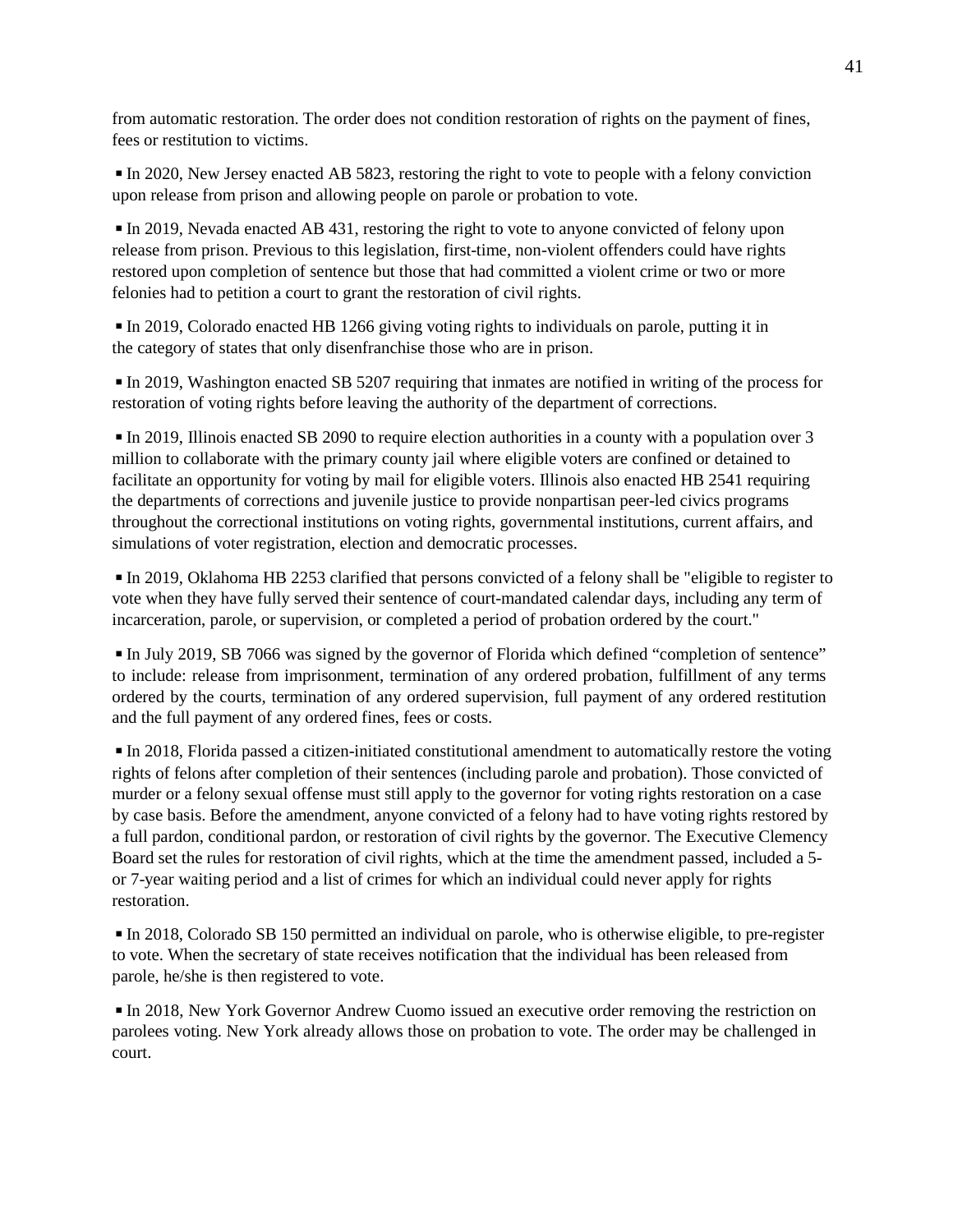◾In 2017, Alabama HB 282 provided a list of felonies that involve "moral turpitude" that disqualify a person from exercising his or her right to vote. Previously there was no comprehensive, authoritative source for defining a disenfranchising crime in Alabama.

 $\blacksquare$  In 2017, Wyoming enacted HB75 automatically restoring the rights of nonviolent felons.

◾In 2017, Louisiana enacted HB 168 improving reporting requirements between The Department of Public Safety and Corrections and the Department of State.

◾In 2016, California passed legislation allowing those in county jails to vote while incarcerated, but not state or federal prison. In 2017 California passed additional legislation requiring information be provided about voting rights restoration on the internet and in person to felons exiting prison.

◾In 2016, Virginia Governor Terry McAuliffe announced an executive order automatically restoring voting rights to convicted felons who have completed their prison sentence and their term of supervised release (parole or probation) as of April 22. This decision was a source of contention with the legislature. In July 2016, the Virginia Supreme Court overturned the order.

◾In 2016, Maryland's legislature enacted HB 980 and SB 340 (overriding a veto) so that voting rights are automatically restored after completion of the term of incarceration.

◾In 2015, outgoing Kentucky Governor Steve Beshear signed an executive order to automatically restore the right to vote (and to hold public office) to certain offenders, excluding those who were convicted of violent crimes, sex crimes, bribery, or treason. The order was reversed by incoming Governor Matt Bevin.

◾In 2015, Wyoming enacted HB 15 requiring the department of corrections to issue a certification of the restoration of voting rights to certain non-violent felons after completion of sentence.

■ In 2013, Delaware eliminated the five-year waiting period before voting rights are restored.

■ In 2013, Virginia Governor McDonnell signed an executive order creating new rights restoration processes for persons with prior felony convictions.

◾In 2012, South Dakota mandated that felons on probation would not have voting rights restored. Previously, only felons on parole or incarcerated had their voting rights suspended.

◾In 2011, the Florida Board of Executive Clemency (comprised of the governor and three cabinet members) reversed a 2007 policy change that automatically restored voting rights to non-violent offenders upon the completion of their sentence. The new policy requires that all ex-felons wait between five and seven years depending on the crime before applying to regain voting rights.

◾In Iowa, the governor in 2011 reversed an executive order issued in 2005 under the previous governor. The 2005 order automatically restored the voting rights of all ex-felons, but under the 2011 order, they will now have to apply to regain rights.

◾In 2011 in Tennessee, HB 1117 was enacted, adding to the list of felons who are not eligible for automatic restoration.

◾In 2009, Washington restored the right to vote to felons who completed their sentences, while requiring them to re-register to vote.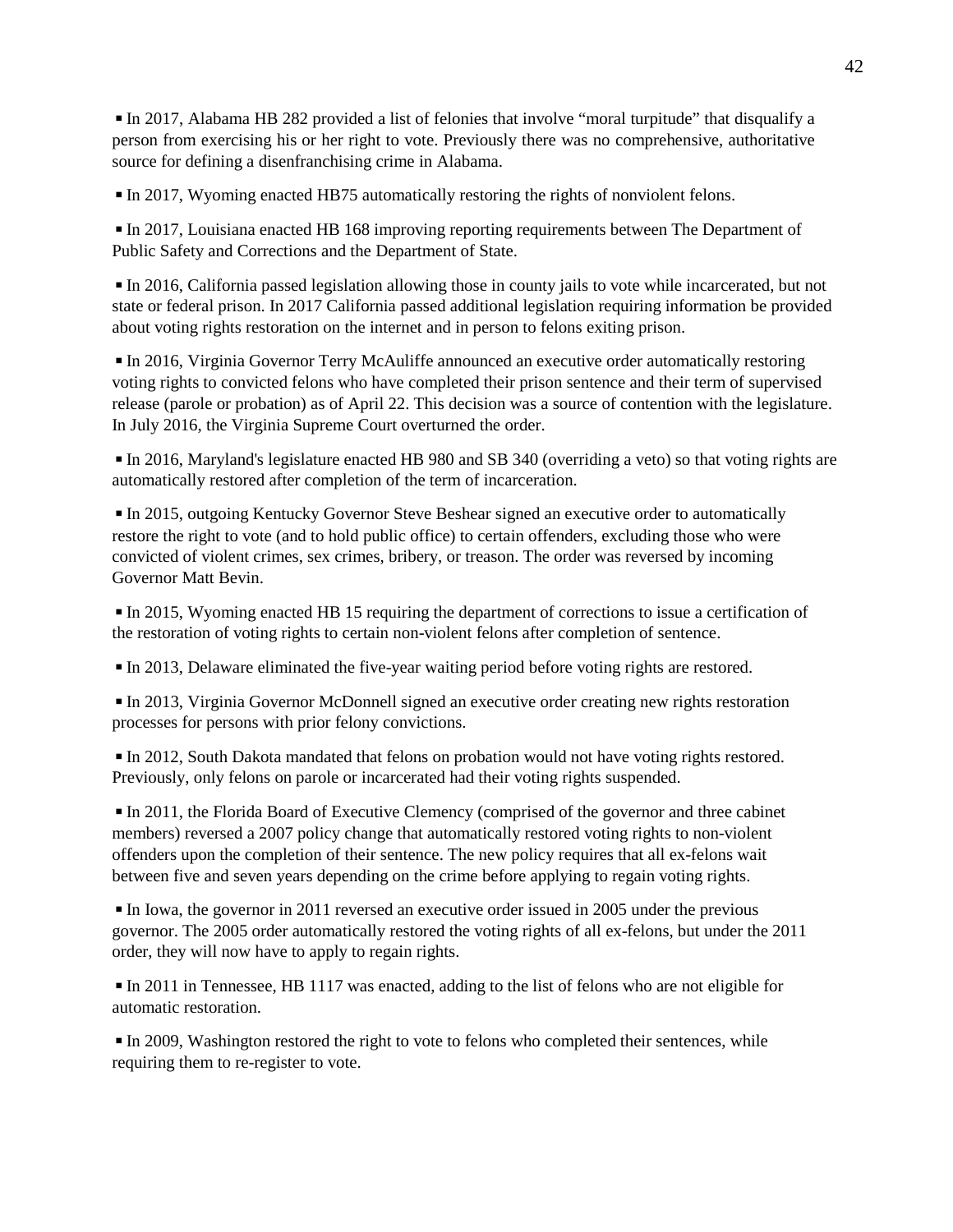#### General Facts:

Between 1996 and 2008, 28 states passed new laws on felon voting rights.

- Seven repealed lifetime disenfranchisement laws, at least for some ex-offenders.
- Two gave probationers the right to vote.
- Seven improved data-sharing procedures among state agencies.

◾Nine passed requirements that ex-offenders be given information and/or assistance in regaining their voting rights at the time they complete their sentence.

◾Twelve simplified the process for regaining voting rights, for instance, by eliminating a waiting period or streamlining the paperwork process.

This information changes periodically. Please visit the link/website for updates. <https://www.ncsl.org/research/elections-and-campaigns/felon-voting-rights.aspx>

#### **PROBLEM RESOLUTION**

#### **Inmate Request to Staff Member**

Bureau of Prisons form BP-ADMIN-70, Inmate Request to Staff, commonly called a Cop-Out, is used to make a written request to a staff member. Any type of request can be made with this form. Cop-outs may be obtained in the housing units from the Correctional Officer. Staff members who receive a cop-out will normally answer the request within five days of receipt, excluding weekends. The answer will be written on the bottom of the cop-out and returned to you.

#### **Administrative Remedy Process**

The BOP emphasizes and encourages the resolution of complaints. The first step of the Administrative Remedy process is to attempt an **Informal Resolution**, utilizing the appropriate Informal Resolution form. When an informal resolution is not successful, an inmate can access the Administrative Remedy Program. All Administrative Remedy forms may be obtained from your assigned Correctional Counselor or Unit Team member.

If the issue cannot be informally resolved, a formal complaint may be filed with a Request for Administrative Remedy (formerly BP-229), commonly referred to as a BP-9. The inmate may place a single complaint or related issues on the form. If the form contains multiple unrelated issues, the submission will be rejected. The inmate will return the completed BP-9 to the Correctional Counselor, who will deliver it to the Administrative Remedy Coordinator (BP-9 will be rejected unless processed through staff). The BP-9 complaint must be filed within twenty (20) calendar days from the date on which the basis for the incident or complaint occurred, unless it was not feasible to file within that period of time which should be documented in the complaint. Institution staff has twenty (20) calendar days to act on the complaint and to provide a written response to the inmate. This time limit for the response may be extended for an additional twenty (20) calendar days. The inmate will be notified of the extension.

If the inmate is not satisfied with the Warden's response to the BP-9, he may file an appeal to the Regional Director. This appeal must be received in the Regional Office within twenty (20) calendar days from the date of the BP-9 response. The regional appeal is filed on a Regional Administrative Remedy Appeal (form BP-230), commonly referred to as a BP-10, and must include the appropriate number of copies of the BP-9 form, the Warden's response, and any exhibits. The regional appeal must be answered within thirty (30) calendar days, but the time limit may be extended an additional thirty (30) days. The inmate will be notified of the extension

If the inmate is not satisfied with the Regional Director's response, he may appeal to the General Counsel in the Central Office. The national appeal must be made on the Central Office Administrative Remedy Appeal (form BP-231), commonly referred to as a BP-11, and must have the appropriate number of copies of the BP-9, BP-10, both responses,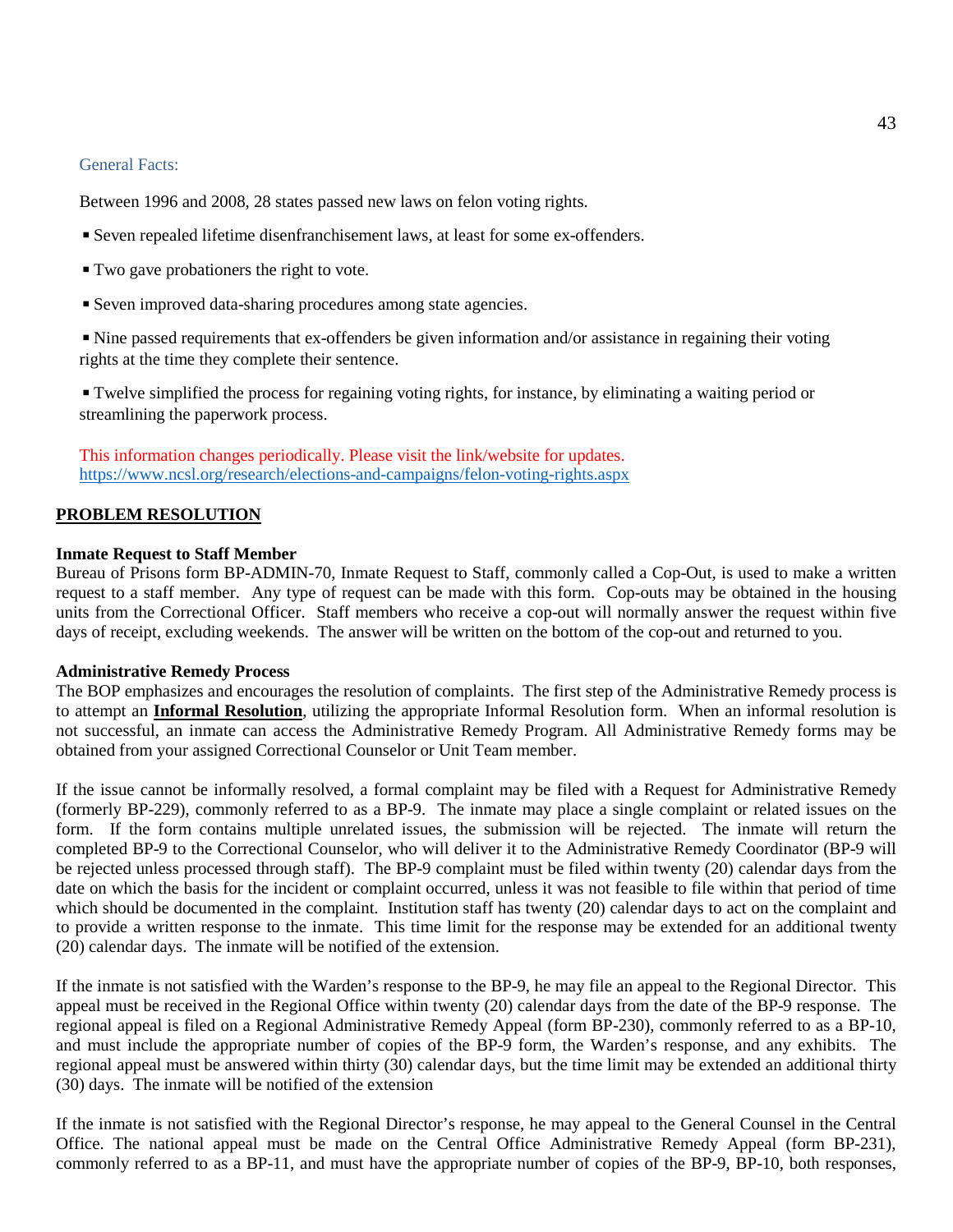and any exhibits. The national appeal must be answered within forty (40) calendar days, but the time limit may be extended an additional twenty (20) days. The inmate will be notified of the extension.

When filing a Request for Administrative Remedy or an Appeal (BP-9, BP-10, or BP-11), the form should contain the following information:

- · Statement of Facts
- Grounds for Relief<br>• Relief Requested
- **Relief Requested**

# **Sensitive Complaints**

If an inmate believes a complaint is of such a sensitive nature that he would be adversely affected if the complaint became known at the institution, he may file the complaint directly to the Regional Director. See page 58 for address. The request must be clearly marked Sensitive and must explain, in writing the reason for not filing the complaint at the institution. If the Regional Administrative Remedy Coordinator agrees that the complaint is sensitive, the complaint will be processed. If the Regional Administrative Remedy Coordinator does not agree that the complaint is sensitive, the inmate will be advised in writing of that determination. If the complaint is not determined to be sensitive, it will be returned. The inmate may then pursue the matter by filing a BP-229 at the institution level.

#### **General Information**

When a complaint is determined to be of an emergency and threatens the inmate's immediate health or welfare, the reply must be made as soon as possible, usually within seventy-two (72) hours from the receipt of the complaint.

### **DISCIPLINARY PROCEDURES**

Inappropriate sexual behavior towards staff and other inmates will not be tolerated. Inappropriate sexual behavior is defined as verbal or physical conduct perceived as a sexual proposal, act, or threat. Examples of inappropriate inmate sexual behavior include: displaying sexually explicit materials; making sexually suggestive jokes, comments, proposals, and gestures; and engaging in stalking, indecent exposure, masturbation, or physical contact. Inmates who engage in this type of behavior will be disciplined and sanctioned accordingly, through the inmate discipline process.

#### **Discipline**

The inmate discipline program helps ensure the safety, security, and orderly operation for all inmates. Violations of BOP rules and regulations are handled by the Unit Discipline Committee (UDC) and, for more serious violations, the Disciplinary Hearing Officer (DHO). Upon arrival at an institution, inmates are advised of the rules and regulations and are provided with copies of the Prohibited Acts and Available Sanctions, as well as local regulations.

#### **Inmate Discipline Information**

When a staff member witnesses or reasonably believes an inmate has committed a prohibited act, a staff member will issue an incident report, a written copy of the charges against an inmate. The incident report will ordinarily be delivered to the inmate within 24 hours of the time staff became aware of the inmate's involvement in the incident. If the incident is referred for prosecution, the incident report is delivered by the end of the next work day after it has been released for administrative processing. An informal resolution of the incident may be attempted at any stage of the discipline process. If an informal resolution is accomplished, the incident report will be removed from the inmate's central file. Informal resolution is encouraged for all violations in the Moderate and Low severity categories. Staff may suspend disciplinary proceedings up to two calendar weeks while informal resolution is undertaken. If an informal resolution is not accomplished, staff will reinstate the discipline process at the stage at which they were suspended. Violations in the Greatest and High severity categories cannot be informally resolved and must be forwarded to the DHO.

#### **Initial Hearing**

Inmates will ordinarily be given an initial hearing within five (5) work days after the incident report is issued, excluding the day it was issued, weekends, and holidays. The Warden must approve, in writing, the any extension over five (5) days. The inmate is entitled to be present at the initial hearing and may make statements and present documentary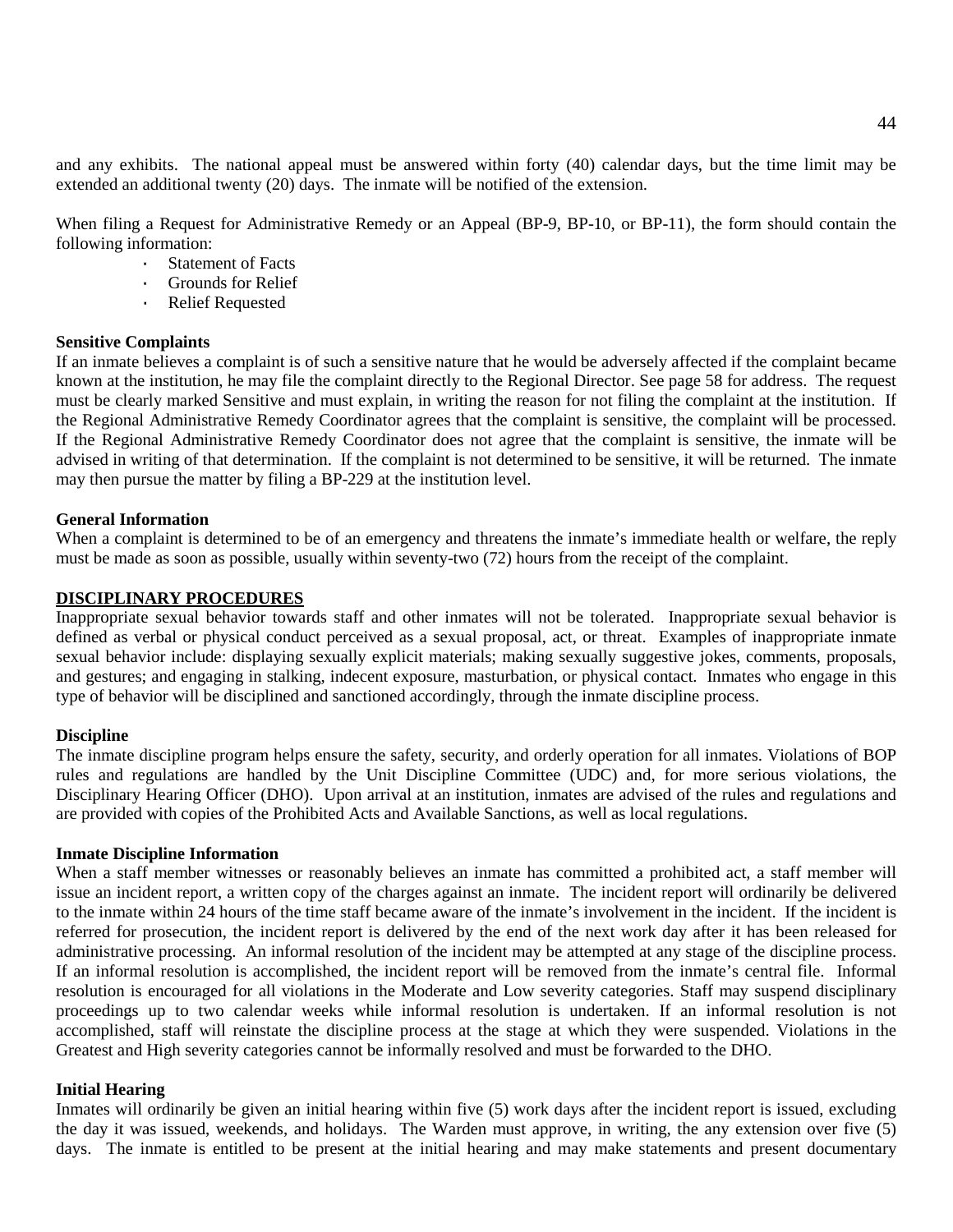evidence. The UDC must give its decision in writing to the inmate by the close of the next work day. The UDC may make findings on Moderate and Low severity offenses. The UDC will automatically refer Greatest and High severity offenses to the DHO for final disposition.

#### **Discipline Hearing Officer (DHO)**

The Disciplinary Hearing Officer (DHO) conducts disciplinary hearings on all Greatest and High severity prohibited acts and other violations referred by the UDC at the Moderate and Low severity levels. The DHO may not hear any case not referred by the UDC. An inmate will be provided with advance written notice of the charge(s) not less than 24 hours before the inmate's appearance before the DHO. Inmates may waive this requirement. Inmates may appear before the DHO either in person or electronically (for example, by video or telephone conferencing). The Warden provides a fulltime staff member to represent an inmate, if requested. An inmate may make statements and present documentary evidence on his or her behalf. The inmate may request witnesses appear at the DHO hearing to provide statements. The DHO will call witnesses who have information directly relevant to the charge(s) and are reasonably available. The DHO will request a statement from all unavailable witnesses whose testimony is deemed relevant. Inmates may not question a witness at the hearing; however, the staff representative and/or the DHO will question the witness(es). An inmate may submit a list of questions for the witness(es) to the DHO if there is no staff representative. An inmate has the right to be present throughout the DHO hearing, except during deliberations.

The inmate charged may be excluded during appearances of outside witnesses or when institution security may be jeopardized. The DHO may postpone or continue a hearing for good cause or disposition when the case does not warrant DHO involvement, or may refer an incident report back for further investigation or review. The DHO will give the inmate a written copy of the decision and disposition, ordinarily within 15 days of the decision.

#### **Appeals of Disciplinary Actions**

Appeals of all disciplinary actions may be made through the Administrative Remedy Program. The initial reviewing official for the UDC is the Warden. The decision of the DHO is final and subject to review only by the Regional Director through the Administrative Remedy program. Appeals are made to the Regional Director (BP-230) and the General Counsel (BP-231). On appeal, the reviewing authority (Warden, Regional Director, or General Counsel) considers:

- · Whether the UDC or DHO substantially complied with regulations on inmate discipline.
- · Whether the UDC or DHO based its decision on facts. If there is conflicting evidence, whether the decision was based on the greater weight of the evidence.
- · Whether an appropriate sanction was imposed for the severity level of the prohibited act, and other relevant circumstances.

#### **Special Housing Unit Status**

Special Housing Units (SHUs) are housing units in BOP institutions where inmates are securely separated from the general inmate population, and may be housed either alone or with other inmates. SHU helps ensure the safety, security, and orderly operation of correctional facilities, and protect the public by providing alternative housing assignments for inmates removed from the general population.

When placed in the SHU, you are either in administrative detention (A/D) status or disciplinary segregation (D/S) status. Administrative detention (A/D) status: A/D is an administrative status which removes you from the general population when necessary to ensure the safety, security, and orderly operation of correctional facilities, or protect the public. Administrative detention status is non-punitive, and can occur for a variety of reasons.

You may be placed in A/D status for the following reasons:

A) Pending Classification or Reclassification: You are a new commitment pending classification or under review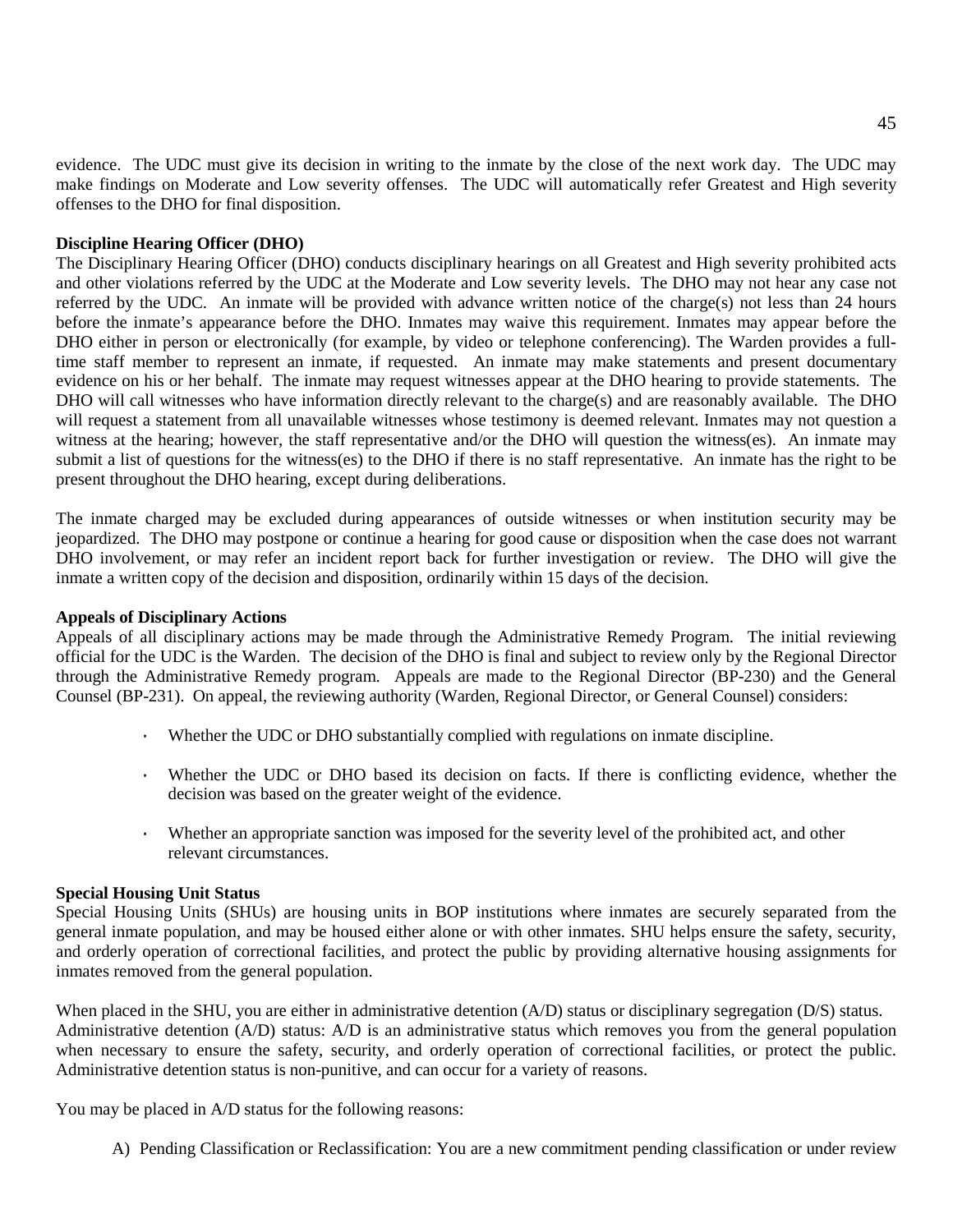for Reclassification. This includes newly arrived inmates from the bus, airlift, and U. S. Marshals Service.

B) Holdover Status: You are in holdover status during transfer to a designated institution or other destination.

C) Removal from general population: Your presence in the general population poses a threat to life, property, self, staff, other inmates, the public, or to the security or orderly running of the institution and:

D) Investigation: You are under investigation or awaiting a hearing for possibly violating a Bureau regulation or criminal law;

E) Transfer: You are pending transfer to another institution;

F) Protection cases: You requested, or staff determined, you require administrative detention status for your own protection; or

G) Post-disciplinary detention: You are ending confinement in disciplinary segregation status, and your return to the general population would threaten the safety, security, and orderly operation of a correctional facility, or public safety.

When placed in A/D status, you will receive a copy of the administrative detention order, ordinarily within 24 hours, detailing the reason(s) for your placement. However, when placed in A/D status pending classification or while in holdover status, you will not receive an administrative detention order.

In A/D status you are ordinarily allowed a reasonable amount of personal property and reasonable access to the commissary. Disciplinary segregation (D/S) status: D/S is a punitive status imposed only by a Discipline Hearing Officer (DHO) as a sanction for committing a prohibited act(s). When you are placed in D/S status, as a sanction for violating BOP regulations, you will be informed by the DHO at the end of your discipline hearing. In D/S status, your personal property will be impounded, with the exception of limited reading/writing materials and religious articles. Your commissary privileges may also be limited. In either status, your amount of personal property may be limited for reasons of fire safety or sanitation. The Warden may modify the quantity and type of personal property allowed. Personal property may be limited or withheld for reasons of security, fire safety, or housekeeping. The unauthorized use of any authorized item may result in the restriction of the item. If there are numerous misuses of an authorized item, the Warden may determine that the item will not be issued in the SHU.

Program staff, including unit staff, will arrange to visit inmates in a SHU within a reasonable time after receiving the inmate's request. A Health Services staff member will visit you daily to provide necessary medical care. While in SHU, you may continue taking your prescribed medications. In addition, after every 30 calendar days of continuous placement in either A/D or D/S status, a Mental Health staff will examine and interview you.

### **RELEASE**

#### **Sentence Computation**

The Designation and Sentence Computation Center (DSCC), located in Grand Prairie, Texas, is responsible for the computation of inmate sentences. Once staff at the DSCC have certified the sentence computation as being accurate, staff will provide the inmate with a copy of his or her sentence computation data. Any questions concerning good time, jail time credit, parole eligibility dates, full term dates, or release dates are resolved by staff upon inmate request for clarification.

#### **Fines and Costs**

In addition to jail time, the court may impose committed or non-committed fines and/or costs. Committed fines mean that the inmate will remain in prison until the fine is paid, makes arrangements to pay the fine, or qualifies for release under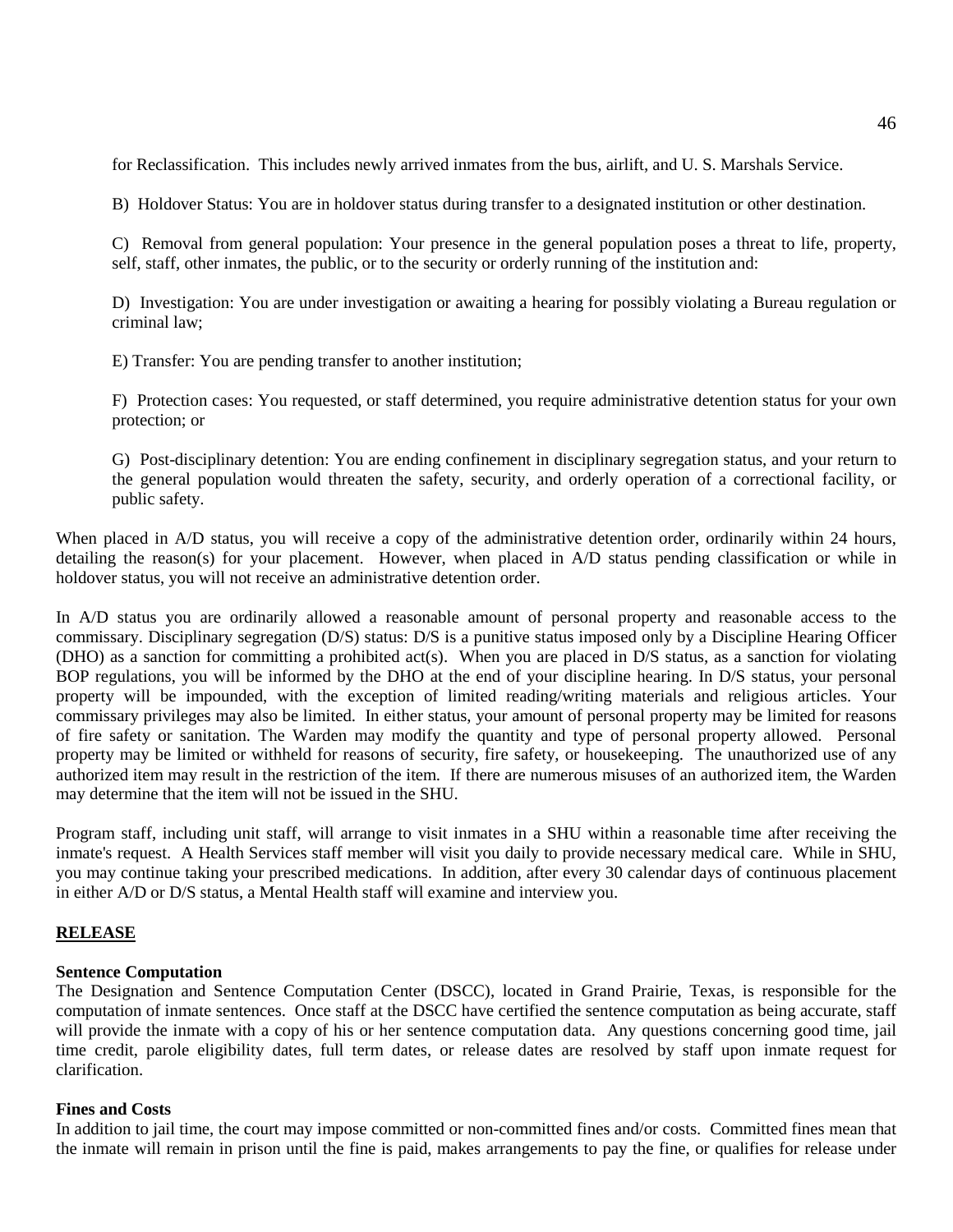the provisions of Title 18 USC, Section 3569 (Discharge of indigent prisoner). Non-committed fines have no condition of imprisonment based on payment of fines or costs. Payments for a non-committed fine or cost are not required for release from prison or transfer to a contract residential reentry center.

#### **Detainers**

Case management staff may give assistance to offenders in their efforts to have detainers against them disposed of but the final responsibility is that of the inmate. The degree to which the staff can assist in such matters as these will depend on individual circumstances.

The Interstate Agreement on Detainers Act (IADA) allows for the disposition of untried charges, indictments, information, or complaints that have been lodged as a detainer by party states. The United States of America, the District of Colombia, and any U.S. state or territory that has codified the IADA into its statutes have been identified as party states. The states of Mississippi and Louisiana, the Commonwealth of Puerto Rico, and the territories have not joined the IADA to date.

#### **Good Conduct Good Time**

This applies to inmates sentenced for an offense committed on or after November 1, 1987, under the Sentencing Reform Act of 1984 (SRA), the Violent Crime Control Law Enforcement Act (VCCLEA), or Prison Litigation Reform Act (PLRA).

The SRA became law on November 1, 1987. The two most significant changes made to sentencing statutes concern good time and parole issues. There are no provisions for parole under the SRA. The only good time available under the SRA is 54 days of Good Conduct Time (GCT) for each year served on the sentence. No GCT is applied to life terms, or to sentences of 1 year or less. Good time is not awarded under the SRA until the end of each year served on the sentence, and may be awarded in part or in whole, contingent upon behavior during the year. Once awarded, GCT earned under the SRA is vested, and may not be forfeited at a later time.

For inmates convicted under the VCCLEA, for offenses committed from September 13, 1994, through April 25, 1996, the 54 days of GCT earned for each year served on the sentence will not vest if an inmate does not have a high school diploma or a GED, and the inmate is not making satisfactory progress toward earning a GED. Unsatisfactory progress is determined by the institution Education Department.

For inmates sentenced under the PLRA, for offenses committed on or after April 26, 1996, the GCT earned for time spent in service of the sentence does not vest. In addition, if an inmate does not have a high school diploma or a GED, and the inmate is not making satisfactory progress toward earning a GED, only 42 days of GCT will be earned for each year in the service of the sentence. Unsatisfactory progress is determined by the institution Education Department.

The amount of GCT an inmate is eligible to receive is based on the amount of time served on the sentence, not the length of the sentence. This calculation method has been upheld by the U.S. Supreme Court.

# **THE GOOD TIME DISCUSSIONS BELOW DO NOT APPLY TO INMATES SENTENCED UNDER THE NEW SENTENCING GUIDELINES.**

#### **Good Time**

Good Time awarded by the BOP under statutes enacted prior to November 1, 1987, has the effect of reducing the stated term of the sentence that is, it advances the date when release will be mandatory if the offender is not paroled at an earlier date. The award of Good Time does not in itself advance the offender's release date. It has that effect only if the offender would not otherwise be paroled before the mandatory date.

#### **Statutory Good Time**

Under 18 U.S. Code 4161, an offender sentenced to a definite term of six months or more is entitled a deduction from his term, computed as follows, if the offender has faithfully observed the rules of the institution and has not been disciplined: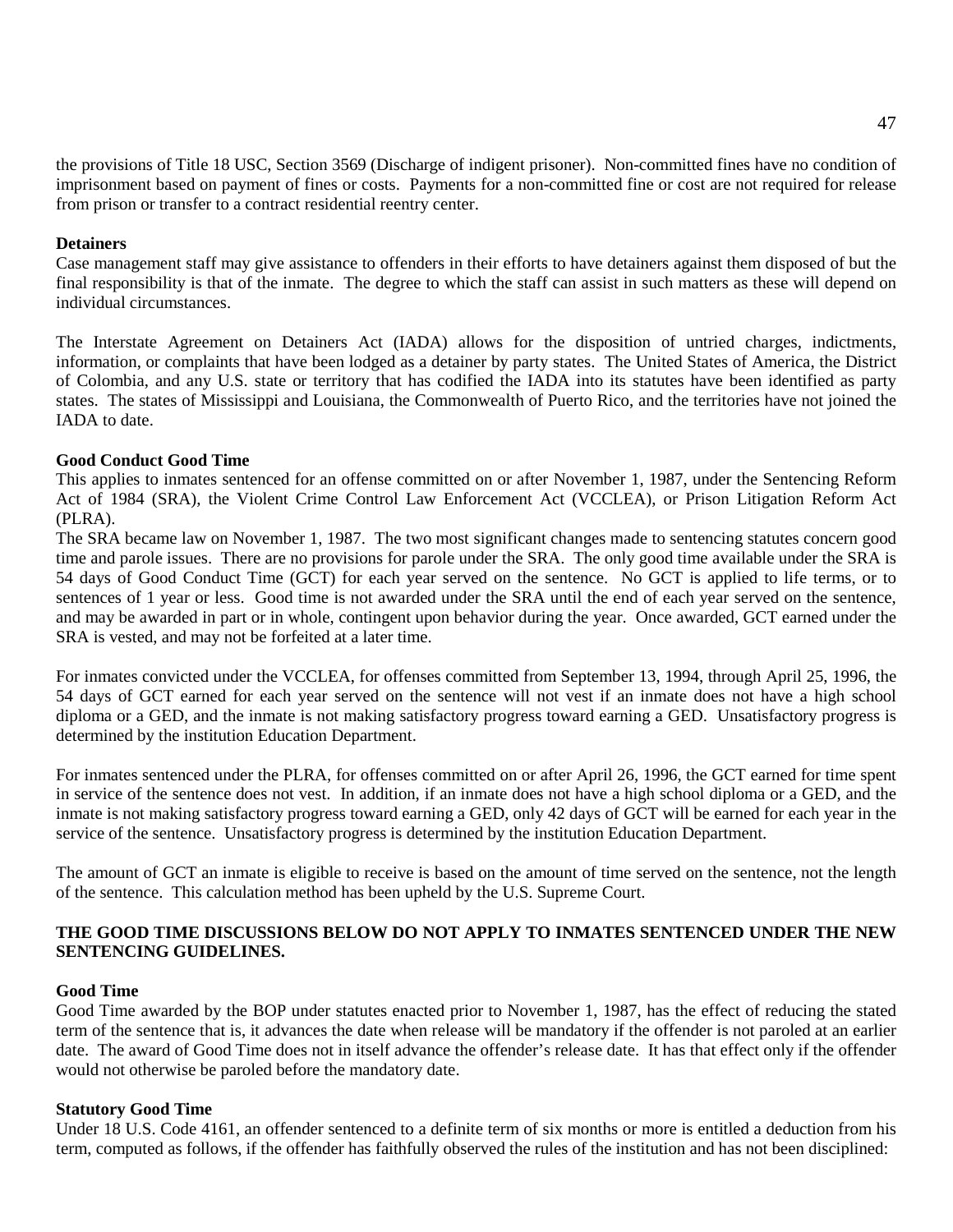Not greater than one year - 5 days for each month of the not less than six months or more than one year sentence.

More than 1 year, less than 3 years - 6 days for each month of the stated sentence.

At least 3 years, less than 5 years - 7 days for each month of the stated sentence.

At least 5 years, less than 10 years - 8 days for each month of the stated sentence.

10 years or more - 10 days for each month of the stated sentence.

At the beginning of a prisoner's sentence, the full amount of statutory good time is credited, subject to forfeiture if the prisoner commits disciplinary infractions.

# **The following applies only to inmates sentenced for an offense committed prior to November 1, 1987.**

# **Extra Good Time**

The Bureau of Prisons awards extra good time credit for performing exceptionally meritorious service, performing duties of outstanding importance, or for employment in an Industry or Camp. An inmate may earn only one type of good time award at a time (e.g., an inmate earning industrial or Camp good time is not eligible for meritorious good time), except that a lump sum award may be given in addition to another extra good time award. Neither the Warden nor the DHO may forfeit or withhold extra good time.

The Warden may disallow or terminate the awarding of any type of Extra Good Time (except for lump sum awards), but only in a non-disciplinary context and only upon recommendation of staff. The DHO may disallow or terminate the awarding of any type of Extra Good Time, (except lump sum awards) as a disciplinary sanction. Once an awarding of meritorious good time has been terminated, the Warden must approve a new staff recommendation in order for the award to recommence. A disallowance means that an inmate does not receive an Extra Good Time award for only one calendar month. A disallowance must be for the entire amount of extra good time for that calendar month. There may be no partial disallowance. A decision to disallow or terminate extra good time may not be suspended pending future consideration. A retroactive award of meritorious good time may not include a month in which Extra Good Time has been disallowed or terminated.

### **Residential Reentry Center Good Time**

Extra good time for an inmate in a Federal or contract Residential Reentry Center is awarded automatically beginning on arrival at that facility and continuing as long as the inmate is confined to the Center, unless the award is disallowed.

### **Camp Good Time**

An inmate assigned to a camp is automatically awarded Extra Good Time, beginning on the date of commitment to the camp, and continuing as long as the inmate is assigned to the camp unless the award is disallowed.

### **Lump Sum Awards**

Any staff member may recommend to the Warden the approval of an inmate for a lump sum award of Extra Good Time. Such recommendations must be for an exceptional act or service that is not a part of a regularly assigned duty. The Warden may make lump sum awards of Extra Good Time of not more than thirty (30) days. If the recommendation is for more than thirty days, and the Warden agrees, the Warden will refer the recommendation to the Regional Director, who may approve the award.

# **Good Time Procedures**

Extra Good Time is awarded at a rate of three days per month during the first twelve months, and at the rate of five days per month thereafter (i.e., the first twelve months, as stated, means 11 months and 30 days -Day for Day - of earning Extra Good Time before an inmate can start earning five days per month.

### **Parole**

Parole is release from incarceration under conditions established by the U.S. Parole Commission. Parole is not a pardon or an act of clemency. A parolee remains under the supervision of a U.S. Probation Officer until the expiration of his full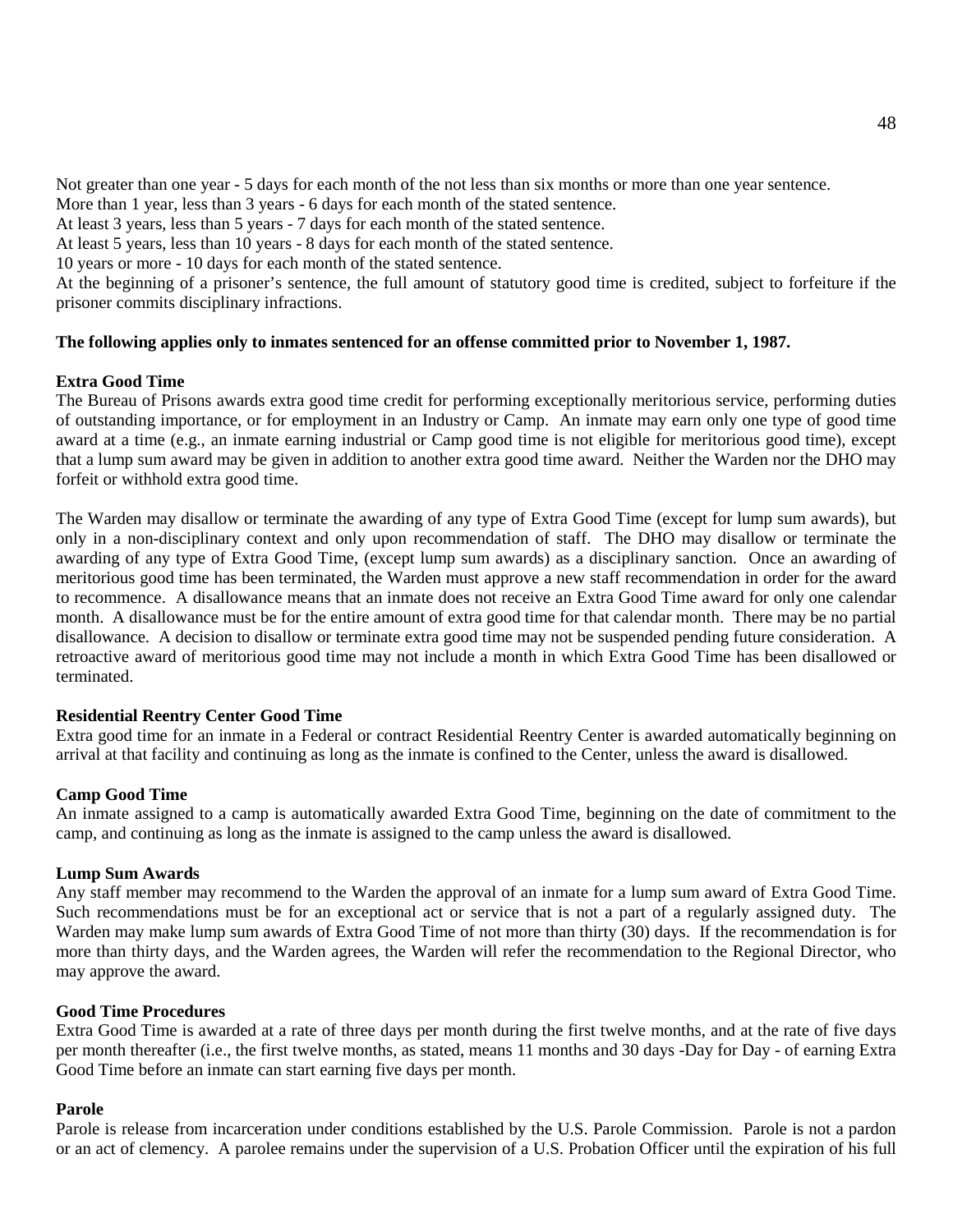#### term.

Federal inmates sentenced prior to 1987 are ordinarily permitted an opportunity to appear before the Parole Commission within 120 days of commitment (EXEMPTIONS: inmates sentenced before September 6, 1977 and inmates with a minimum parole eligibility of ten years). Inmates sentenced in the District of Columbia Superior Court who are eligible for parole will normally receive a parole hearing 180 days prior to their parole eligibility date. If the inmate chooses not to appear before the Parole Board for the initial hearing, a waiver must be given to the Case Manager prior to the time of the scheduled parole hearing. This waiver will be made part of the Parole Commission file and the inmate's central file.

All inmates who previously waived a parole hearing are eligible to appear before the Parole Board at any regularly scheduled hearing after they waive. Application for a parole hearing must be made at least 60 days before the first day of the month of the hearings. The Parole Board conducts hearings at most Bureau institutions every two months.

Applications, to the Parole Commission for a hearing, are the responsibility of the inmate, but in certain cases the Unit Team will assist the inmate if necessary. Application forms may be obtained from the Case Manager.

Following the hearing, the inmate will be advised of the tentative decision reached in the case by the hearing examiners. The recommendations of the hearing examiner must be confirmed by the Regional Office of the Parole Board. This confirmation usually takes three to four weeks and is made through the mail on a form called a Notice of Action. Federal inmates may appeal a decision made the Parole Commission by obtaining the appropriate forms from the Case Manager. Inmates with a District of Columbia Superior Court case cannot appeal a decision made by the Parole Commission. If granted a presumptive parole date ( a parole date more than six months following the hearing), a parole progress report will be sent to the Parole Board three to six months before the parole date.

Parole may be granted to a detainer or for the purpose of deportation. The inmate should have an approved residence and an approved employer before being released on parole.

#### **Residential Reentry Center Placement**

Inmates who are nearing release, and who need assistance in obtaining a job, residence or other community resources, may be referred for placement at a Residential Reentry Center (RRC).

The Residential Reentry Management Regional Administrator supervises services provided to offenders housed in contract facilities and participating in specialized programs in the community. The Residential Reentry Manager (RRM) links the BOP with the U.S. Courts, other Federal agencies, State and local governments, and the community. Located strategically throughout the country, the RRM is responsible for developing and maintaining a variety of contract facilities and programs, working under the supervision of the appropriate regional administrator.

Community programs have two major emphases: residential community-based programs provided by RRCs and programs that provide intensive nonresidential supervision to offenders in the community.

#### **Community-Based Residential Programs**

The community-based residential programs available include both typical RRCs and work release programs provided by local detention facilities. The RRCs provide a suitable residence, structured programs, job placement and counseling while monitoring the offender's activities. They also provide drug testing and counseling, and alcohol monitoring and treatment. While in these programs, employed offenders are required to pay subsistence to help defray the cost of their confinement. The inmate's payment rate during RRC residence is 25 percent of the inmate's gross income.

Most BOP community-based residential programs are proved in RRCs. These facilities contract with the BOP to provide residential correctional programs near the offender's home community. RRCs are used primarily for three types of offenders: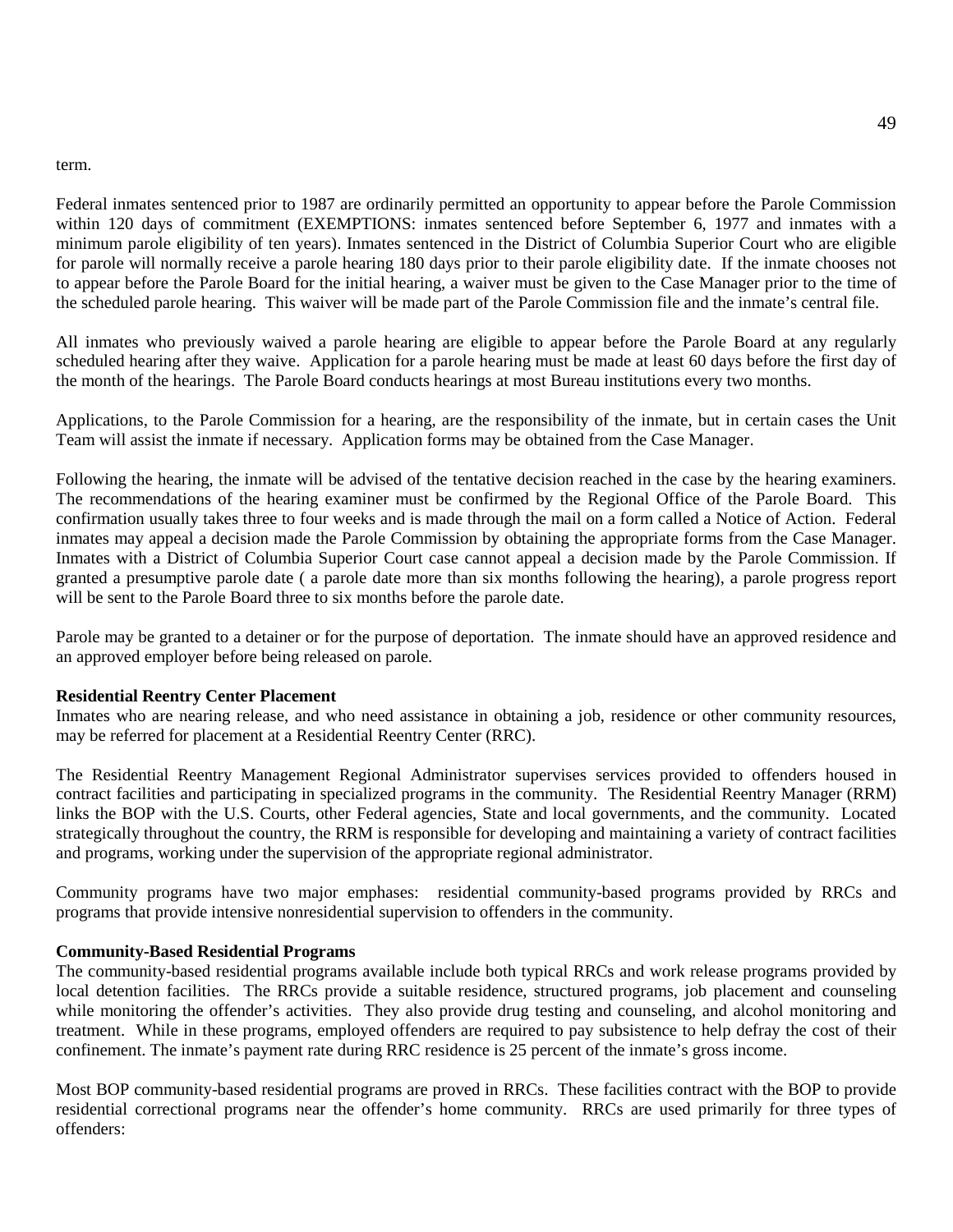- · Those nearing release from a BOP institution, as a transitional service while the offender is finding a job, locating a place to live, and reestablishing family ties.
- · Those under community supervision who need guidance and supportive services beyond what can be provided through regular supervision by U.S. Probation.
- · Those serving short sentences of imprisonment and terms of community confinement.

Each RRC now provides two components within one facility, a prerelease component and a community corrections component. The prerelease component assists offenders making the transition from an institutional setting to the community, or as a resource while under supervision. The community corrections component is more restrictive. Except for employment and other required activities, the offenders are required to main at the RRC, where recreation, visiting, and other activities are provided in-house.

The other option for community-based residential programming is local detention facilities. Some local jails and detention centers are used to confine offenders serving short sentences. Many have work release programs where an offender is employed in the community during the day and returns to the institution at night. These facilities may also be used for offenders sentenced to terms of intermittent confinement such as nights, weekends, or other short intervals. Some of these local facilities have work release programs similar to the community corrections component in a RRC, serving to facilitate the transition from the institution to the community.

#### **The Adam Walsh Child Protection and Safety Act**

The Adam Walsh Child Protection and Safety Act (Pub.L. 109-248) was signed into law on July 27, 2006. The legislation organizes sex offenders into 3 tiers, and mandates that Tier 3 offenders update their whereabouts every 3 months. It makes failure to register and update information a felony. It also creates a national sex offender registry and instructs each state and territory to apply identical criteria for posting offender data on the Internet (i.e., offender's name, address, date of birth, place of employment, photograph, etc.).

#### **Conclusion**

Hopefully this information will assist inmates during their incarceration and help clarify any concerns they may encounter. New commitments should feel free to ask any staff member for assistance, particularly unit staff. For individuals who are not yet in custody, and who have been given this publication to prepare for commitment, the BOP's RRM or the staff at the institution to which they have been designated can help clarify any other concerns.

### **INMATE RIGHTS AND RESPONSIBILITIES**

1. You have the right that as a human being you will be treated respectfully, impartially, and fairly by all personnel.

2. You have the right to be informed of the rules, procedures, and schedules concerning the operation of the institution.

3. You have the right to freedom of religious affiliation, and voluntary religious worship.

4. You have the right to health care, which includes nutritious meals, proper bedding and clothing, and a laundry schedule for cleanliness of the same, an

#### **RIGHTS RESPONSIBILITIES**

1. You have the responsibility to treat others, both employees and inmates, in the same manner.

2. You have the responsibility to know and abide by them.

3. You have the responsibility to recognize and respect the rights of others in this regard.

4. It is your responsibility not to waste food, to follow the laundry and shower schedule, maintain neat and clean living quarters, to keep your area free of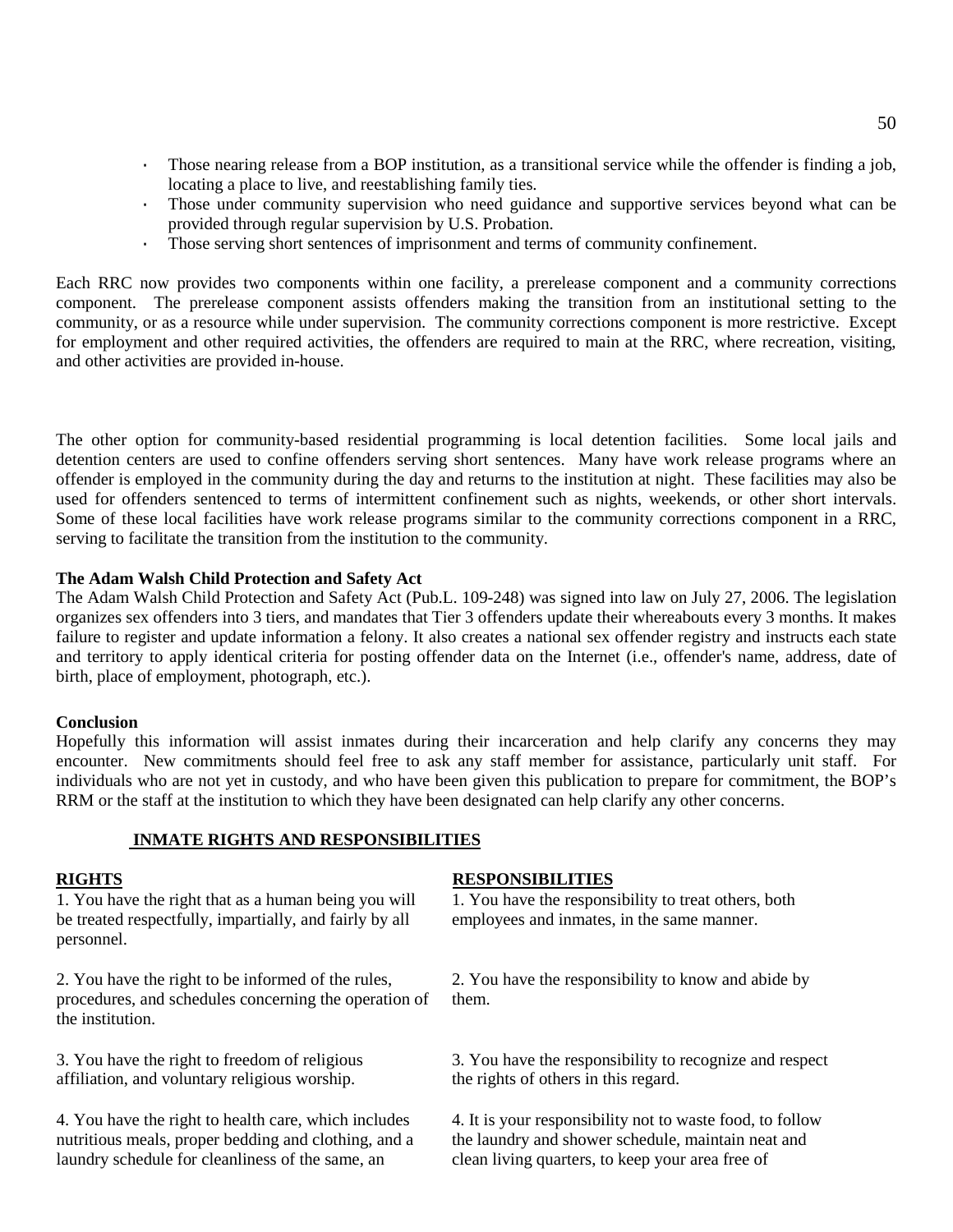opportunity to shower regularly, proper ventilation for warmth and fresh air, a regular exercise period, toilet articles and medical and dental treatment.

5. You have the right to visit and correspond with family members, and friends, and correspond with members of the news media in keeping with Bureau rules and institution guidelines.

6. You have the right to unrestricted and confidential access to the courts by correspondence (on matters such as the legality of your conviction, civil matters, pending criminal cases, and conditions of your imprisonment).

7. You have the right to legal counsel from an attorney of your choice by interviews and correspondence.

8. You have the right to participate in the use of law library reference materials to assist you in resolving legal problems. You also have the right to receive help when it is available through a legal assistance program.

9. You have the right to a wide range of reading materials for educational purposes and for your own enjoyment. These materials may include magazines and newspapers sent from the community, with certain restrictions.

10. You have the right to participate in education, vocational training and employment as far as resources are available, and in keeping with your interests, need, and abilities.

11. You have the right to use your funds for commissary and other purchases, consistent with institution security and good order, for opening bank and/or savings accounts, and for assisting your family. contraband, and to seek medical and dental care as you may need it.

5. It is your responsibility to conduct yourself properly during visits, not to accept or pass contraband, and not to violate the law or Bureau rules or institution guidelines through your correspondence.

6. You have the responsibility to present honestly and fairly your petitions, questions, and problems to the court.

7. It is your responsibility to use the services of an attorney honestly and fairly.

8. It is your responsibility to seek and utilize such materials for your personal benefit, without depriving others of their equal rights to the use of this material.

9. It is your responsibility to seek and utilize such materials for your personal benefit, without depriving others of their equal rights to the use of this material.

10. You have the responsibility to take advantage of activities which may help you live a successful and law-abiding life within the institution and in the community. You will be expected to abide by the regulations governing the use of such activities.

11. You have the responsibility to meet your financial and legal obligations, including, but not limited to, court-imposed assessments, fines, and restitution. You also have the responsibility to make use of your funds in a manner consistent with your release plans, your family needs, and for other obligations that you may have.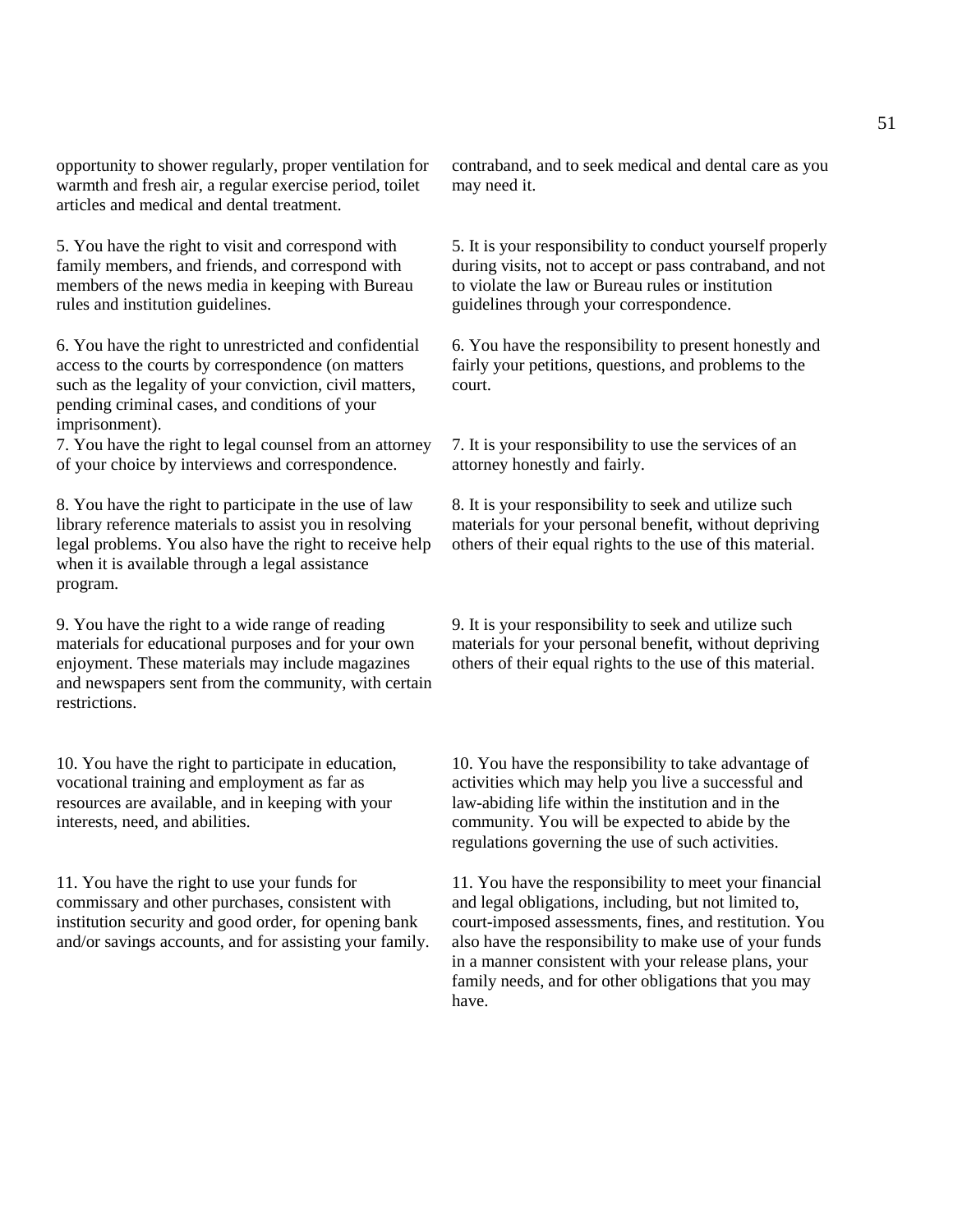#### **PROHIBITED ACTS AND AVAILABLE SANCTIONS**

#### GREATEST SEVERITY LEVEL PROHIBITED ACTS

- 100 Killing.
- 101 Assaulting any person, or an armed assault on the institution's secure perimeter (a charge for assaulting any person at this level is to be used only when serious physical injury has been attempted or accomplished).
- 102 Escape from escort; escape from any secure or non-secure institution, including community confinement; escape from unescorted community program or activity; escape from outside a secure institution.
- 103 Setting a fire (charged with this act in this category only when found to pose a threat to life or a threat of serious bodily harm or in furtherance of a prohibited act of Greatest Severity, *e.g.,* in furtherance of a riot or escape; otherwise the charge is properly classified Code 218, or 329).
- 104 Possession, manufacture, or introduction of a gun, firearm, weapon, sharpened instrument, knife, dangerous chemical, explosive, ammunition, or any instrument used as a weapon.
- 105 Rioting.
- 106 Encouraging others to riot.
- 107 Taking hostage(s).
- 108 Possession, manufacture, introduction, or loss of a hazardous tool (tools most likely to be used in an escape or escape attempt or to serve as weapons capable of doing serious bodily harm to others; or those hazardous to institutional security or personal safety; *e.g.,* hacksaw blade, body armor, maps, handmade rope, or other escape paraphernalia, portable telephone, pager, or other electronic device).
- 110 Refusing to provide a urine sample; refusing to breathe into a Breathalyzer; refusing to take part in other drug-abuse testing.
- 111 Introduction or making of any narcotics, marijuana, drugs, alcohol, intoxicants, or related paraphernalia, not prescribed for the individual by the medical staff.
- 112 Use of any narcotics, marijuana, drugs, alcohol, intoxicants, or related paraphernalia, not prescribed for the individual by the medical staff.
- 113 Possession of any narcotics, marijuana, drugs, alcohol, intoxicants, or related paraphernalia, not prescribed for the individual by the medical staff.
- 114 Sexual assault of any person, involving non-consensual touching by force or threat of force.
- 115 Destroying and/or disposing of any item during a search or attempt to search.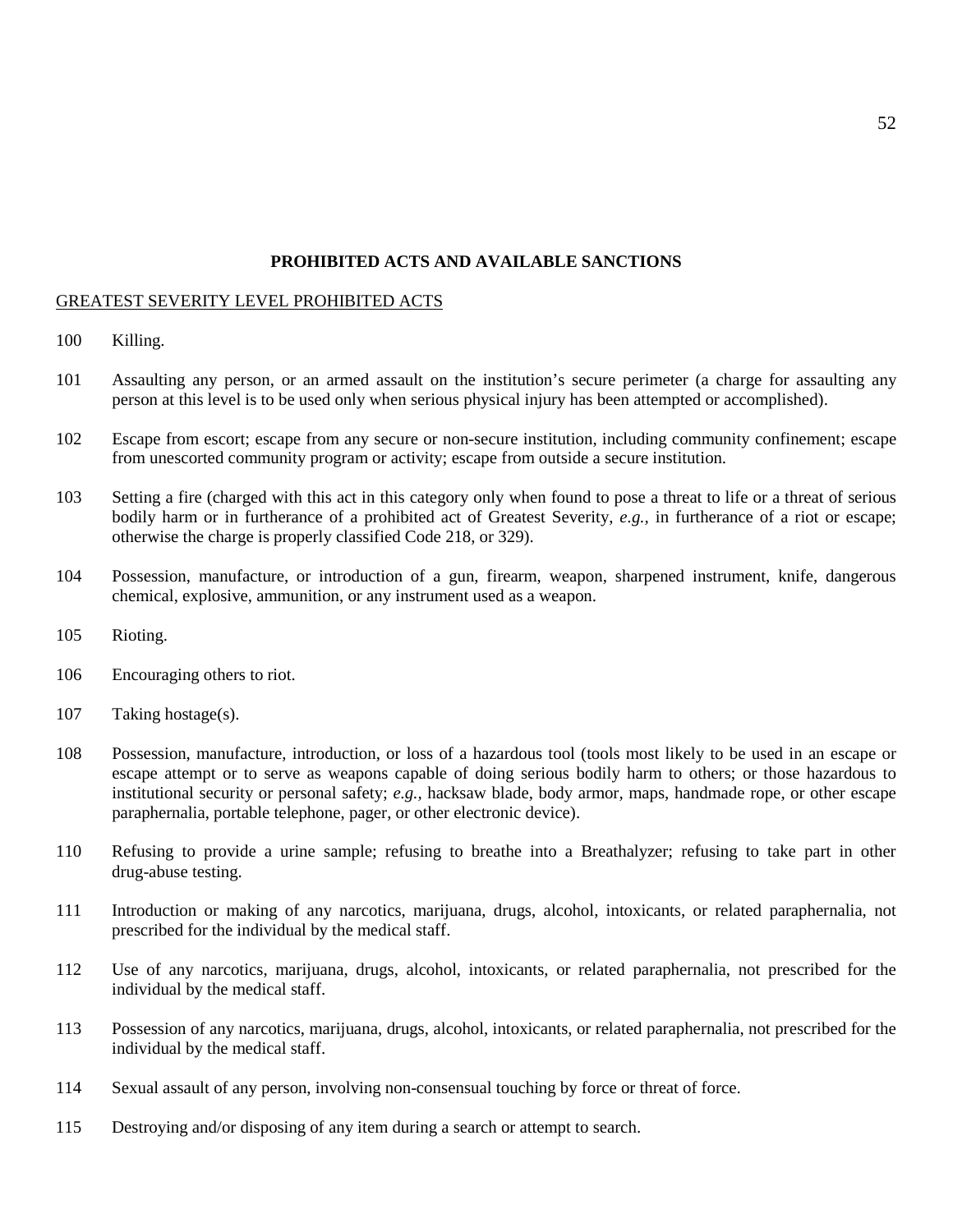- 196 Use of the mail for an illegal purpose or to commit or further a Greatest category prohibited act.
- 197 Use of the telephone for an illegal purpose or to commit or further a Greatest category prohibited act.
- 198 Interfering with a staff member in the performance of duties most like another Greatest severity prohibited act. This charge is to be used only when another charge of Greatest severity is not accurate. The offending conduct must be charged as "most like" one of the listed Greatest severity prohibited acts.
- 199 Conduct which disrupts or interferes with the security or orderly running of the institution or the Bureau of Prisons most like another Greatest severity prohibited act. This charge is to be used only when another charge of Greatest severity is not accurate. The offending conduct must be charged as "most like" one of the listed Greatest severity prohibited acts.

#### AVAILABLE SANCTIONS FOR GREATEST SEVERITY LEVEL PROHIBITED ACTS

- A. Recommend parole date rescission or retardation.
- B. Forfeit and/or withhold earned statutory good time or non-vested good conduct time (up to 100%) and/or terminate or disallow extra good time (an extra good time or good conduct time sanction may not be suspended).
- B.1. Disallow ordinarily between 50% and 75% (27-41 days) of good conduct time credit available for year (a good conduct time sanction may not be suspended).
- C. Disciplinary segregation (up to 12 months).
- D. Make monetary restitution.
- E. Monetary fine.
- F. Loss of privileges (*e.g.,* visiting, telephone, commissary, movies, recreation).
- G. Change housing (quarters).
- H. Remove from program and/or group activity.
- I. Loss of job.
- J. Impound inmate's personal property.
- K. Confiscate contraband.
- L. Restrict to quarters.
- M. Extra duty.

#### HIGH SEVERITY LEVEL PROHIBITED ACTS

- 200 Escape from a work detail, non-secure institution, or other non-secure confinement, including community confinement, with subsequent voluntary return to Bureau of Prisons custody within four hours.
- 201 Fighting with another person.
- 203 Threatening another with bodily harm or any other offense.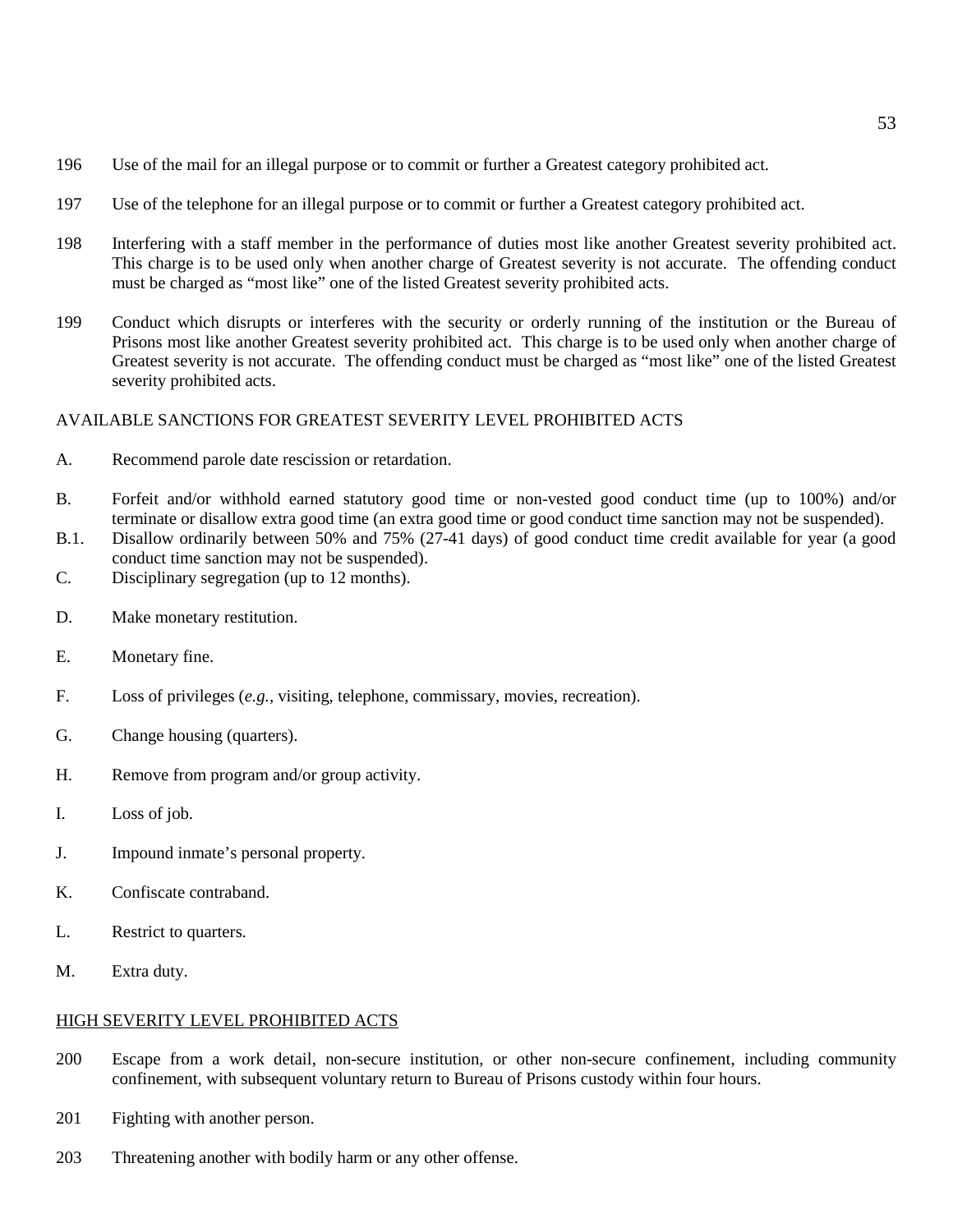- Extortion; blackmail; protection; demanding or receiving money or anything of value in return for protection against others, to avoid bodily harm, or under threat of informing.
- Engaging in sexual acts.
- Making sexual proposals or threats to another.
- Wearing a disguise or a mask.
- Possession of any unauthorized locking device, or lock pick, or tampering with or blocking any lock device (includes keys), or destroying, altering, interfering with, improperly using, or damaging any security device, mechanism, or procedure.
- Adulteration of any food or drink.
- Possessing any officer's or staff clothing.
- Engaging in or encouraging a group demonstration.
- Encouraging others to refuse to work, or to participate in a work stoppage.
- Giving or offering an official or staff member a bribe, or anything of value.
- Giving money to, or receiving money from, any person for the purpose of introducing contraband or any other illegal or prohibited purpose.
- Destroying, altering, or damaging government property, or the property of another person, having a value in excess of \$100.00, or destroying, altering, damaging life-safety devices (e.g., fire alarm) regardless of financial value.
- Stealing; theft (including data obtained through the unauthorized use of a communications device, or through unauthorized access to disks, tapes, or computer printouts or other automated equipment on which data is stored).
- Demonstrating, practicing, or using martial arts, boxing (except for use of a punching bag), wrestling, or other forms of physical encounter, or military exercises or drill (except for drill authorized by staff).
- Being in an unauthorized area with a person of the opposite sex without staff permission.
- Assaulting any person (a charge at this level is used when less serious physical injury or contact has been attempted or accomplished by an inmate).
- Stalking another person through repeated behavior which harasses, alarms, or annoys the person, after having been previously warned to stop such conduct.
- Possession of stolen property.
- Refusing to participate in a required physical test or examination unrelated to testing for drug abuse (e.g., DNA, HIV, tuberculosis).
- Tattooing or self-mutilation.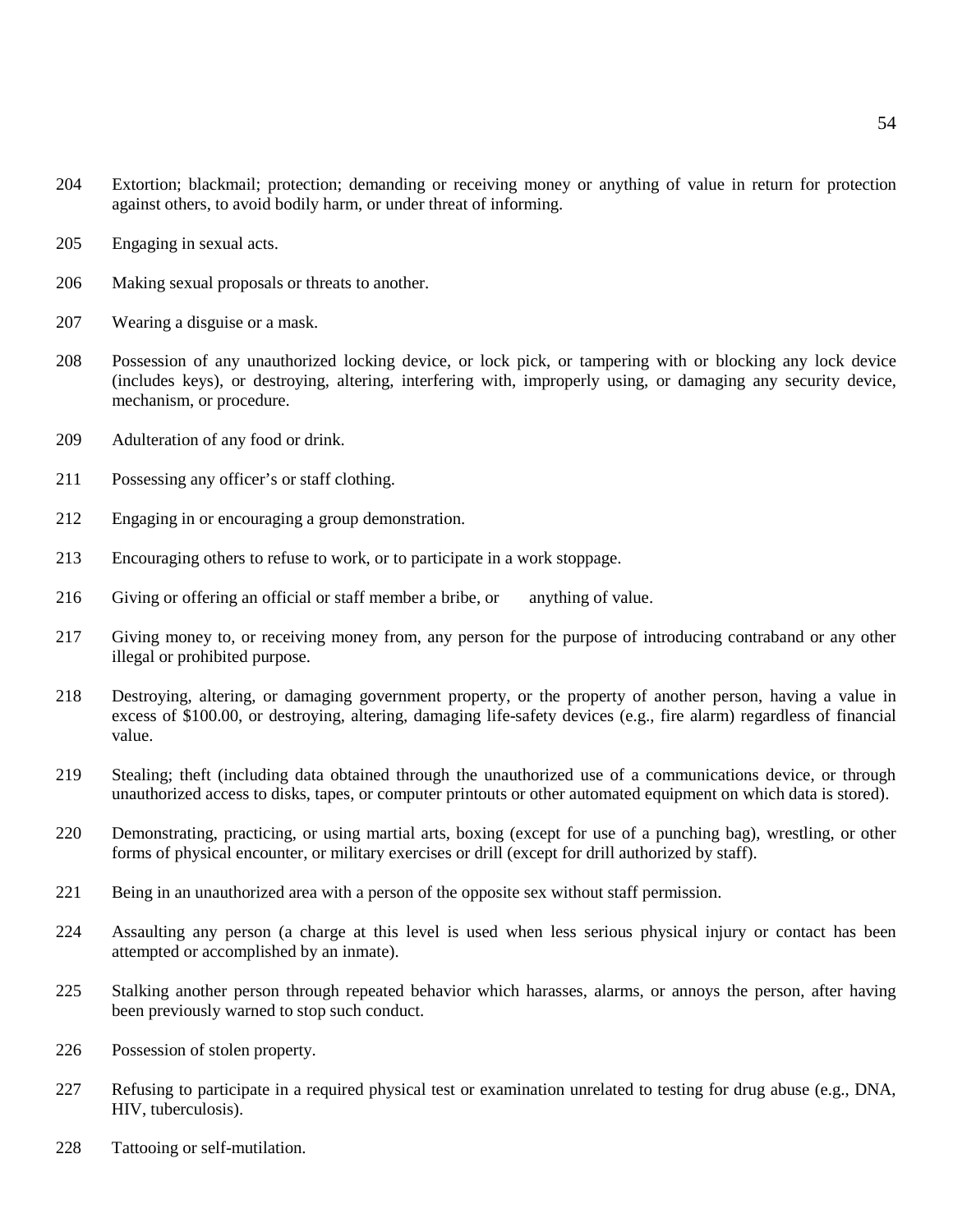- 229 Sexual assault of any person, involving non-consensual touching without force or threat of force.
- 296 Use of the mail for abuses other than criminal activity which circumvent mail monitoring procedures (e.g., use of the mail to commit or further a High category prohibited act, special mail abuse; writing letters in code; directing others to send, sending, or receiving a letter or mail through unauthorized means; sending mail for other inmates without authorization; sending correspondence to a specific address with directions or intent to have the correspondence sent to an unauthorized person; and using a fictitious return address in an attempt to send or receive unauthorized correspondence).
- 297 Use of the telephone for abuses other than illegal activity which circumvent the ability of staff to monitor frequency of telephone use, content of the call, or the number called; or to commit or further a High category prohibited act.
- 298 Interfering with a staff member in the performance of duties most like another High severity prohibited act. This charge is to be used only when another charge of High severity is not accurate. The offending conduct must be charged as "most like" one of the listed High severity prohibited acts.
- 299 Conduct which disrupts or interferes with the security or orderly running of the institution or the Bureau of Prisons most like another High severity prohibited act. This charge is to be used only when another charge of High severity is not accurate. The offending conduct must be charged as "most like" one of the listed High severity prohibited acts.

# AVAILABLE SANCTIONS FOR HIGH SEVERITY LEVEL PROHIBITED ACTS

- A. Recommend parole date rescission or retardation.
- B. Forfeit and/or withhold earned statutory good time or non-vested good conduct time up to 50% or up to 60 days, whichever is less, and/or terminate or disallow extra good time (an extra good time or good conduct time sanction may not be suspended).
- B.1 Disallow ordinarily between 25% and 50% (14-27 days) of good conduct time credit available for year (a good conduct time sanction may not be suspended).
- C. Disciplinary segregation (up to 6 months).
- D. Make monetary restitution.
- E. Monetary fine.
- F. Loss of privileges (*e.g.,* visiting, telephone, commissary, movies, recreation).
- G. Change housing (quarters).
- H. Remove from program and/or group activity.
- I. Loss of job.
- J. Impound inmate's personal property.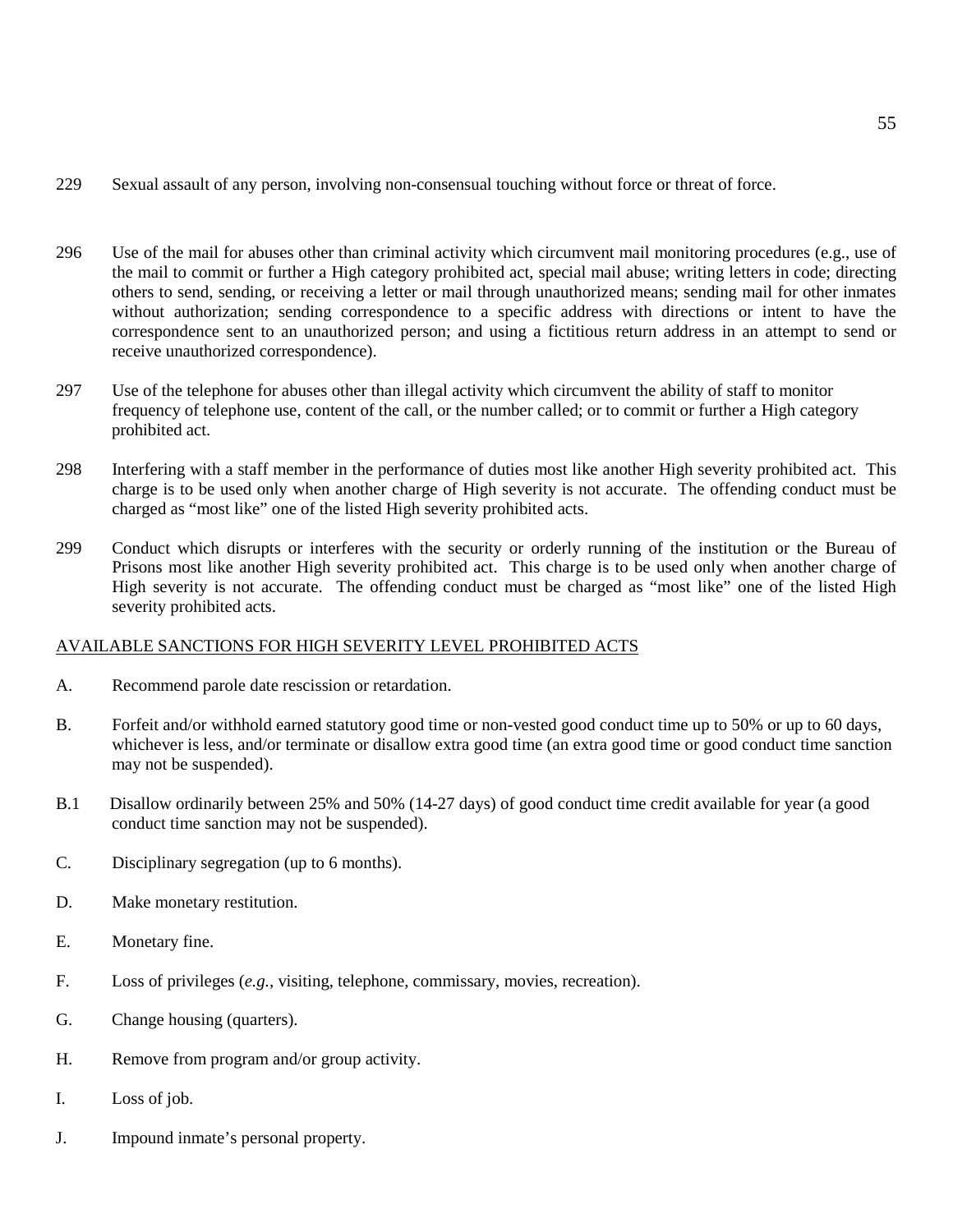- K. Confiscate contraband.
- L. Restrict to quarters.
- M. Extra duty.

#### MODERATE SEVERITY LEVEL PROHIBITED ACTS

- Indecent Exposure.
- Misuse of authorized medication.
- Possession of money or currency, unless specifically authorized, or in excess of the amount authorized.
- Loaning of property or anything of value for profit or increased return.
- Possession of anything not authorized for retention or receipt by the inmate, and not issued to him through regular channels.
- Refusing to work or to accept a program assignment.
- Refusing to obey an order of any staff member (may be categorized and charged in terms of greater severity, according to the nature of the order being disobeyed, *e.g.* failure to obey an order which furthers a riot would be charged as 105, Rioting; refusing to obey an order which furthers a fight would be charged as 201, Fighting; refusing to provide a urine sample when ordered as part of a drug-abuse test would be charged as 110).
- Violating a condition of a furlough.
- Violating a condition of a community program.
- Unexcused absence from work or any program assignment.
- Failing to perform work as instructed by the supervisor.
- Insolence towards a staff member.
- Lying or providing a false statement to a staff member.
- Counterfeiting, forging, or unauthorized reproduction of any document, article of identification, money, security, or official paper (may be categorized in terms of greater severity according to the nature of the item being reproduced, *e.g.,* counterfeiting release papers to effect escape, Code 102).
- Participating in an unauthorized meeting or gathering.
- Being in an unauthorized area without staff authorization.
- Failure to follow safety or sanitation regulations (including safety regulations, chemical instructions, tools, MSDS sheets, OSHA standards).
- Using any equipment or machinery without staff authorization.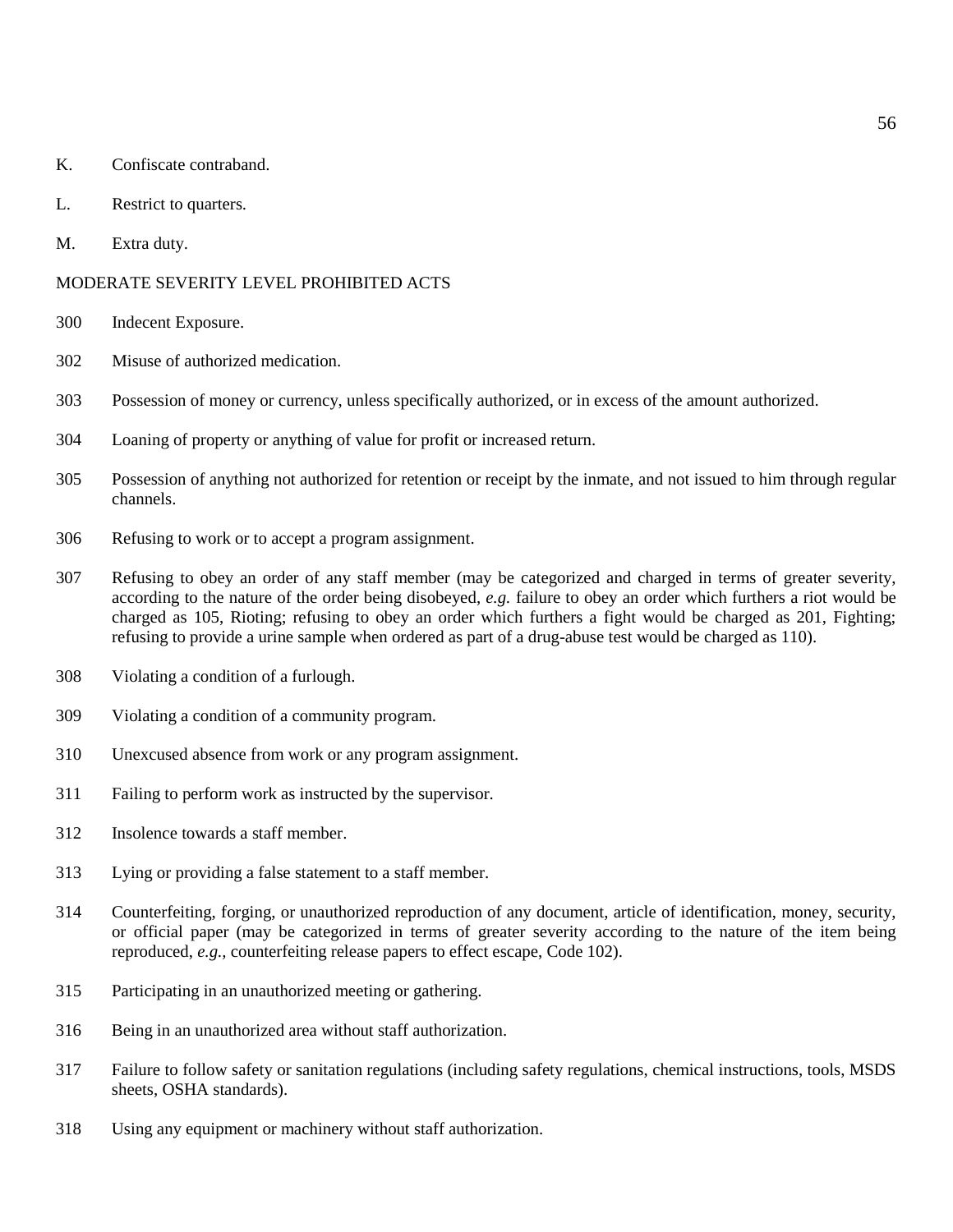- 319 Using any equipment or machinery contrary to instructions or posted safety standards.
- 320 Failing to stand count.
- 321 Interfering with the taking of count.
- 324 Gambling.
- 325 Preparing or conducting a gambling pool.
- 326 Possession of gambling paraphernalia.
- 327 Unauthorized contacts with the public.
- 328 Giving money or anything of value to, or accepting money or anything of value from, another inmate or any other person without staff authorization.
- 329 Destroying, altering, or damaging government property, or the property of another person, having a value of \$100.00 or less.
- 330 Being unsanitary or untidy; failing to keep one's person or quarters in accordance with posted standards.
- 331 Possession, manufacture, introduction, or loss of a non-hazardous tool, equipment, supplies, or other non-hazardous contraband (tools not likely to be used in an escape or escape attempt, or to serve as a weapon capable of doing serious bodily harm to others, or not hazardous to institutional security or personal safety) (other non-hazardous contraband includes such items as food, cosmetics, cleaning supplies, smoking apparatus and tobacco in any form where prohibited, and unauthorized nutritional/dietary supplements).
- 332 Smoking where prohibited.
- 333 Fraudulent or deceptive completion of a skills test (*e.g.,* cheating on a GED, or other educational or vocational skills test).
- 334 Conducting a business; conducting or directing an investment transaction without staff authorization.
- 335 Communicating gang affiliation; participating in gang related activities; possession of paraphernalia indicating gang affiliation.
- 336 Circulating a petition.
- 396 Use of the mail for abuses other than criminal activity which do not circumvent mail monitoring; or use of the mail to commit or further a Moderate category prohibited act.
- 397 Use of the telephone for abuses other than illegal activity which do not circumvent the ability of staff to monitor frequency of telephone use, content of the call, or the number called; or to commit or further a Moderate category prohibited act.
- 398 Interfering with a staff member in the performance of duties most like another Moderate severity prohibited act. This charge is to be used only when another charge of Moderate severity is not accurate. The offending conduct must be charged as "most like" one of the listed Moderate severity prohibited acts.
- 399 Conduct which disrupts or interferes with the security or orderly running of the institution or the Bureau of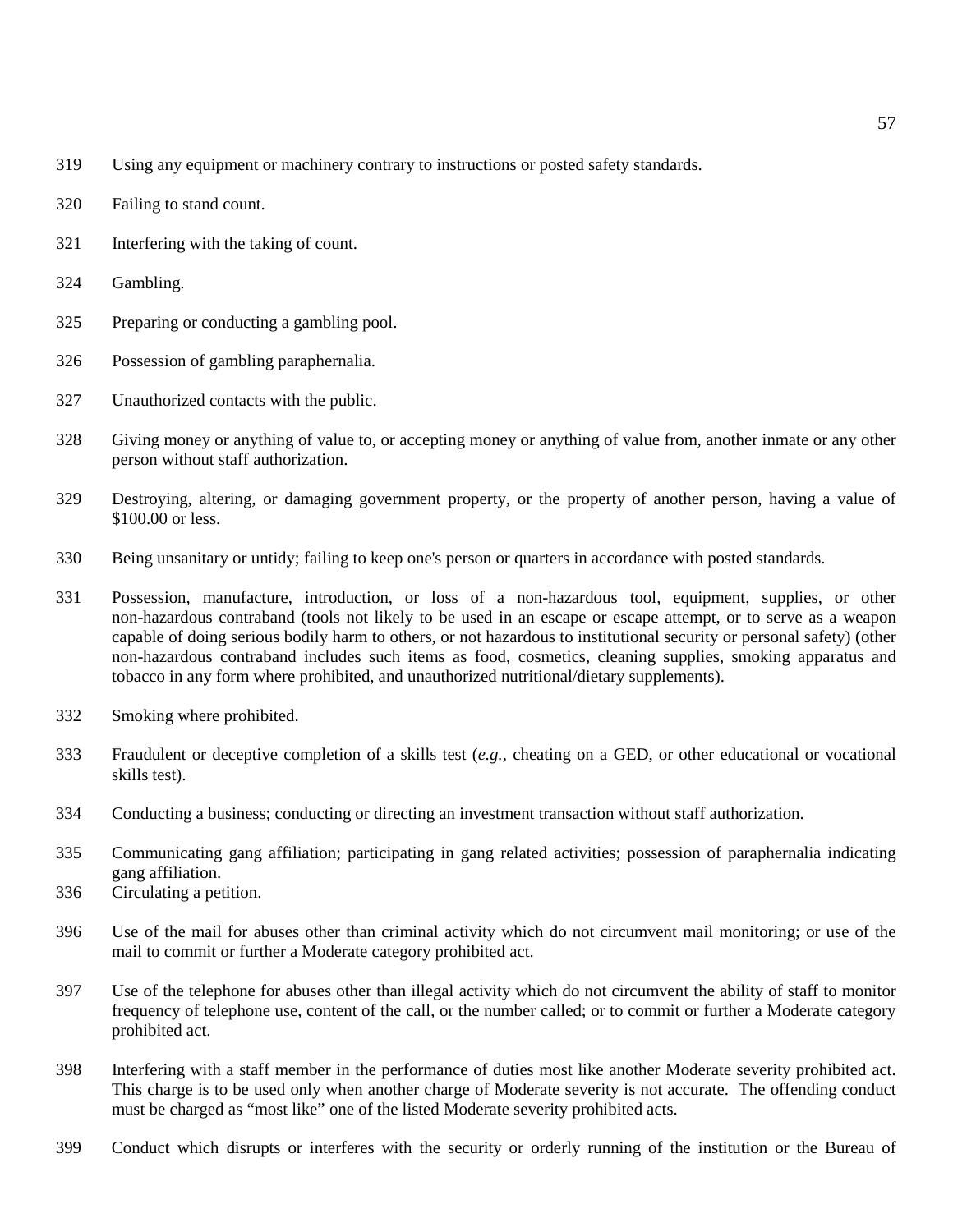Prisons most like another Moderate severity prohibited act. This charge is to be used only when another charge of Moderate severity is not accurate. The offending conduct must be charged as "most like" one of the listed Moderate severity prohibited acts.

### AVAILABLE SANCTIONS FOR MODERATE SEVERITY LEVEL PROHIBITED ACTS

- A. Recommend parole date rescission or retardation.
- B. Forfeit and/or withhold earned statutory good time or non-vested good conduct time up to 25% or up to 30 days, whichever is less, and/or terminate or disallow extra good time (an extra good time or good conduct time sanction may not be suspended).
- B.1 Disallow ordinarily up to 25% (1-14 days) of good conduct time credit available for year (a good conduct time sanction may not be suspended).
- C. Disciplinary segregation (up to 3 months).
- D. Make monetary restitution.
- E. Monetary fine.
- F. Loss of privileges (*e.g.,* visiting, telephone, commissary, movies, recreation).
- G. Change housing (quarters).
- H. Remove from program and/or group activity.
- I. Loss of job.
- J. Impound inmate's personal property.
- K. Confiscate contraband.
- L. Restrict to quarters.
- M. Extra duty.

#### LOW SEVERITY LEVEL PROHIBITED ACTS

- 402 Malingering, feigning illness.
- 404 Using abusive or obscene language.
- 407 Conduct with a visitor in violation of Bureau regulations.
- 409 Unauthorized physical contact (e.g., kissing, embracing).
- 498 Interfering with a staff member in the performance of duties most like another Low severity prohibited act. This charge is to be used only when another charge of Low severity is not accurate. The offending conduct must be charged as "most like" one of the listed Low severity prohibited acts.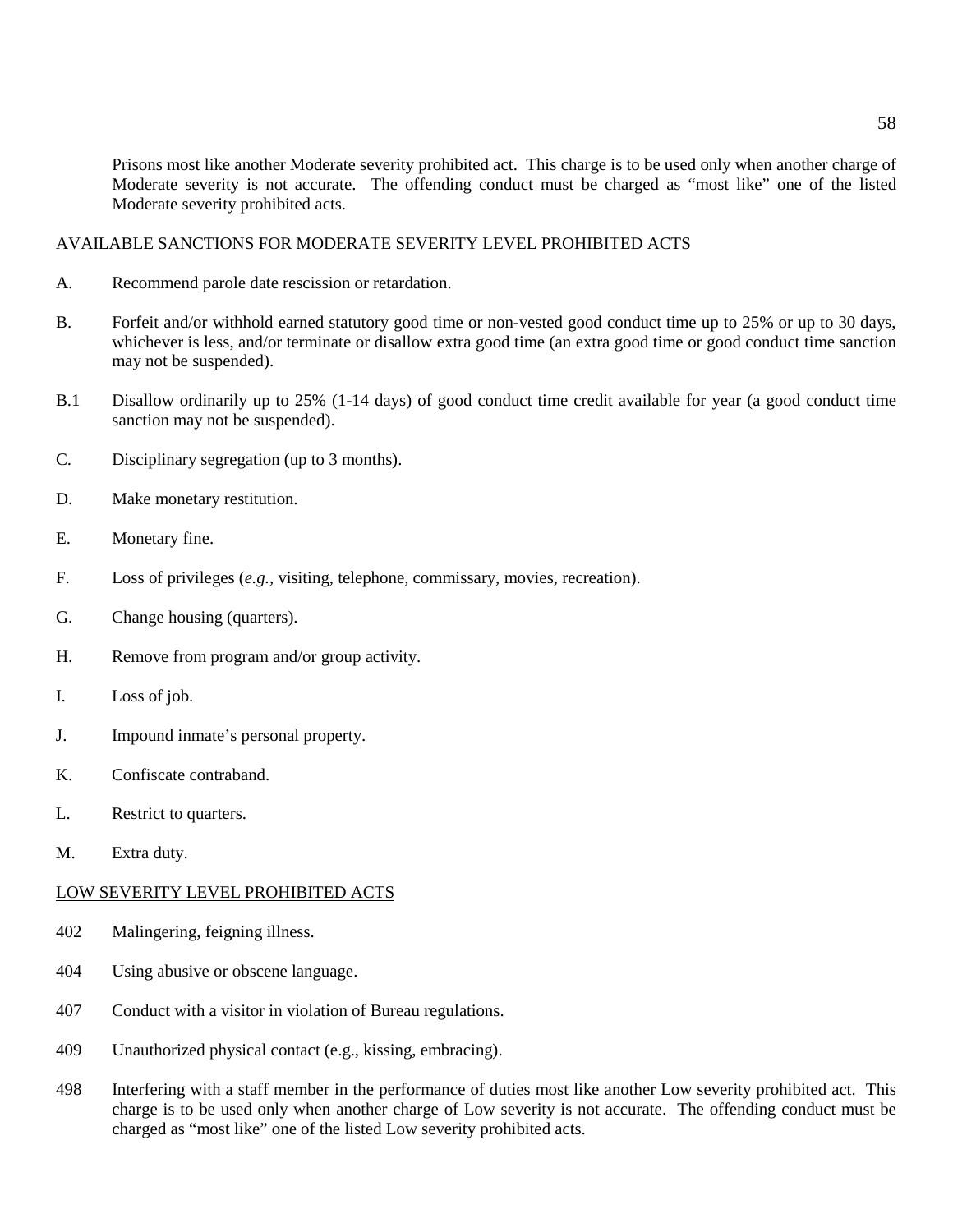499 Conduct which disrupts or interferes with the security or orderly running of the institution or the Bureau of Prisons most like another Low severity prohibited act. This charge is to be used only when another charge of Low severity is not accurate. The offending conduct must be charged as "most like" one of the listed Low severity prohibited acts.

AVAILABLE SANCTIONS FOR LOW SEVERITY LEVEL PROHIBITED ACTS

- B.1 Disallow ordinarily up to 12.5% (1-7 days) of good conduct time credit available for year (to be used only where inmate found to have committed a second violation of the same prohibited act within 6 months); Disallow ordinarily up to 25% (1-14 days) of good conduct time credit available for year (to be used only where inmate found to have committed a third violation of the same prohibited act within 6 months) (a good conduct time sanction may not be suspended).
- C. Make monetary restitution.
- D. Monetary fine.
- E. Loss of privileges (e.g., visiting, telephone, commissary, movies, recreation).
- F. Change housing (quarters).
- G. Remove from program and/or group activity.
- H. Loss of job.
- I. Impound inmate's personal property.
- J. Confiscate contraband
- K. Restrict to quarters.
- L. Extra duty.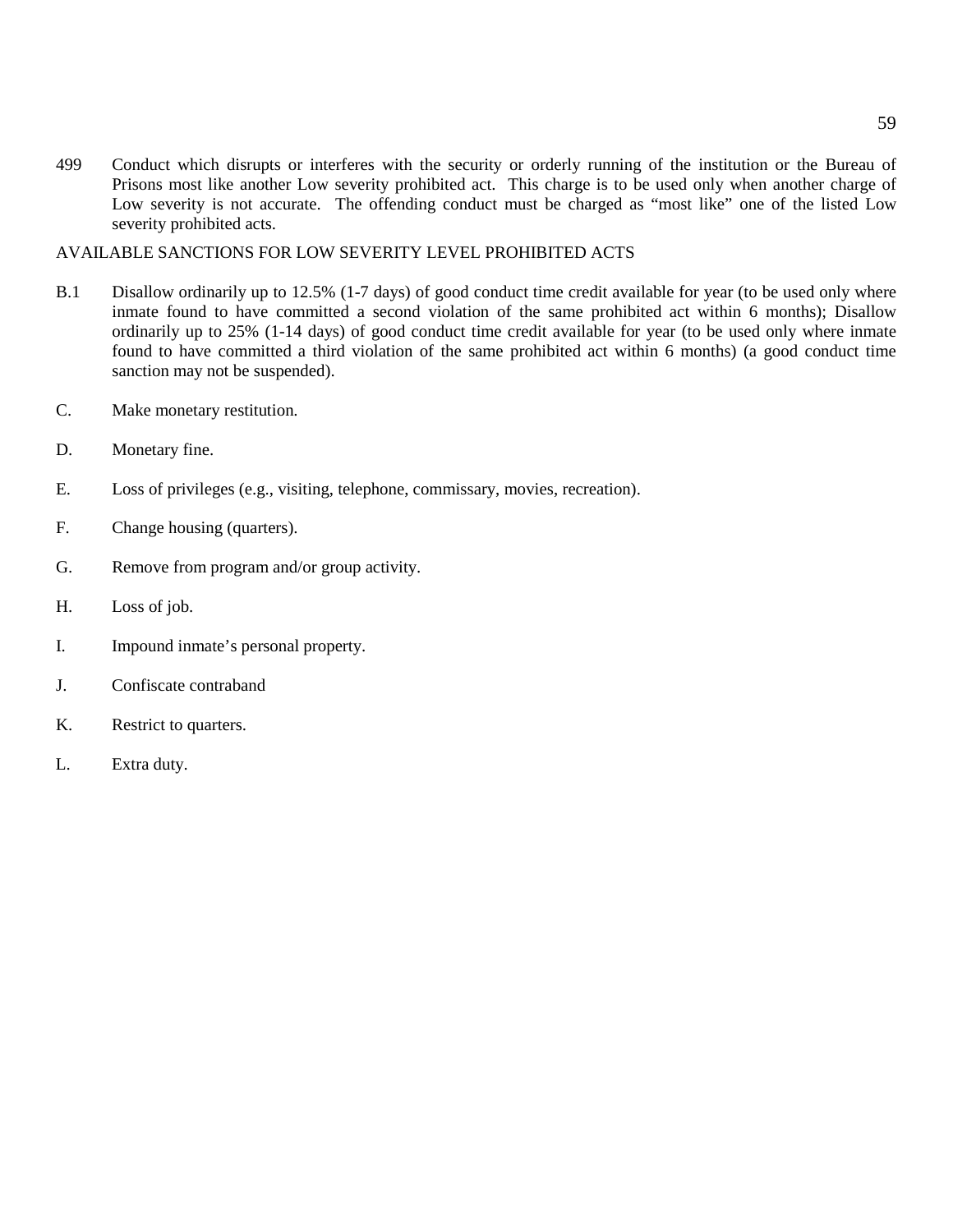# Table 2. ADDITIONAL AVAILABLE SANCTIONS FOR REPEATED PROHIBITED ACTS WITHIN THE SAME SEVERITY LEVEL

| Prohibited<br>Act<br>Severity Level | Time Period for<br>Prior Offense<br>(same code) | Frequency of<br>Repeated<br>Offense                                  | <b>Additional Available Sanctions</b>                                                                                                                                                                                                                                                                         |
|-------------------------------------|-------------------------------------------------|----------------------------------------------------------------------|---------------------------------------------------------------------------------------------------------------------------------------------------------------------------------------------------------------------------------------------------------------------------------------------------------------|
| Low Severity<br>(400 level)         | 6 months                                        | $2nd$ offense<br>3 <sup>rd</sup><br><sub>or</sub><br>more<br>offense | 1. Disciplinary segregation (up to 1 month).<br>2. Forfeit earned SGT or non-vested GCT up to 10%<br>or up to 15 days, whichever is less, and/or terminate<br>or disallow extra good time (EGT) (an EGT sanction<br>may not be suspended).<br>Any available Moderate severity level sanction (300<br>series). |
| Moderate<br>Severity<br>(300 level) | 12 months                                       | $2nd$ offense<br>3 <sup>rd</sup><br><sub>or</sub><br>more<br>offense | 1. Disciplinary segregation (up to 6 months).<br>2. Forfeit earned SGT or non-vested GCT up to 37<br>$1/2\%$ or up to 45 days, whichever is less, and/or<br>terminate or disallow EGT (an EGT sanction may not<br>be suspended).<br>Any available High severity level sanction (200<br>series).               |
| <b>High Severity</b><br>(200 level) | 18 months                                       | $2nd$ offense<br>3 <sup>rd</sup><br><sub>or</sub><br>more<br>offense | 1. Disciplinary segregation (up to 12 months).<br>2. Forfeit earned SGT or non-vested GCT up to 75%<br>or up to 90 days, whichever is less, and/or terminate<br>or disallow EGT (an EGT sanction may not be<br>suspended).<br>Any available Greatest severity level sanction (100<br>series).                 |
| Greatest<br>Severity<br>(100 level) | 24 months                                       | 2 <sup>nd</sup><br><b>or</b><br>more<br>offense                      | Disciplinary Segregation (up to 18 months).                                                                                                                                                                                                                                                                   |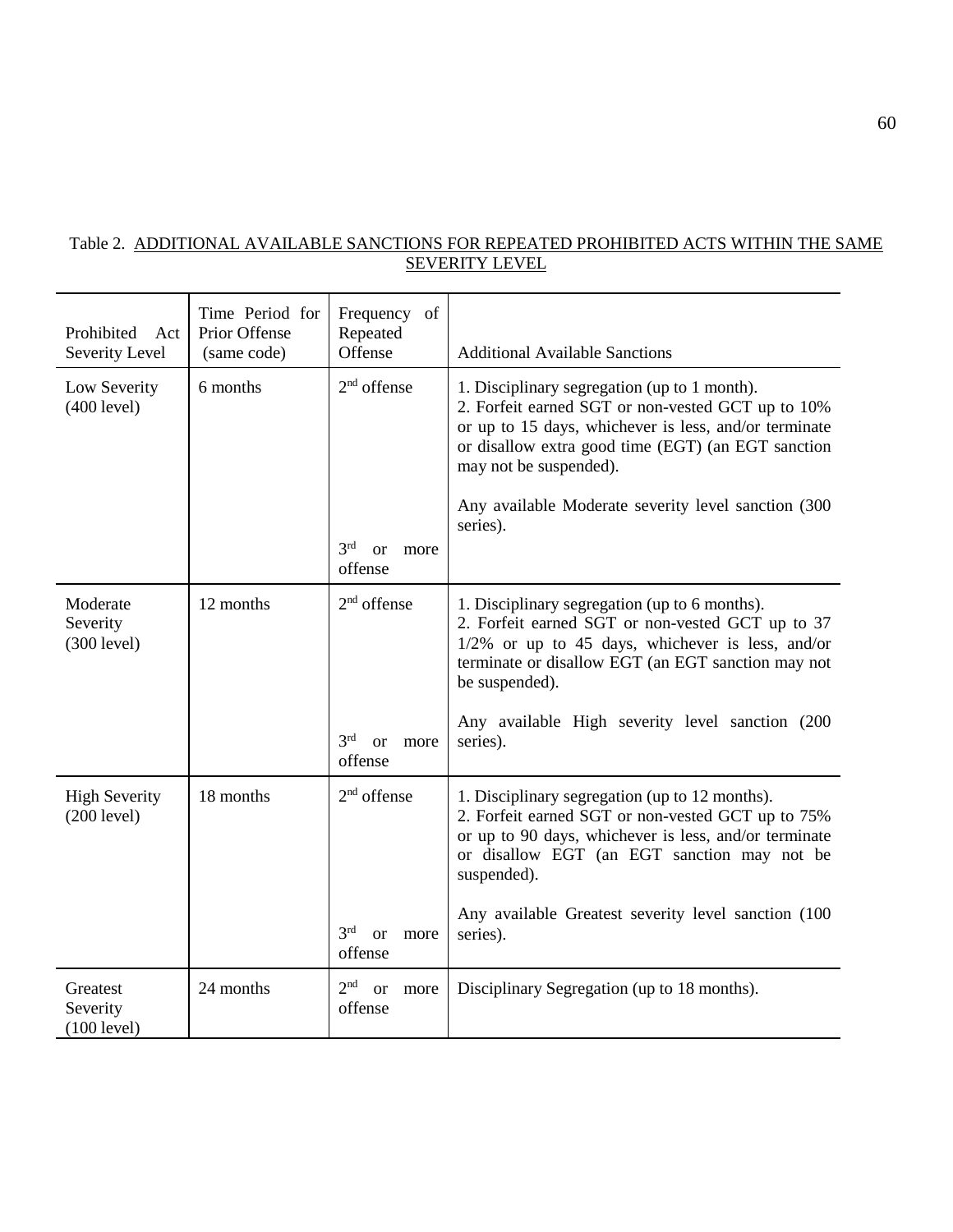**U. S. Department of Justice Federal Bureau of Prisons**



**Sexually Abusive Behavior Prevention and Intervention**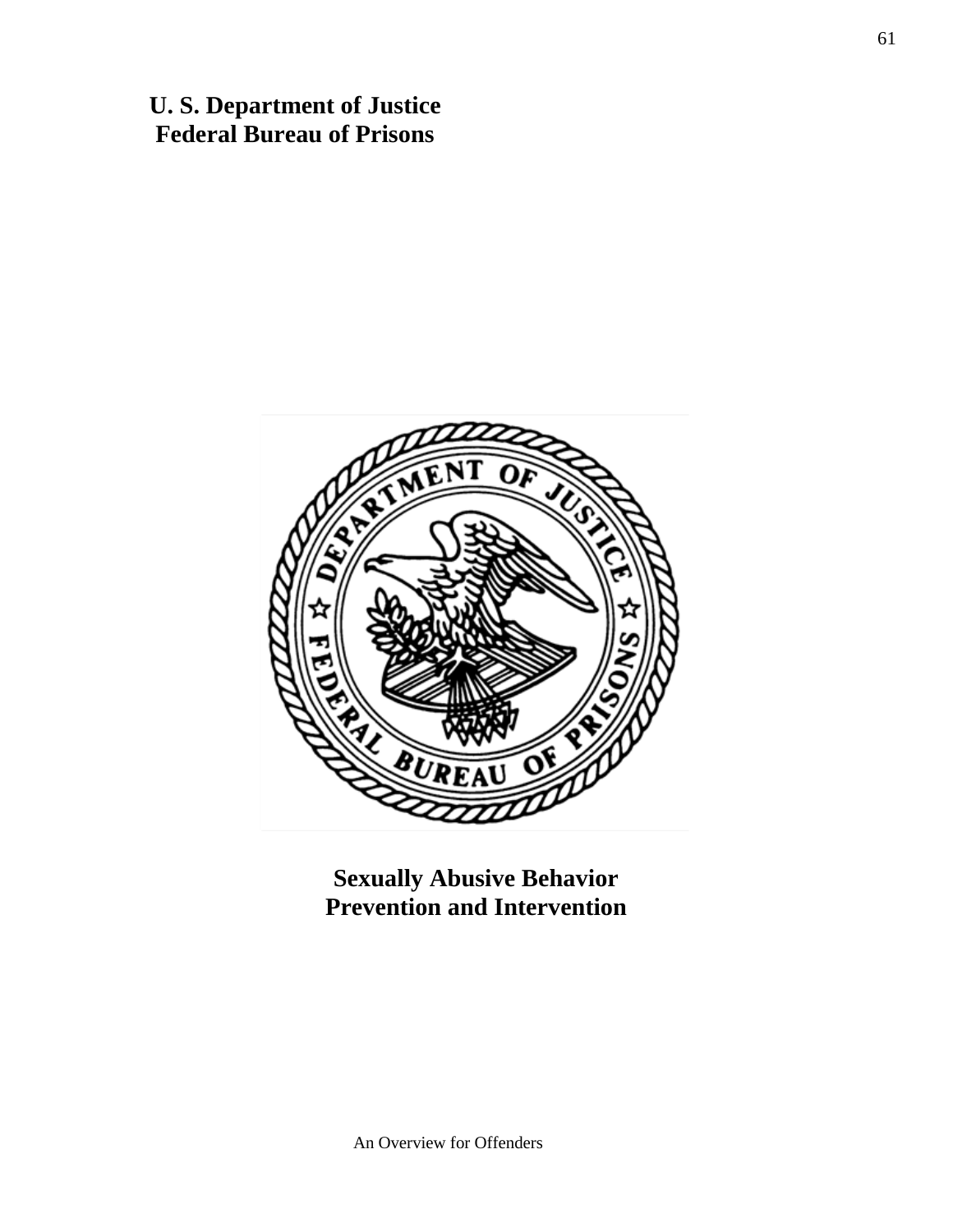### Introduction

While you are incarcerated, **no one has the right to pressure you to engage in sexual acts**. You do not have to tolerate sexually abusive/harassing behavior or pressure to engage in unwanted sexual behavior from another inmate or a staff member. Regardless of your age, size, race, ethnicity, gender or sexual orientation, you have the right to be safe from sexually abusive behavior.

The PREA pamphlet is available to you in both English and Spanish. Additionally, the CSM will identify inmates who have disabilities that prevent them from reading or understanding the pamphlet, and will notify the Unit Manger. The Unit Manager will take appropriate steps to ensure the inmate can benefit from all aspects of the Bureau's efforts to comply with PREA.

# X. What is sexually abusive behavior?

According to federal law (Prison Rape Elimination Act of 2003) sexually abusive behavior is defined as:

**Rape:** the carnal knowledge, oral sodomy, or sexual assault with an object or sexual fondling of a person **FORCIBLY**  or against that person's will;

The carnal knowledge, oral sodomy, or sexual assault with an object or sexual fondling of a person not forcibly or against the person's will, where the victim is incapable of giving consent because of his/her youth or his/her temporary or permanent mental or physical incapacity; or

The carnal knowledge, oral sodomy, or sexual assault with an object or sexual fondling of a person achieved through the **exploitation of the fear or threat** of physical violence or bodily injury.

**Carnal Knowledge:** contact between the penis and vulva or the penis and the anus, including penetration of any sort, however slight.

**Oral Sodomy:** contact between the mouth and the penis, the mouth and the vulva, or the mouth and the anus.

**Sexual Assault with an Object:** the use of any hand, finger, object, or other instrument to penetrate, however slightly, the genital or anal opening of the body of another person (**NOTE**: This does NOT apply to custodial or medical personnel engaged in evidence gathering or legitimate medical treatment, nor to health care provider's performing body cavity searches in order to maintain security and safety within the prison).

**Sexual Fondling**: the touching of the private body parts of another person (including the genitalia, anus, groin, breast, inner thigh, or buttocks) for the purpose of sexual gratification.

**Sexual Harassment:** repeated and unwelcome sexual advances, requests for sexual favors, or verbal comments, gestures, or actions of a derogatory or offensive sexual nature by one inmate/detainee/resident to another; or repeated verbal comments or gestures of a sexual nature to an inmate/detainee/resident by a staff member/contractor/volunteer, including demeaning references to gender, sexually suggestive, or derogatory comments about body or clothing, or obscene language or gestures.

**Sexual Misconduct** (staff only): the use of indecent sexual language, gestures, or sexually oriented visual surveillance for the purpose of sexual gratification.

An incident is considered **Inmate-on-Inmate Abuse/Assault** when any sexually abusive behavior occurs between two or more inmates. An incident is considered **Staff-on-Inmate Abuse/Assault** when any sexually abusive behavior is initiated by a staff member toward one or more inmates. It is also considered Staff-on-Inmate Abuse/Assault if a staff member willingly engages in sexual acts or contacts that are initiated by an inmate.

**NOTE: Sexual acts or contacts between two or more inmates, even when no objections are raised, are**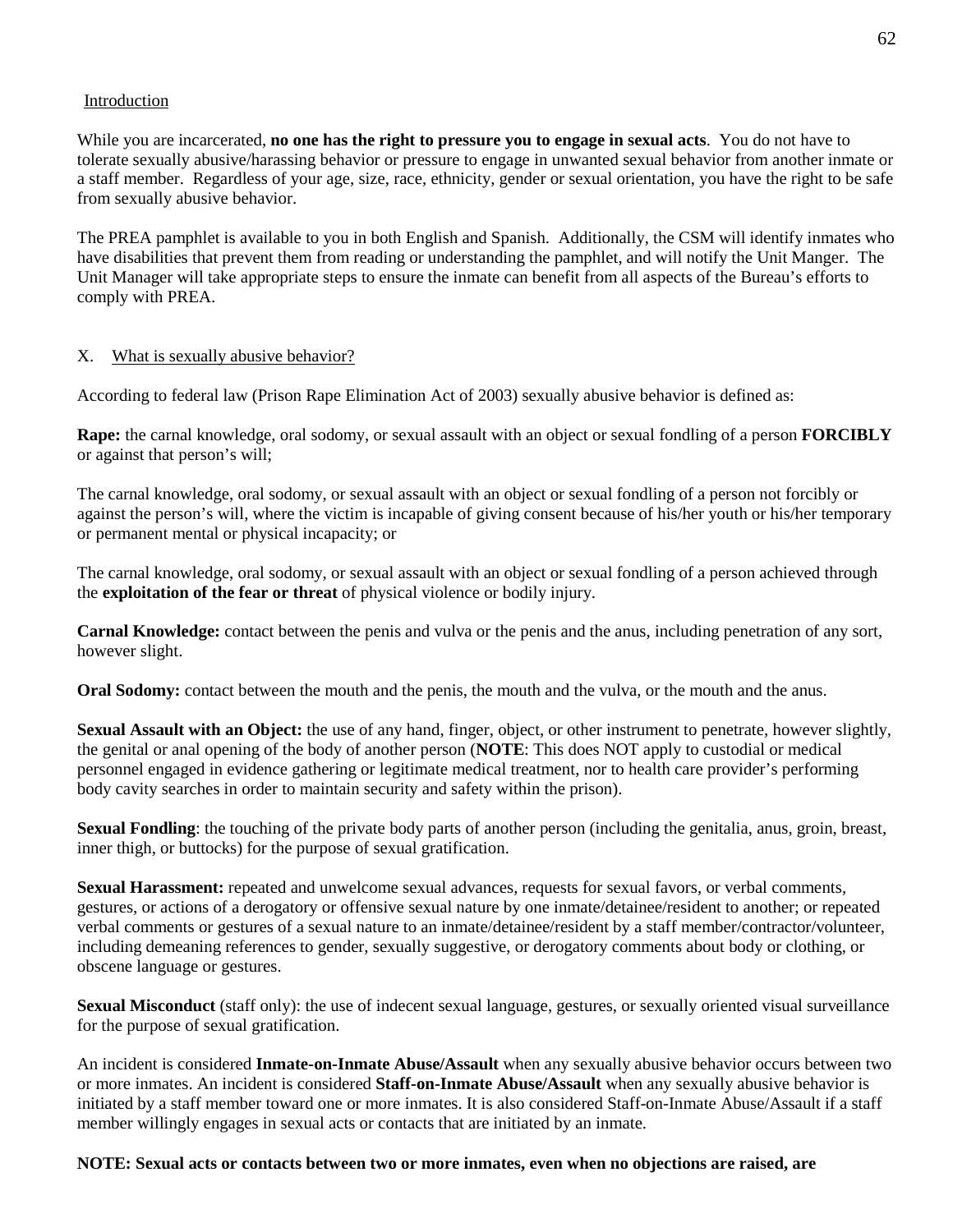**prohibited acts, and may be illegal. Sexual acts or contacts between an inmate and a staff member, even when no objections are raised by either party, are always forbidden and illegal. Inmates who have been sexual assaulted by another inmate or staff member will not be prosecuted or disciplined for reporting the assault. However, inmates will be penalized for knowingly filing any false report.** 

# **\*\* Please be aware that both male and female staff routinely work and visit inmate housing areas. \*\***

Additionally, according to Bureau policy, the following behaviors are acts prohibited by the inmate code of conduct:

- Code 114/(A): Sexual Assault By Force
- Code  $205/(A)$ : Engaging in a Sex Act
- Code 206/(A): Making a Sexual Proposal
- Code 221/(A): Being in an Unauthorized Area with a Member of the Opposite Sex
- Code 229/(A): Sexual Assault Without Force
- Code 300/(A): Indecent Exposure
- Code 404/(A): Using Abusive or Obscene Language

# **\*\* The Federal Bureau of Prisons has a zero tolerance policy against sexual abuse and sexual harassment. \*\***

# XI. Protecting Yourself and Others from Sexually Abusive Behavior/Sexual Harassment

There are strategies you can use to protect yourself and others from sexually abusive behavior and sexual harassment. These strategies include:

- Carry yourself in a confident manner at all times. Other inmates may target you if they believe you to be fearful.
- Do not accept gifts or favors from others. Most gifts or favors come with strings attached to them.
- Do not accept an offer from another inmate to be your protector.
- Find a staff member with whom you feel comfortable discussing your fears and concerns.
- Be alert! Do not use contraband substances such as drugs or alcohol; these can weaken your ability to stay alert and make good judgments.
- Be direct and firm if others ask you to do something you don't want to do. Do not give mixed messages to other inmates regarding your wishes for sexual activity.
- Stay in well lit areas of the institution.
- Choose your associates wisely. Look for people who are involved in positive activities like educational programs, psychology groups, or religious services. Get involved in these activities.
- Trust your instincts. If you sense that a situation may be dangerous, it probably is. If you fear for your safety, report your concerns to staff.

If you are afraid or feel you are being threatened or pressured to engage in sexual behaviors, you should discuss your concerns with staff. Because this can be a difficult topic to discuss, some staff, like psychologists, are specially trained to help you deal with problems in this area.

If you feel immediately threatened, approach **any** staff member and ask for assistance. It is part of his/her job to ensure your safety. If it is a staff member that is threatening you, report your concerns immediately to another staff member that you trust, or follow the procedures for making a confidential report.

# XII. What Should You Do if You Are Sexually Assaulted or Sexually Harassed?

If you become a victim of sexually abusive behavior or sexual harassment, immediately report the incident to a staff member. Staff will offer you protection from the alleged assailant. You do not have to name the inmate(s) or staff assailant(s) in order to receive assistance, but specific information may make it easier for staff to know how best to respond. You will continue to receive protection from the assailant, whether or not you have identified him or her (or agree to testify against him/her).

After reporting any sexual assault, you will be referred immediately for a medical examination and clinical assessment. Even though you may want to clean up after the assault, it is important to see medical staff BEFORE you shower,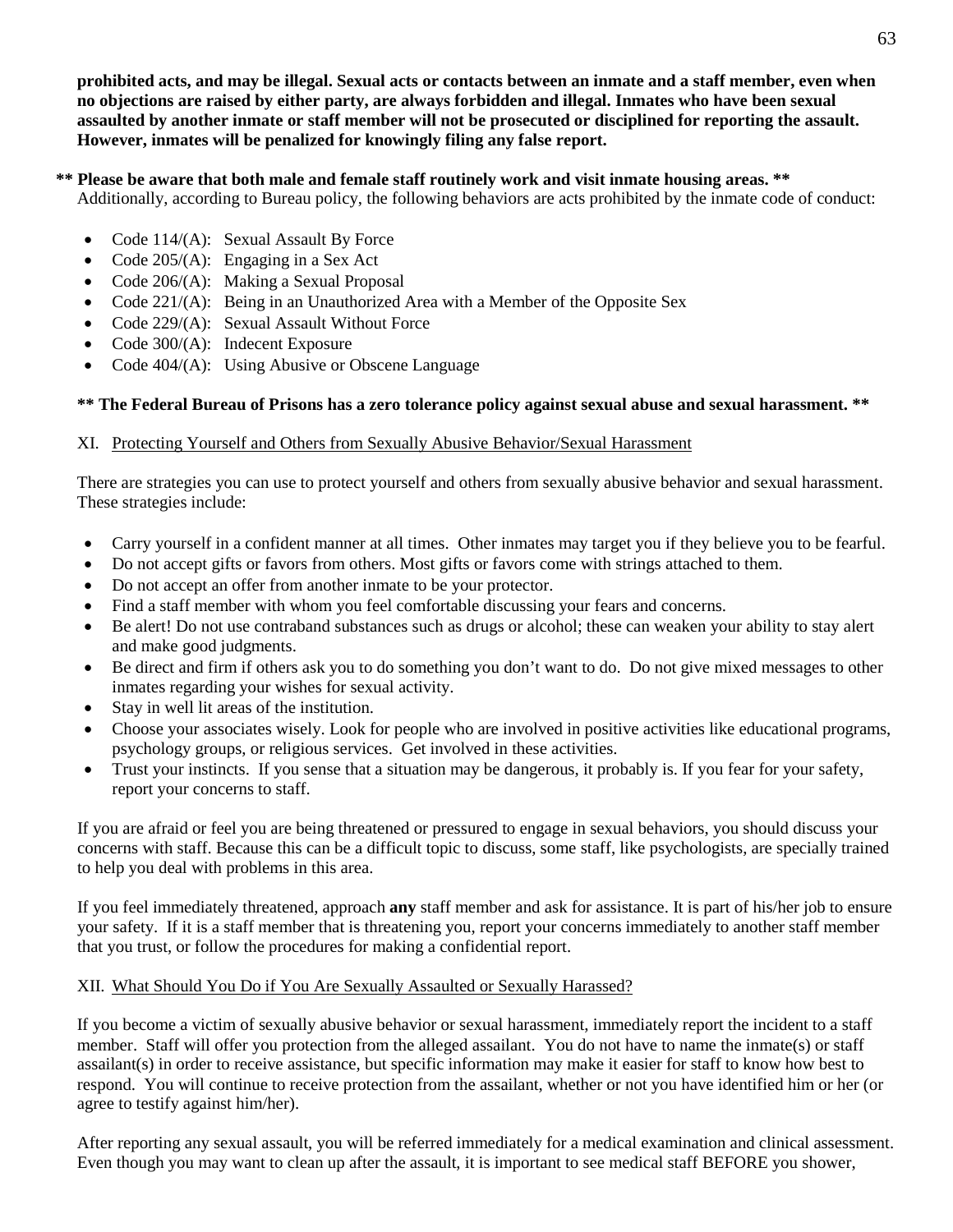wash, drink, eat, change clothing, or use the bathroom. Medical staff will examine you for injuries which may or may not be readily apparent to you.

They can also check you for sexually transmitted diseases, [pregnancy, if appropriate], and gather any physical evidence of assault. Individuals who sexually abuse or assault inmates can only be disciplined and/or prosecuted if the abuse is reported. Regardless of whether your assailant is an inmate or a staff member, it is important to understand that you will never be disciplined or prosecuted for being the victim of a sexual assault.

# XIII.Understanding the Investigative Process

Once the sexually abusive behavior/sexual harassment is reported, the Bureau and/or other appropriate law enforcement agencies will conduct an investigation. The purpose of the investigation is to determine the nature and scope of the abusive behavior. You may be asked to give a statement during the investigation. If criminal charges are brought, you may be asked to testify during the criminal proceedings.

# XIV.Supportive & Treatment Services

Most people need help to recover from the emotional effects of sexually abusive behavior. If you are the victim of sexually abusive behavior, whether recent or in the past, you may seek counseling and/or advice from a psychologist or chaplain. Crisis counseling, coping skills, suicide prevention, mental health counseling, and spiritual counseling are all available to you at USP Canaan. When you report being the victim of sexually abusive behavior or sexual harassment, you will be assessed by a psychologist. Available supportive services will be discussed in detail at that time and you will be provided access to victim advocacy services if you desire. To contact outside sexual abuse emotional support services, you can call the National Sexual Assault Hotline at [800-656-4673](tel:8006564673)**.** However, be aware that inmate communication is monitored in a manner consistent with agency security practices.

# XV. Consequences for Assailants

Anyone who sexually abuses/assaults/harasses others while in the custody of the Bureau will be disciplined and prosecuted to the fullest extent of the law. If you are an inmate assailant, you will be referred to Correctional Services for monitoring. You will also be referred to Psychology Services for an assessment of risk, treatment, and management needs. Treatment compliance or refusal will be documented and decisions regarding your conditions of confinement and release may be affected. If you feel that you need help to keep from engaging in sexually abusive behaviors, psychological services are available and can be discussed with you privately.

# XVI. How Do You Report an Incident of Sexually Abusive/Harassing Behavior?

It is important that you tell a staff member if you have been sexually assaulted or have been a victim of sexual harassment. It is equally important to inform staff if you have witnessed sexually abusive behavior. You can tell your case manager, counselor, chaplain, psychologist, work supervisor, your unit officer, an SIS officer, the Warden or any other staff member. Bureau staff members are instructed to keep reported information confidential and only discuss it with the appropriate officials on a need-to-know basis. Any discussions with other officials are directly related to the victim's welfare or law enforcement and investigative purposes.

There are other means to confidentially report sexually abusive behavior/ sexual harassment if you are not comfortable talking with staff. You can:

- **Write directly to the Warden, Regional Director or Director.** You can send the Warden an Inmate Request to Staff Member (a "Cop-out") or a letter reporting the sexually abusive behavior. You may also send a letter to the Regional Director or Director of the Bureau of Prisons. To ensure confidentiality, use special mail procedures. The addresses to the Regional Offices are included in the brochure that was provided to you during intake.
- **File an Administrative Remedy.** You can file a Request for Administrative Remedy (BP-9). If you determine your complaint is too sensitive to file with the Warden, you have the opportunity to file your administrative remedy directly with the Regional Director (BP-10). You can get the forms from your counselor or other unit management staff.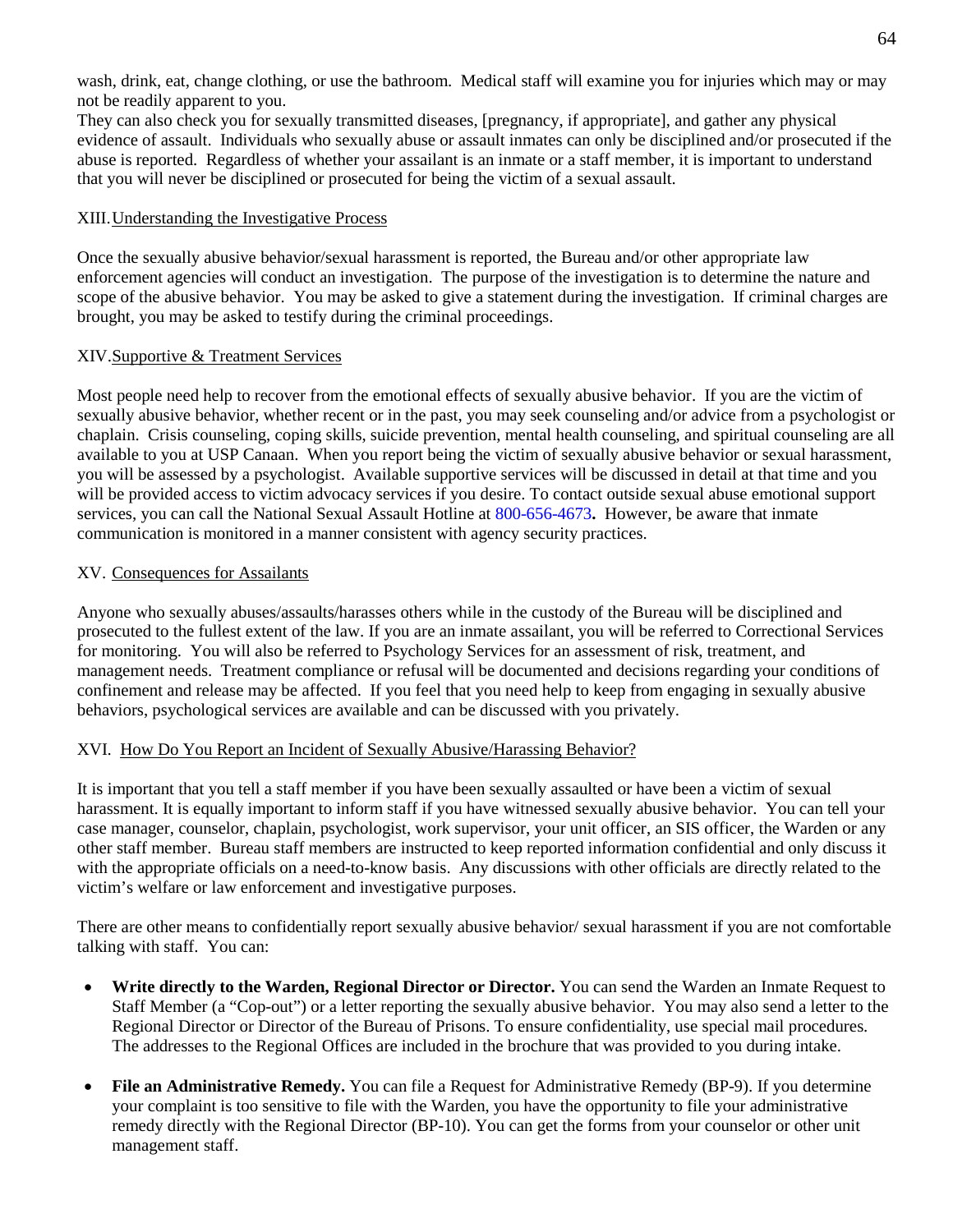• **Write the Office of the Inspector General (OIG)** which investigates allegations of staff misconduct. OIG is a component of the Department of Justice and is not a part of the Bureau of Prisons. The address is:

> **Office of the Inspector General U.S. Department of Justice Investigations Division 950 Pennsylvania Avenue, N.W. Room 4706 Washington, D.C. 20530**

• **E-mail OIG**. You can send an e-mail directly to OIG by clicking on the TRULINCS Request to Staff tab and selecting the Department Mailbox titled, **DOJ Sexual Abuse Reporting**. This method of reporting is processed by OIG during normal business hours, Monday – Friday. It is not a 24-hour hotline. For immediate assistance, contact institution staff.

Note: These e-mails:

- o are untraceable at the local institution,
- o are forwarded directly to OIG
- o will not be saved in your e-mail 'Sent' list
- o do not allow for a reply from OIG,
- o If you want to remain anonymous to the BOP, you must request it in the e-mail to OIG.
- **Third-party Reporting.** Anyone can report such abuse on your behalf by accessing the BOP's public website, specifically [http://www.bop.gov/inmate\\_programs/sa\\_prevention\\_reporting. jsp.](http://www.bop.gov/inmate_programs/sa_prevention_reporting.%20jsp) This address and more detailed information about Sexually Abusive Behavior Prevention and Intervention are contained in your brochure.

#### **Contact Offices**

**U.S. Department of Justice Office of the Inspector General Investigations Division** 950 Pennsylvania Avenue, NW Suite 4706 Washington, D.C. 20530-0001

**Federal Bureau of Prisons Central Office National PREA Coordinator** 320 First Street, NW, Room 554 Washington, D.C. 20534

**Federal Bureau of Prisons Mid-Atlantic Regional Office Regional PREA Coordinator** 302 Sentinel Drive, Suite 200 Annapolis Junction, MD 20701

**Federal Bureau of Prisons Northeast Regional Office Regional PREA Coordinator** U.S. Customs House, 7th Floor 2nd and Chestnut Streets Philadelphia, Pennsylvania 19106

#### **Federal Bureau of Prisons**